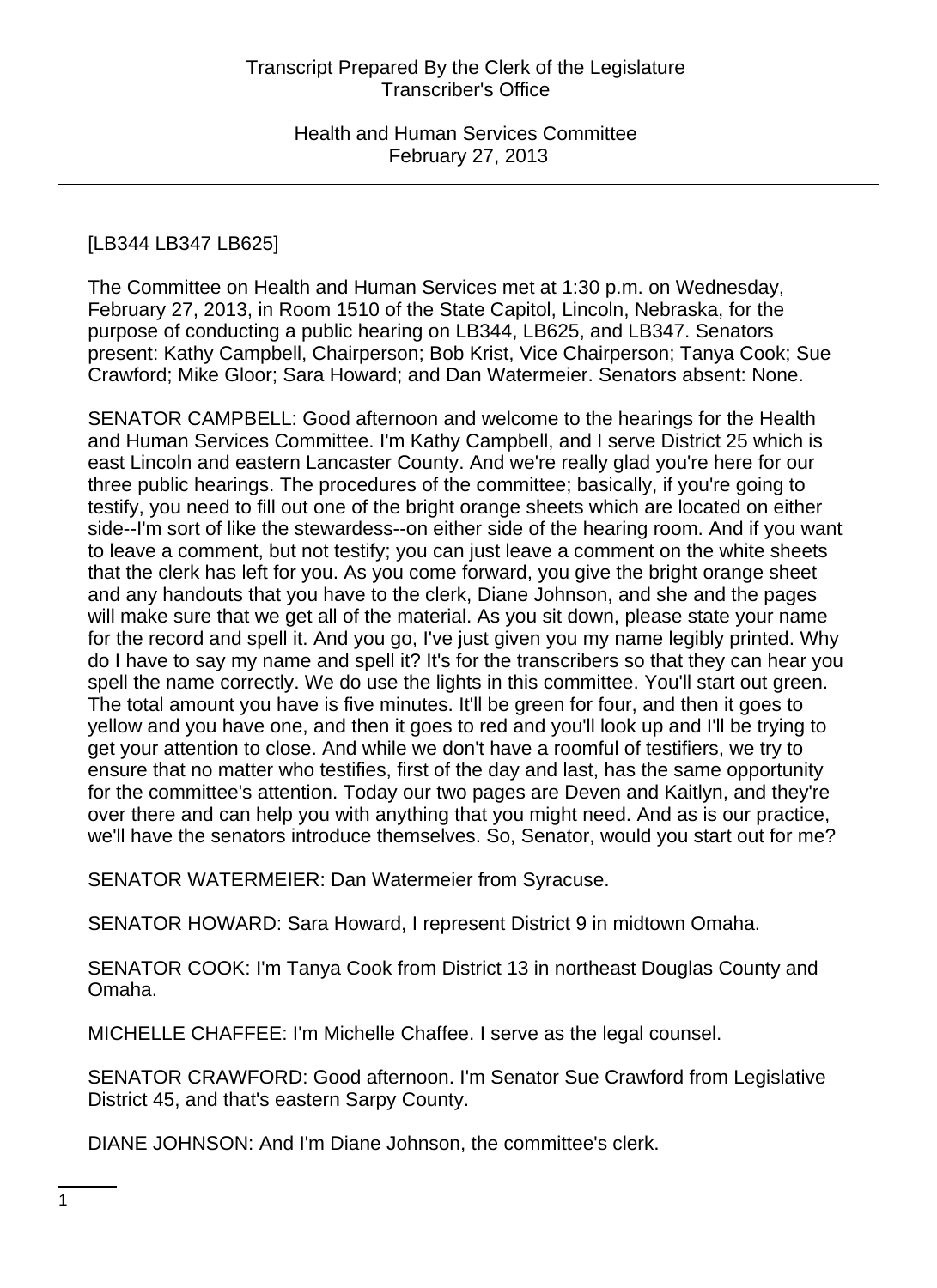SENATOR CAMPBELL: We have several senators who are missing. They are in other meetings, and some of them may be introducing bills; so they'll kind of come and go. With all of that taken care of, we'll start on our agenda today, LB344, Senator Sullivan's bill to change the moratorium exceptions for long-term care beds. And welcome, Senator Sullivan.

SENATOR SULLIVAN: Thank you, Senator and members of the Health and Human Services Committee. I'm Senator Kate Sullivan, that's K-a-t-e S-u-l-l-i-v-a-n, of Cedar Rapids, representing the 41st Legislative District. I'm here today to introduce LB344, an improved version of a bill and an interim study on long-term care issues that we discussed in 2012. For those of you who are new to this committee, a little background. In 2009 the Legislature passed a bill that allowed owners of long-term beds to sell those beds outright or transfer them to other facilities owned by the same company. Municipally owned facilities are also allowed to sell long-term beds. The sale or transfer of long-term care beds was allowed outside of the statutory moratorium on the licensing of new long-term care beds in health planning regions. As a result of the 2009 law, a long-term care facility in my district closed in 2011, and the beds were transferred to other facilities owned by the same company. Although there was no opposition to the bill's passage four years ago, rural communities have been negatively affected by the bill's provisions in the last two years as their long-term care facilities have closed. The closure of the facility in my district left that community without a long-term care facility. The facility was one of the largest employers, so the closure also had a very negative impact on the local economy. Since the closure, the community has explored their options to rebuild or replace and reopen a long-term care facility in that community. I will say community leaders from that town are here today, and they'll follow me with an update on the efforts that are transpiring as we speak. The statutory moratorium on licensing of new long-term care beds in Section 71-5829.04(1)(b) is the largest obstacle blocking any community from proactively addressing long-term care needs at the local level. LB344 creates an exception to the moratorium for long-term care facilities developed and licensed by a political subdivision or nonprofit organization in a city of the second class or a village if specific conditions are met. The exception applies when all long-term care beds in a city of the second class or village were sold or transferred to a facility or facilities located outside a 25-mile radius from the city or village resulting in no long-term care beds within the corporate limits of the city of the second class or village. Since I was last before you, I've worked with organizations that expressed public concern about creating an exception to this moratorium. As a result, we have before us LB344; and it contains three additional provisions. First, the number of beds allowed under the exception would be limited to the same number--same as the number of licensed beds sold or transferred out of that city or village. Secondly, new beds licensed under the exception could not be sold for five years after first occupancy. And thirdly, additional beds above the number of licensed beds sold or transferred could not be added under subdivision (2) of Section 71-5829.03 for five years after first occupancy. On a technical note, the bill language on page 3, line 11, refers to subdivision (3). But it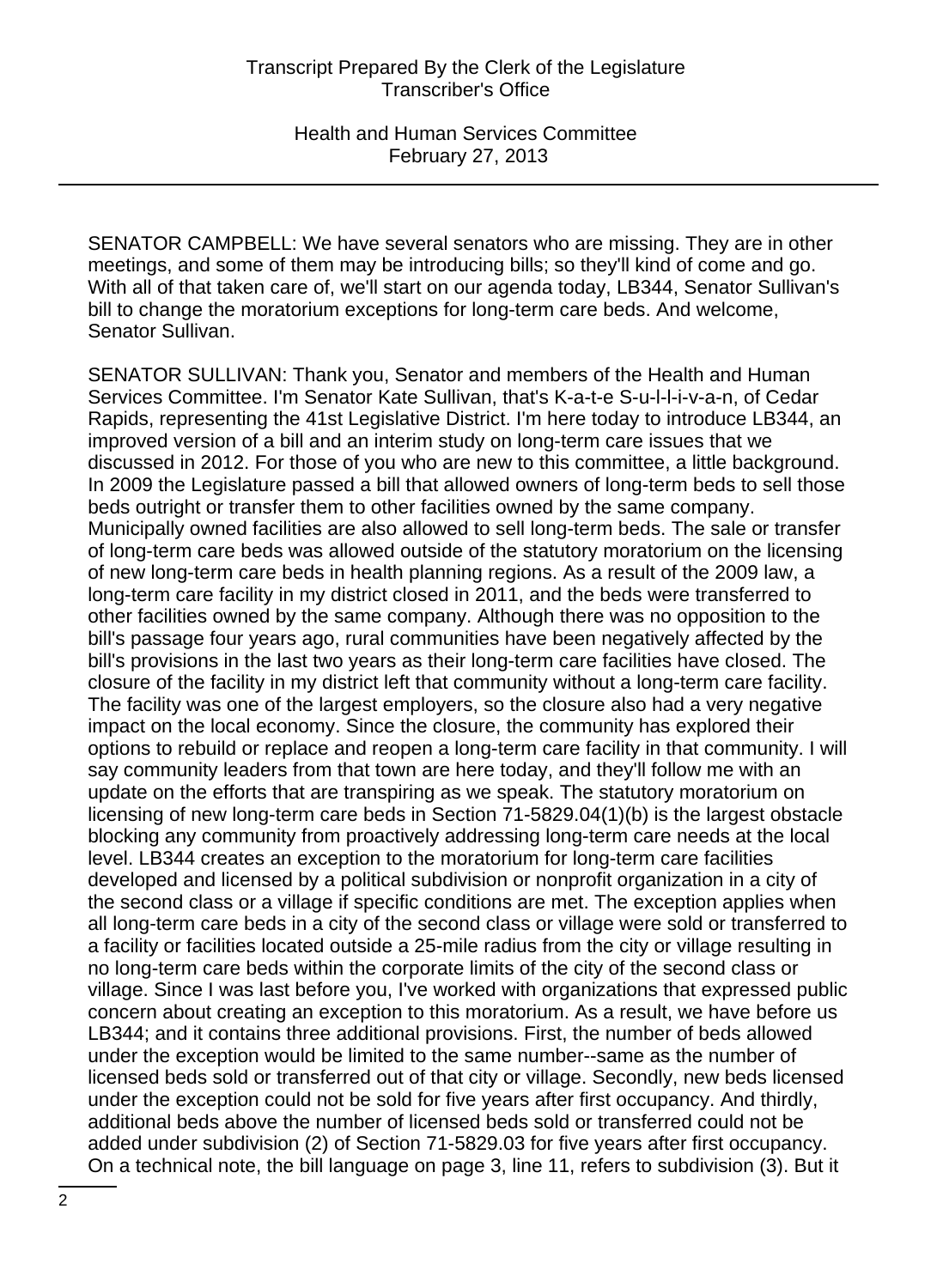Health and Human Services Committee February 27, 2013

should actually refer to subdivision (2), which is long-term care beds; and counsel is aware of that error. A long-term care facility must comply with all state and federal licensing and code requirements, but creation of new long-term care beds would not be permitted--prohibited rather--by the moratorium under this very specific exemption. There are those here in this room that do not believe we have a long-term care bed shortage in Nebraska. My guess is most of these folks don't live in rural Nebraska nor do they represent a rural district. Although the population in small communities is declining, baby boomers are aging and want to live closer to home where their families and friends live. In my small town of Cedar Rapids and other small towns in my district, there's a growing trend of retirees coming back to their hometown communities. All the more reason, in my estimation, to have long-term care facilities in the communities where they're needed by this new aging population. LB344 creates a very narrow and controlled exception to the moratorium. The exception applies--again, I repeat--only when: (1) long-term care facilities are developed and licensed by a political subdivision or a nonprofit organization in a city of the second class or village; all long-term care beds in the city or village were sold or transferred outside a 25-mile radius from the city or village; and the sale or transfer resulted in no long-term care beds within the corporate limits of the city or village. Furthermore, the number of beds is limited to the number of licensed beds sold or transferred. New beds could not be sold for five years after first occupancy, and additional beds above the number of licensed beds originally sold or transferred could not be added for five years after the first occupancy. LB344, I believe, is tightly drafted. The moratorium exception applies only in very specific situations. Hindsight is 20/20. Our actions in 2009 continue to exact a toll in rural Nebraska. Elderly residents were uprooted from the communities where they'd lived their entire lives and moved 30 miles away to facilities filled with people that they don't know. The economic toll of job loss in communities that have lost their long-term care facility is another blow for rural Nebraska. We should not be afraid to examine and assess our past decisions. Perhaps with further examination our decision will have a further outcome and a different one. I encourage you to advance LB344 to General File, and I thank you for your time and interest. [LB344]

SENATOR CAMPBELL: Questions? Senator Crawford. [LB344]

SENATOR CRAWFORD: Thank you, Senator Campbell, and thank you, Senator Sullivan. I'm curious if the problem we're experiencing right now was caused by the sale of beds, why you would allow these beds to be sold in five years. [LB344]

SENATOR SULLIVAN: Well, first of all, you have to take into consideration the particular situation. The legislation allowed this entity, this company... [LB344]

SENATOR CRAWFORD: Uh-huh. [LB344]

SENATOR SULLIVAN: ...to...and they're a for-profit company, they're looking out for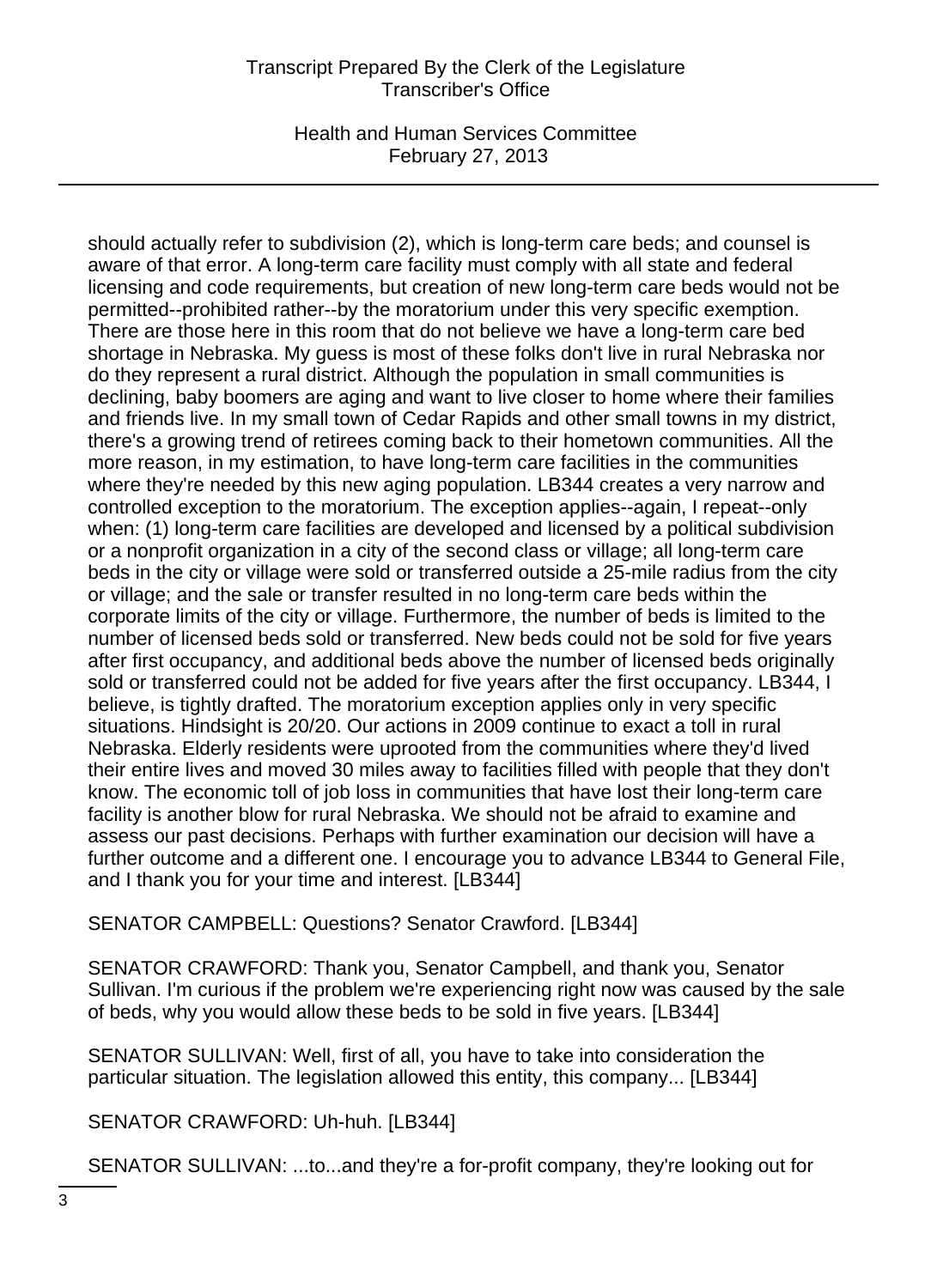their bottom line. And in that situation, they determined that it was going to not be cost effective to add a sprinkler system to the facility. Not only that, they were interested in going to more populated areas where they were wanting to build new facilities. Hence, they moved the beds and could do it. [LB344]

SENATOR CRAWFORD: And my question was why would we, if we're adding beds in this bill to replace those that got sold, why would we allow them to sell these beds? Why leave in a provision (inaudible)? [LB344]

SENATOR SULLIVAN: We aren't...oh, you mean the initial ones that were sold under my... [LB344]

SENATOR CRAWFORD: No, no, no. I mean, if I understood it correctly in LB344, they have to agree not to sell the beds for five years. [LB344]

SENATOR SULLIVAN: Right. [LB344]

SENATOR CRAWFORD: But why allow them to sell the beds at all? [LB344]

SENATOR SULLIVAN: I think you will hear from the people that will testify after me from the community that they are on a path that they hope to be successful and either build or renovate the facility and have an active, going concern. That may not work out. It's probably going to take five years for that to be determined, in which case then let them have the opportunity to sell the beds where they are needed. [LB344]

SENATOR CRAWFORD: If the facility...so that's, in part, so that the facility doesn't...isn't successful, they have...they are able to sell the beds. [LB344]

SENATOR SULLIVAN: Exactly. [LB344]

SENATOR CRAWFORD: But the bill itself allows them to sell the beds in any case, just as a five-year...is really the only the restriction is five years. Correct? [LB344]

SENATOR SULLIVAN: Right, right. [LB344]

SENATOR CRAWFORD: Thank you. [LB344]

SENATOR CAMPBELL: Other questions on the bill? Senator Sullivan, are you planning to stay? [LB344]

SENATOR SULLIVAN: Uh-huh. [LB344]

SENATOR CAMPBELL: Okay. Thank you so much for your opening. We will start with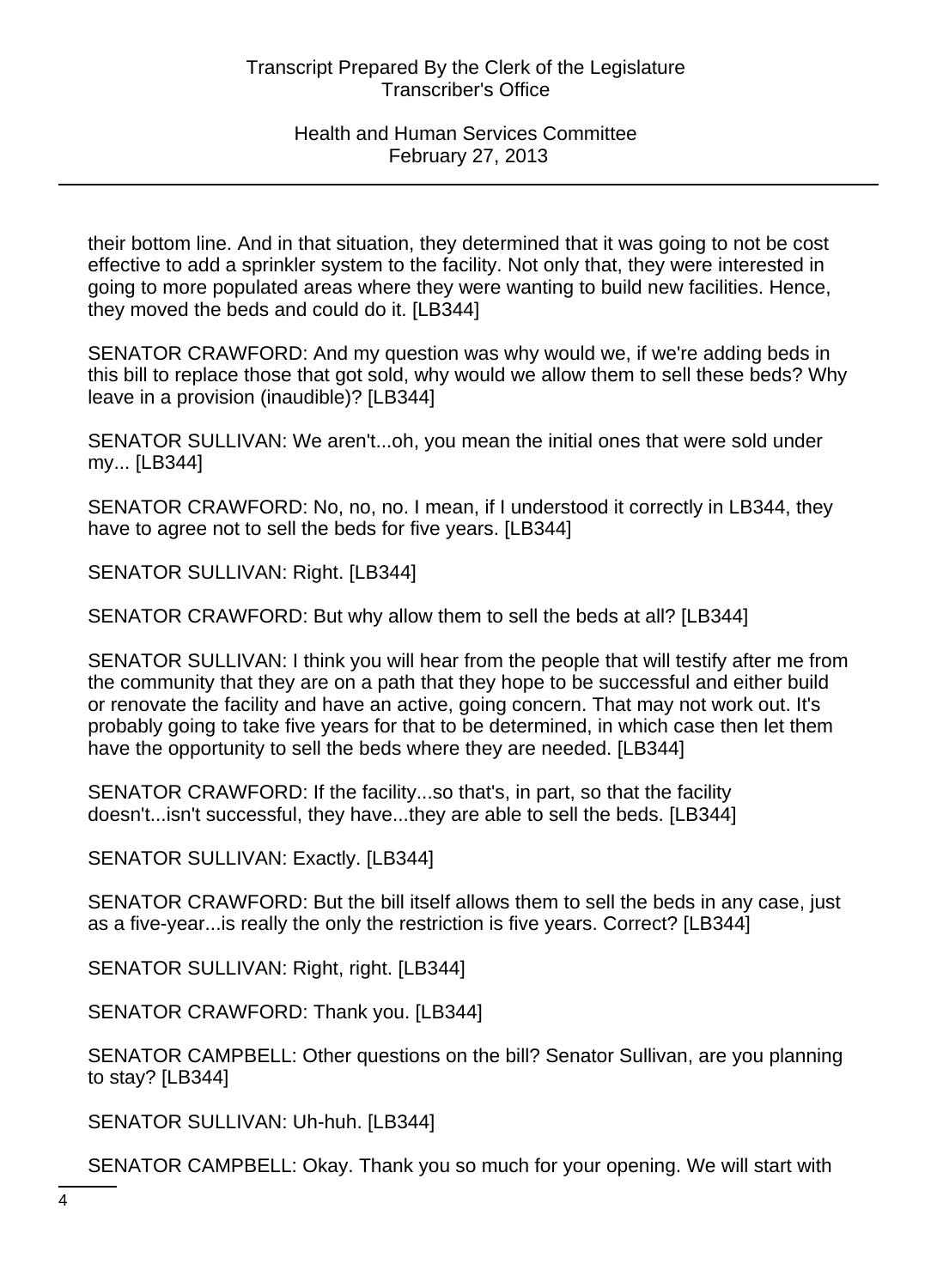the first proponent of LB344. Good afternoon. [LB344]

RON JENSEN: Good afternoon. Chairman Campbell and members of the Health and Human Services Committee, my name is Ron Jensen, R-o-n J-e-n-s-e-n. I'm a registered lobbyist appearing before you this afternoon on behalf of LeadingAge Nebraska, which is an organization made up exclusively of nonprofit and government-owned nursing homes, assisted living facilities, and low-income housing facilities, and here to testify in favor of LB344. We feel we have almost an ethical obligation to give this testimony because our association and the other long-term care association, Nebraska Health Care Association, were instrumental in loosening up--actually expanding--the geographic areas in which beds could be transferred in the state's CON law so that beds could go where the people are. I thought that was good public policy then; I still think it is. But it had the usual unintended consequence that always accompany arbitrary policies, moratoriums, across-the-board cuts. We throw the baby out with the bathwater. And, indeed, in this instance we did. We made it possible for a for-profit concern that was operating that facility to administratively pick those beds up and move them to the Omaha area where, in their view, they would be more profitable. So that leaves this community kind of high and dry. I don't think opening a window of opportunity in the certificate of need program just wide enough for this community to reestablish a nursing home, if they're able to do it, will do violence to the health planning program and, indeed, gives them an opportunity to try to have this facility in their community. I can say to you that there is a considerable distance, in my mind, from obtaining that certificate of need to having an open, operating, staffed, populated, Medicaid-certified facility. I've had the experience in my career of opening a hospital from scratch, staffing it, getting it licensed, getting it in operation, and finally getting it Medicare and Medicaid certified. It is not a small or an inexpensive undertaking. But without this legislation, these folks can't get out of the gate. We think that just simple fairness argues for advancing LB344 to General File. [LB344]

SENATOR CAMPBELL: Questions? Senator Krist. [LB344]

SENATOR KRIST: I understand your testimony and, for what it's worth, I would agree with your logic. But talk to me for just a minute about this request, okay, in terms of moving forward, giving these folks an opportunity to do the right thing within the community. And what I see would be another request. You're aware that Alegent took over--Creighton merged--and you're aware that the Catholic Services, CSI, is taking over the entire thing, and they're going to manage this all from Denver. So the next request that's going to come in is going to be from CSI to say, I own all those beds--all of those Alegent Creighton hospitals all over--so I'm going to move my beds within my jurisdiction where I want to; not necessarily brick and mortar, not necessarily 25 miles. But where does it stop? You've been there, worn that T-shirt, so talk to me about that. [LB344]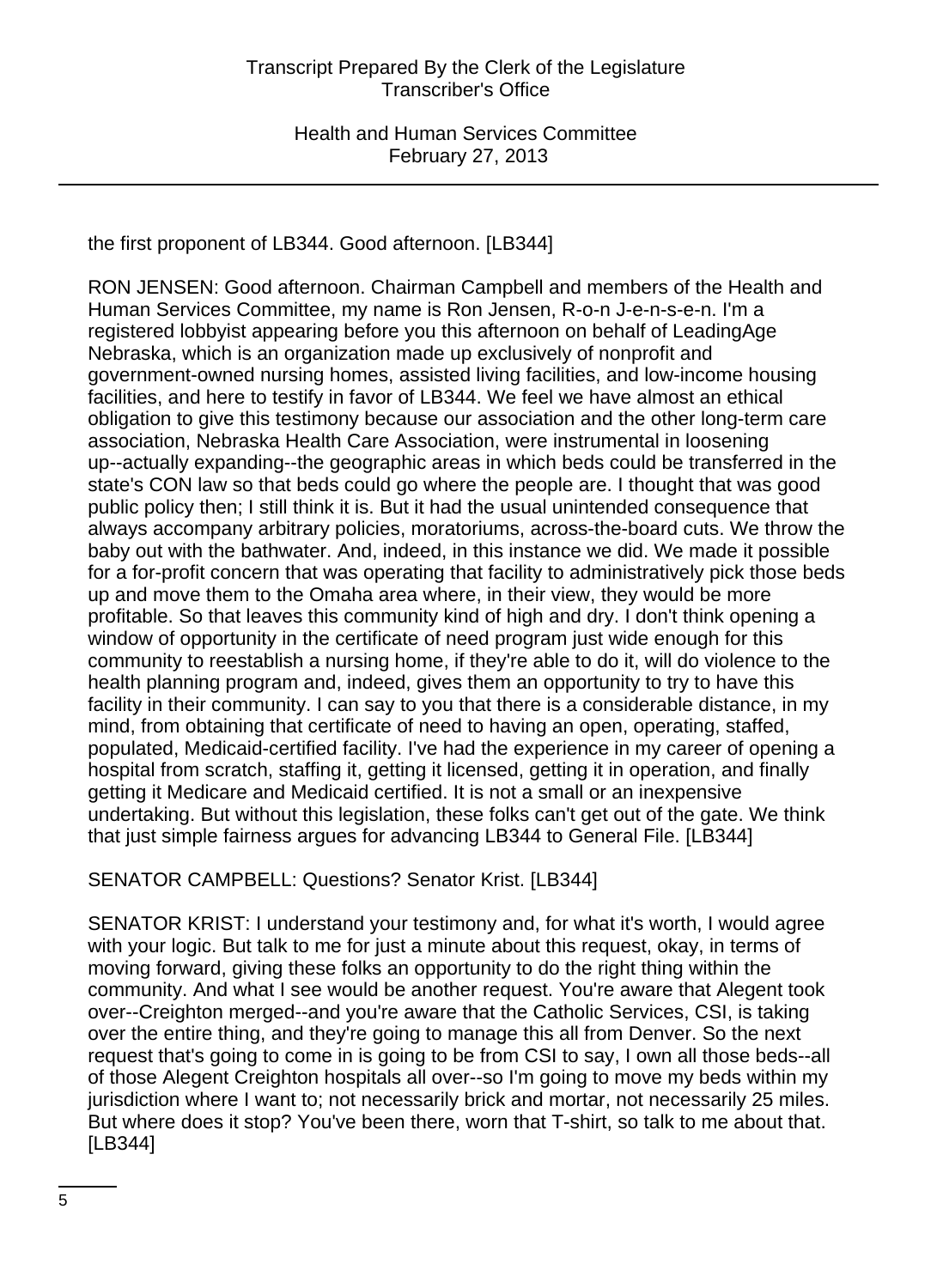RON JENSEN: Well, it's an easy question to answer, Senator Krist. Hospital beds aren't under certificate of need. The only remnant of the old certificate of need program that continues to exist in Nebraska--Senator Gloor is smiling. We both did service in that program--is this moratorium on nursing home beds. So what you described could happen conceivably and they wouldn't have to pass go or collect \$200. [LB344]

SENATOR KRIST: So when I talk about the certificate of need for long-term care facilities, you're saying that those beds that are owned at Immanuel Hospital for long-term rehab can be moved anyplace they want to put them within the CSI scope? [LB344]

RON JENSEN: If they're licensed as a hospital bed, they can do whatever they wish. They can add beds, they can subtract beds. [LB344]

SENATOR KRIST: Long-term rehab? [LB344]

RON JENSEN: If it's licensed as a nursing home, if they are licensed long-term care beds, then there's a limit on the distance to which they can be moved. They can only be moved within a service area. And the legislation that has caused this problem for Spalding made those areas larger. At the time of the original moratorium back in the '90s, you know, we had these little coffee cans of regions all around the state that allowed really no flexibility. You could about move beds across the street and that was it. So we loosened that up because, let's be honest about it, the population of the state is shifting. And we felt that the industry needed to have the ability to have those beds track the population. We didn't think about this particular situation. No one, in all of the discussions and the negotiation...and it was when Don Wesely was the Chairman of the Health and Human Services Committee at that time that jettisoned the balance of the CON program, put this moratorium on nursing home beds. This situation was never envisioned. [LB344]

SENATOR KRIST: All right. Thanks. [LB344]

RON JENSEN: Sure. [LB344]

SENATOR CAMPBELL: Other questions? Senator Gloor. [LB344]

SENATOR GLOOR: Thank you, Senator Campbell. Mr. Jensen, does your association think there's still an abundance...overabundance of long-term care beds? I mean, the reason that we're dealing with this issue is a moratorium on any additional beds. Is that still considered to be the case? [LB344]

RON JENSEN: No. I don't have a good sense of it, Senator Gloor. Frankly, I don't hear a lot of complaining about it. It doesn't seem to be barring anyone from doing what they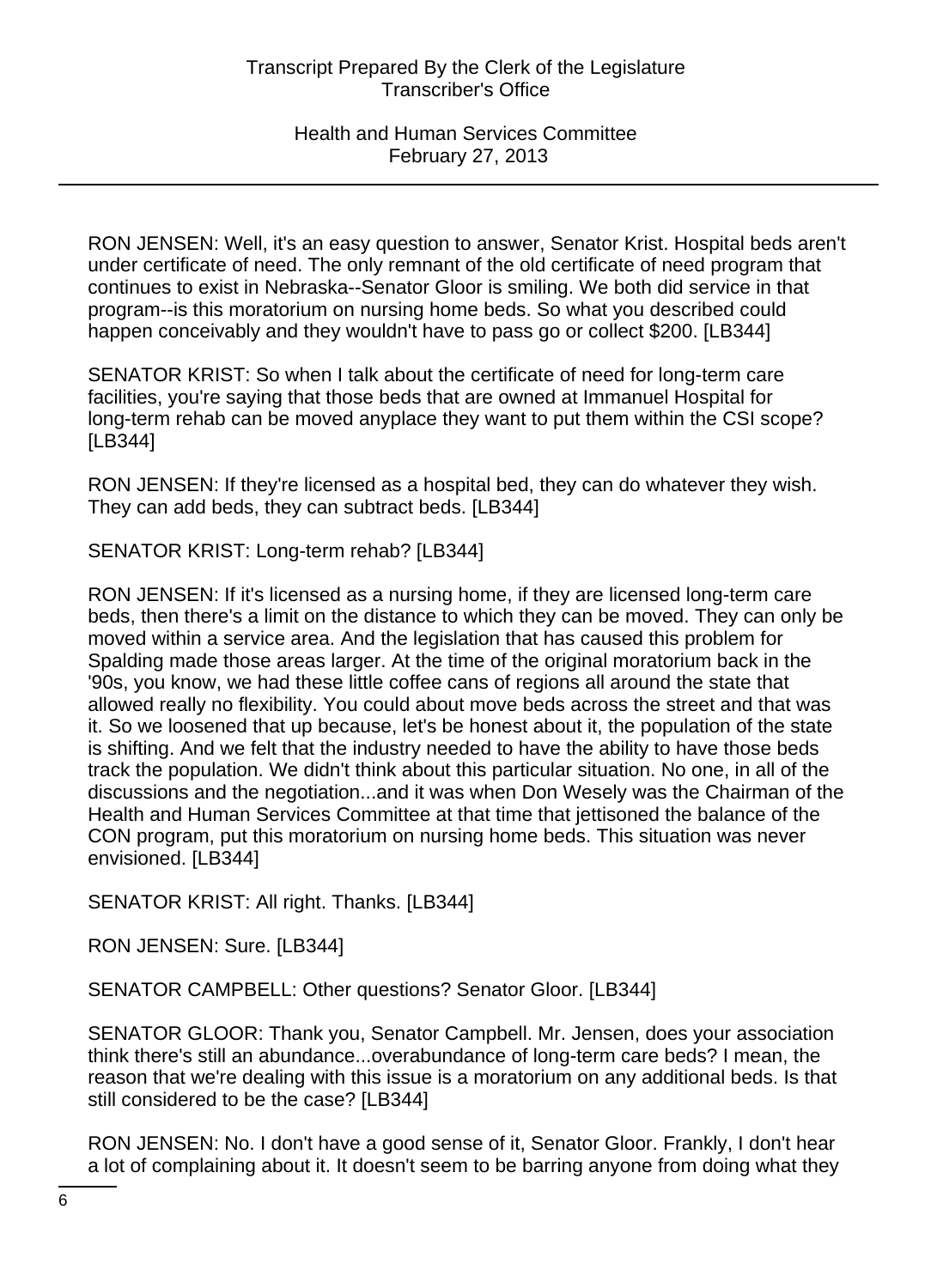want to do or what they perceive that their community needs. We've got a lot of old plant on the books across Nebraska. Many, many of these facilities were built in '60s and '70s; but as you know, replacement beds are not reviewed. You don't need a CON to replace an old bed with a new one. We...in my personal view, we've only...even though we've been at it a long time, we've only begun to develop home and community-based services as an alternative. So if I were to conjecture, I'd conjecture that our overall supply of beds is adequate. [LB344]

SENATOR GLOOR: Okay. Thank you. [LB344]

RON JENSEN: You bet. [LB344]

SENATOR CAMPBELL: Senator Crawford. [LB344]

SENATOR CRAWFORD: Thank you, Senator Campbell. I'm going to ask you a similar question I asked Senator Sullivan. I'm trying to understand why we would leave in a provision to sell the beds in five years. It seems the community might be in the same position then in five years or it might be setting up incentives for gardening beds to be sold. Not that extreme but just, why if the problem's created by the beds being sold, why create the provision to allow the beds to be sold in five years? [LB344]

RON JENSEN: Sure. I asked the same question. My association wasn't behind the introduction of the bill. I say my association. The association I represent and formerly directed. And the answer that I got, and it kind of made sense, is if for five years this community and the people involved invest the time and a lot of money and effort and so on and so forth to make this thing work, you know, they would have these beds to sell. And in my personal view, one of the things that argues for that is that they'd have a corpus of money that they could start an adult day services program or something like that that could, to a certain degree, replace the long-term care facility. [LB344]

SENATOR CRAWFORD: Thank you. [LB344]

SENATOR CAMPBELL: Any follow-up questions for Mr. Jensen? Thank you very much. [LB344]

RON JENSEN: Thank you very much. [LB344]

SENATOR CAMPBELL: Our next proponent? Hello. [LB344]

KURT CARRAHER: Hello, Chairman Campbell, fellow committee members. My name is Kurt J. Carraher, C-a-r-r-a-h-e-r, registered pharmacist in the state of Nebraska, license 12862. I have the pleasure to be able to work, interact, and be a part of an extremely progressive healthcare system located in central Nebraska. I'm the pharmacy manager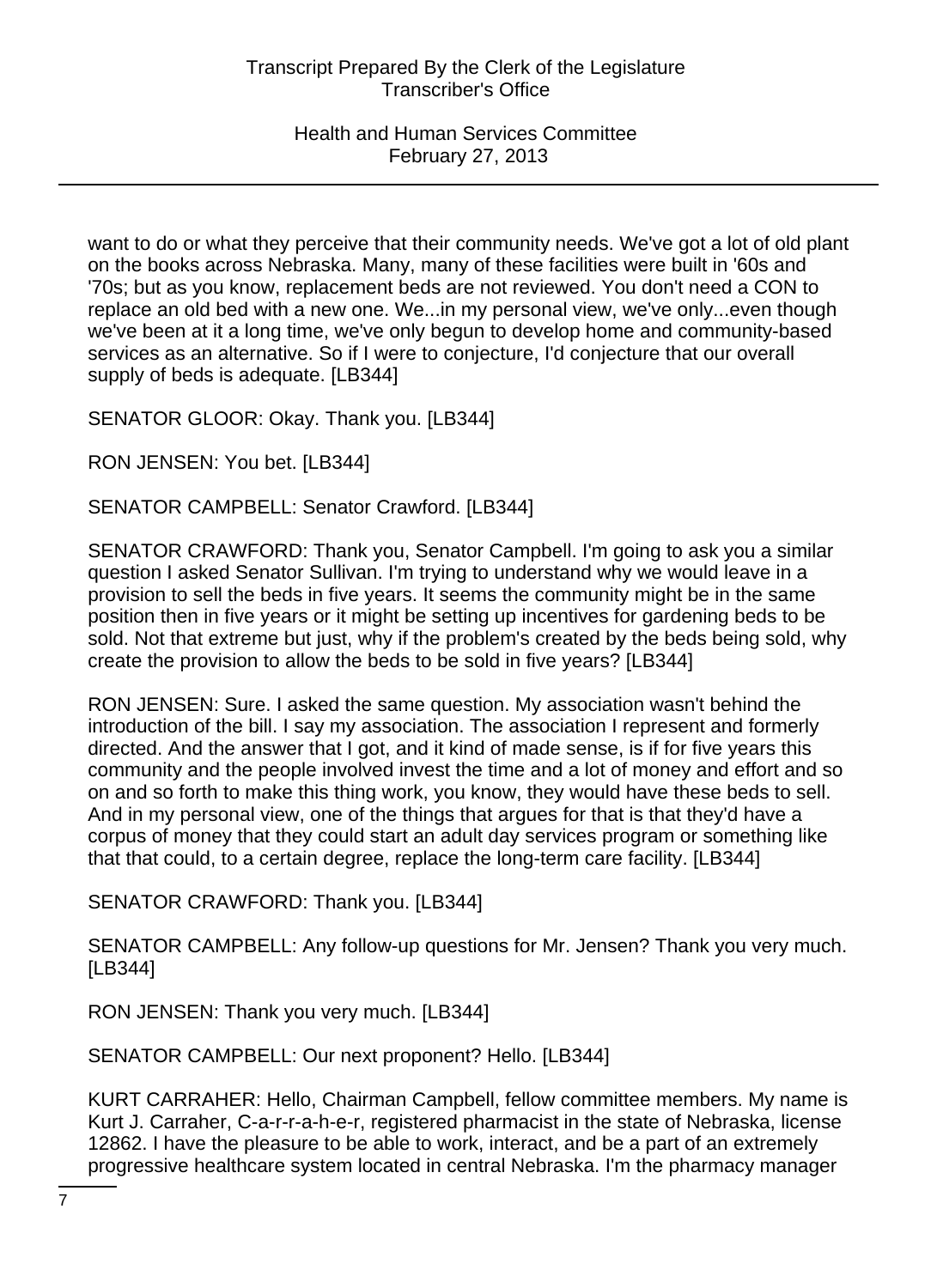Health and Human Services Committee February 27, 2013

at Spalding Pharmacy and Wells Drug located in Spalding and Albion, Nebraska. It is through this interaction with patients, family members, caretakers that I became so involved in the process of reestablishment of long-term care in Spalding. I believe rural Nebraskans have the same right to quality healthcare as the rest of the citizens of this great state. The people of central Nebraska had access to the entire spectrum of quality care until October of 2011 when the owner of the long-term care facility decided to exercise their rights to close the facility and transfer the beds to a larger urban area with great ease under the current legislation. The closure of the 33-bed facility placed a crippling blow on the community and healthcare system in the area. The community lost over 45 full- and part-time jobs. It was the largest employer of women in the community, and the residence many called their home away from home. Also lost with the discontinuation of long-term care in Spalding was the \$2 million that the facility generated in income annually and the \$1 million in wages, benefits, salaries paid to employees. The local pharmacy and medical clinic have also felt the loss as the closure took with it a significant amount of patients. Local businesses, schools have also felt the impact due to the loss of residents, people coming to town to conduct their business. Let's not forget about the residents and families that have had their lives altered because of the closure. A few residents found available rooms in Albion, which is 20 miles away from Spalding, but that facility is now at capacity with a long waiting list. Some were forced to relocate 30 to 45 miles away. Many are trying to get by at home with their children taking care of them along with some respite care the children have hired to come in and take care of mom and dad for a few hours a day while they're away at work. Spouses of these residents continue to commute 20 to 35 miles on a daily basis to see their loved one, only to return back to their home in Spalding later in the day, which used to only be 2 or 3 blocks away for them. The community has not given up hope as they've explored the possibility of reopening the facility. Feasibility studies project \$1.5 to \$2 million to reopen, renovate, and purchase the licensed bed commodity for the facility at an average of \$10,000 to \$14,000 a bed. Because of the costs associated with renovating an old building, the community has visions of constructing a new community health center. Another feasibility study is nearly underway tailored to new construction. The local hospital, the Boone County Health Center, has pledged \$500,000 to construct a new medical clinic to be attached to the long-term care facility. Discussions are ongoing to possibly add physical therapy, day care, and maybe a fitness center to this project. The community has the dream, but could use your help in securing long-term care beds for the facility. At the current rate of \$14,000 a bed times 33 beds equals \$460,000; that's a pretty big coupon that we could clip. The need for long-term care in the Spalding community and surrounding areas has been there for over 50 years. The previous owners had one of their most successful years in their final year of operation. Quality care has been the norm as people have always been very supportive of the facility. And baby boomers are moving back to their rural roots every day. We see many throughout central Nebraska that move home to enjoy the lower cost of living, slower pace, and down-home friendly atmosphere. They're not looking to enter these facilities today, but it is part of their plan. Having a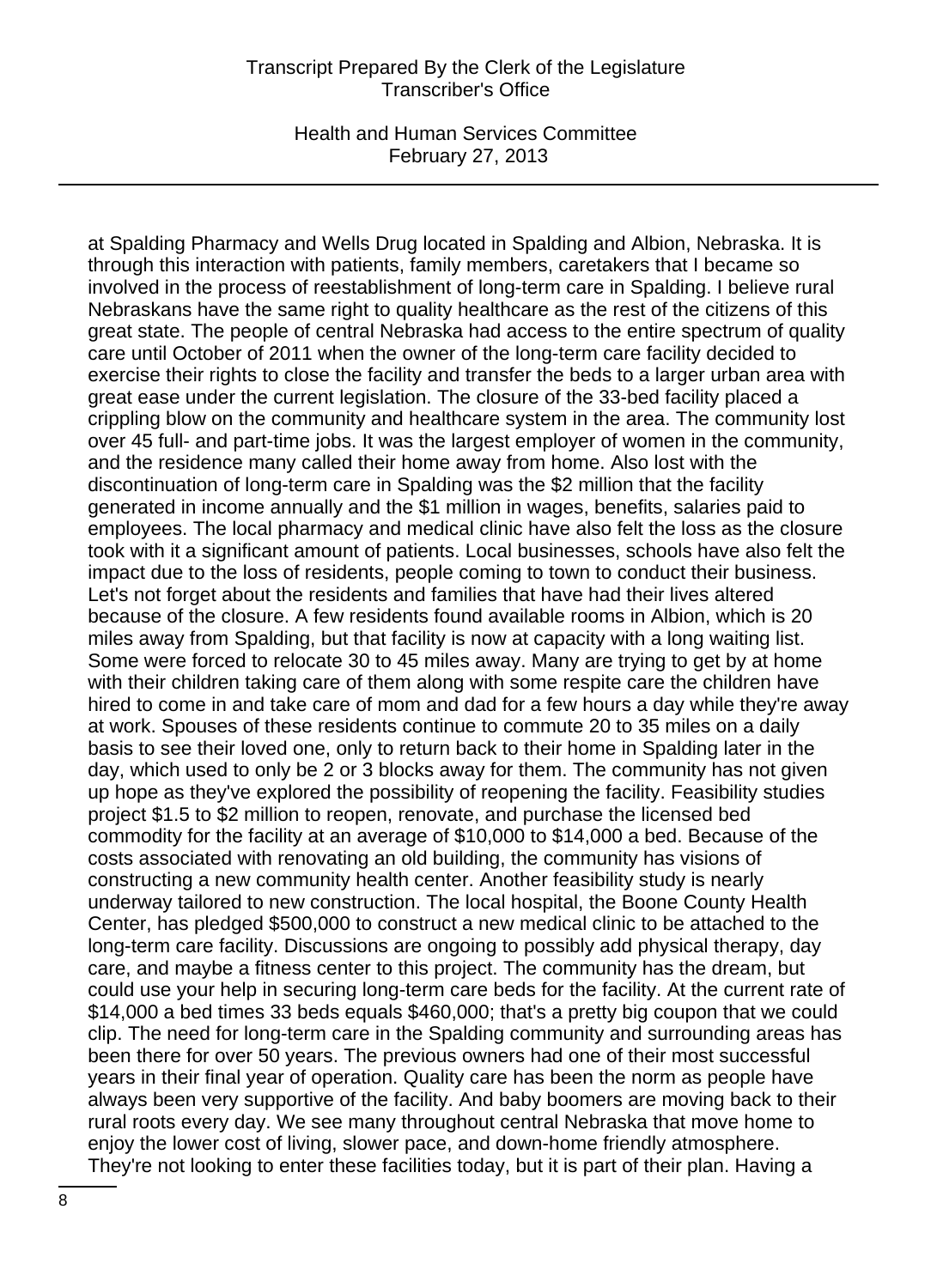facility like this in our community shows a long-term commitment to healthcare and the future of rural Nebraska. Questions? [LB344]

SENATOR CAMPBELL: Any questions? Thanks for the update. [LB344]

KURT CARRAHER: You're welcome. [LB344]

SENATOR CAMPBELL: Sounds like you're moving. Sounds like you're trying to generate some partners. [LB344]

KURT CARRAHER: We are. It's quite a process, but we're trying to explore every option, open every door, and do what we can to make this work. [LB344]

SENATOR CAMPBELL: How many beds did the original facility have? [LB344]

KURT CARRAHER: Thirty-three. [LB344]

SENATOR CAMPBELL: And then are you intending... [LB344]

KURT CARRAHER: Thirty-three, right. [LB344]

SENATOR CAMPBELL: Thirty-three. What percentage of the 33 were in the last year? Was it full? [LB344]

KURT CARRAHER: Right. It ran an average...I think it was 29--just under 30 was their average for the year. [LB344]

SENATOR CAMPBELL: Okay. And that was pretty consistent at that? [LB344]

KURT CARRAHER: It ranged anywhere from 26 to 30 on average within the last 5 or 6 years I guess you might say. [LB344]

SENATOR CAMPBELL: Okay. Pretty consistent. [LB344]

KURT CARRAHER: Yeah. [LB344]

SENATOR CAMPBELL: Did you have a question, Senator Crawford? [LB344]

SENATOR CRAWFORD: No. That was the question I was going to ask, so thank you. [LB344]

SENATOR CAMPBELL: Okay. All right. Thank you very much for your testimony today. [LB344]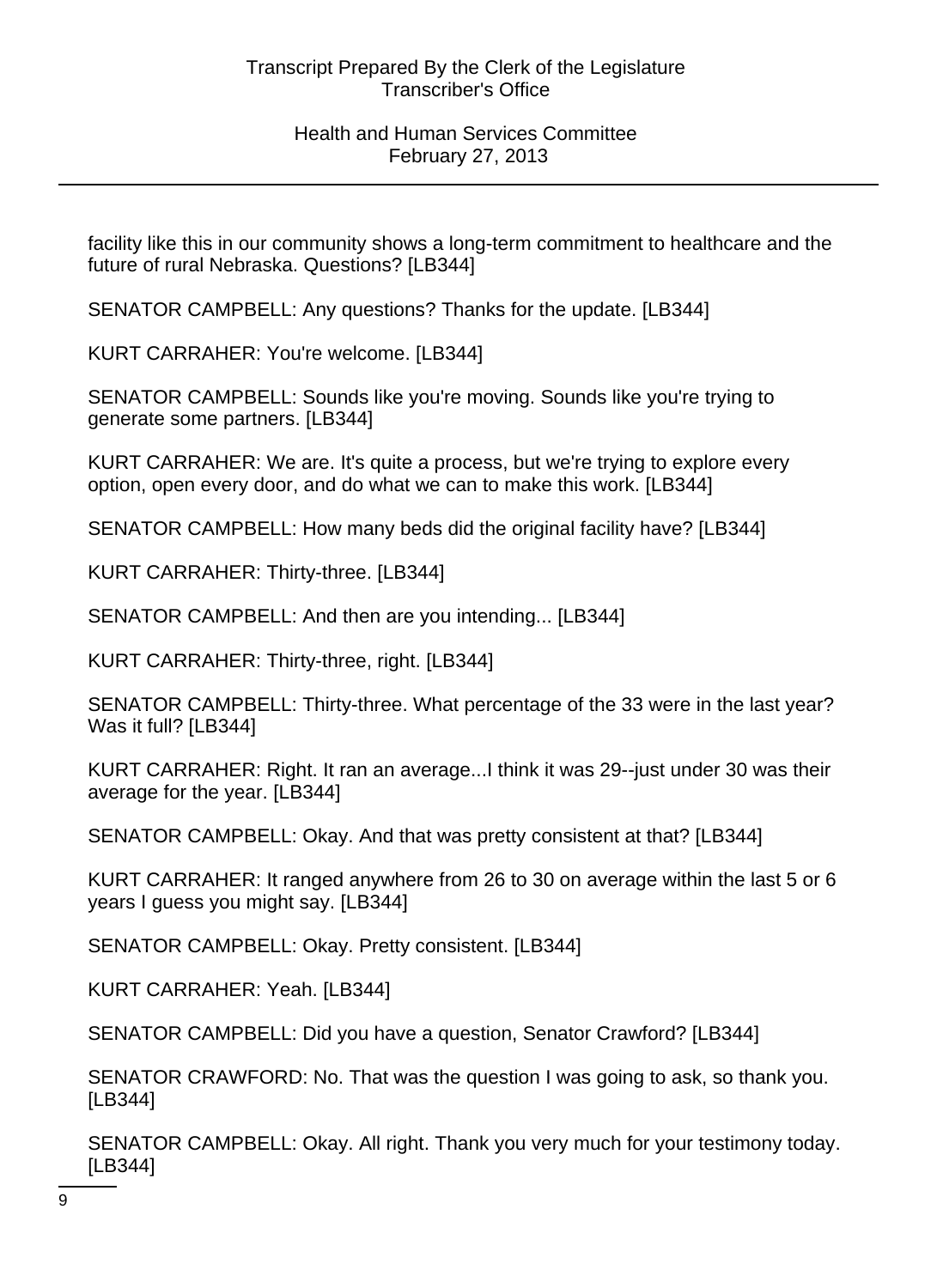# KURT CARRAHER: Thank you. [LB344]

SENATOR CAMPBELL: Our next proponent? Good afternoon. [LB344]

TOM BOYER: Good afternoon, Senator Campbell, members of the committee. My name is Tom Boyer, T-o-m B-o-y-e-r. I've been a community banker in Nebraska for 42 years, and this situation in Spalding is a deja vu all over again. We had a nursing home in Fairmont, Nebraska, where I was working as a young man, and it closed due to regulations. It was an old two-story building and regulations just forced it to close. And so in 1973, I became the city clerk and we built a new nursing home that was owned by the village of Fairmont. That nursing home is still open today and has expanded several times, been very successful, and remains today one of the largest employers in the community. So when the nursing home was...the word was out that we were closing the nursing home in Spalding, I jumped on the opportunity to become a member of the...what we call the Spalding long-term care committee to see if we couldn't either reopen the facility that currently sits in the community or to build a new one. And we started looking at the old one, and after many discussions with architects and consultants, we decided that that was the wrong way to go. I guess I hear concerns about whether or not the community is doing this with the idea of gardening those beds off. [LB344]

SENATOR CRAWFORD: I don't think that you're... [LB344]

TOM BOYER: I can assure you that that was not the case of my almost 40 years in Fairmont, and quite sure that nobody that's sitting on this committee has any intentions of doing anything other than providing for the elderly residents of our community and the surrounding area. And so having done this once before and successfully built a facility that's still open, will be 40 years, I believe, in September that that facility has been open. So with that, I would just like to ask for your consideration. I think that Senator Sullivan has done a marvelous job of getting this written to help us out, and I think she's tightened it up to the point where we think it's very workable. So with that, I thank you for your time and attention. [LB344]

SENATOR CAMPBELL: Questions? Senator Gloor. [LB344]

SENATOR GLOOR: Thank you, Senator Campbell. Thanks for coming down again for another hearing on this. It's good to see you. Just a comment that I need to make that the committee--your committee--needs to keep into consideration and that is I know that there is an inevitability within the Department of Medicaid to change reimbursement formulas. And so whatever numbers are being plugged in by the consultant as relates to financial projections looking forward, I would be cautious. I don't think that there's necessarily going to be a reduction in the traditional sense of less money paid out. I just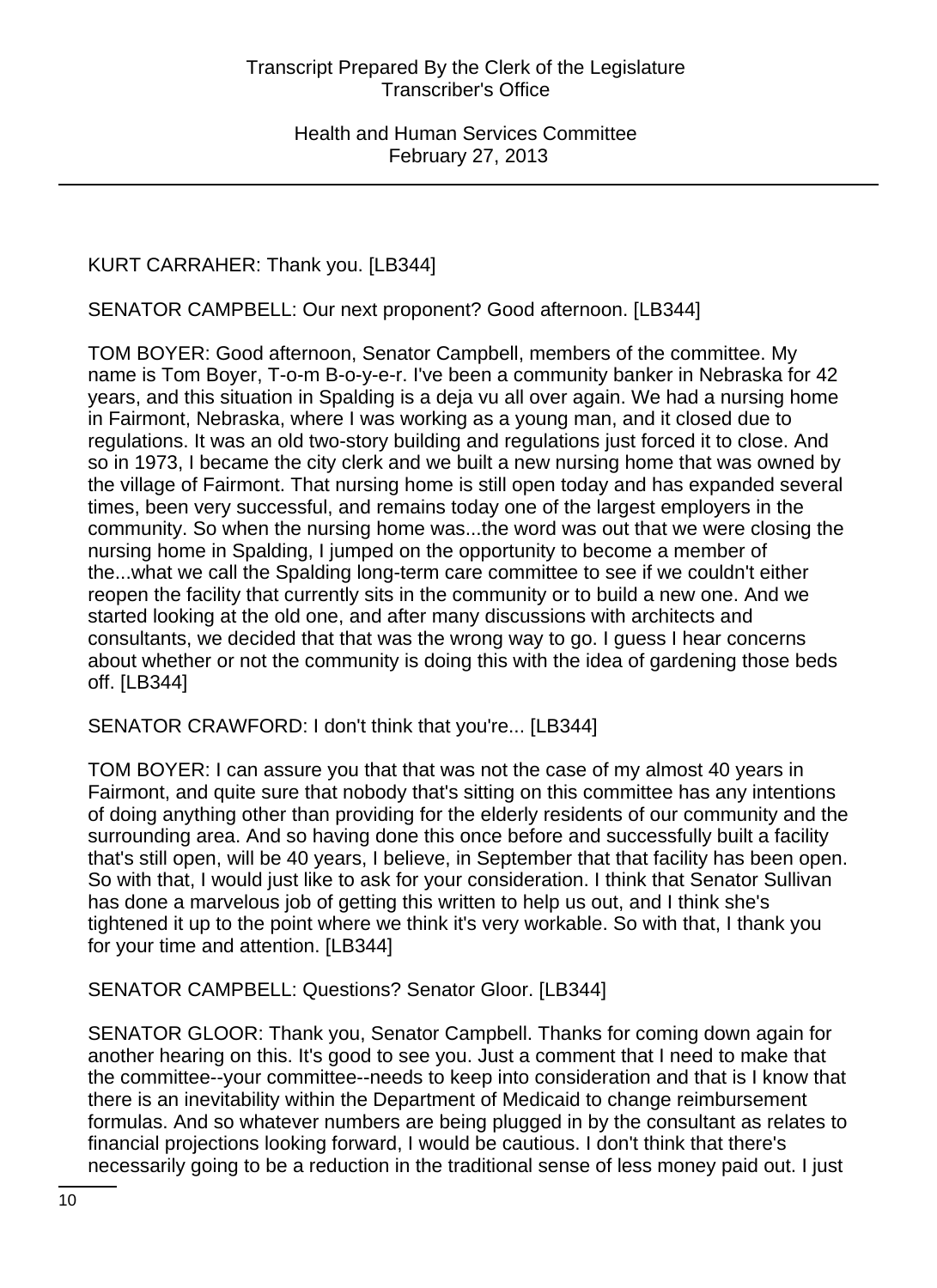think the whole system of how reimbursement changes might be disadvantageous to you, depreciation numbers and such that figure into cost. I can see all of that undergoing some sort of a change and maybe even a change in risk going to managed-care contracting. I think it's inevitable. I don't know how soon, but that would be a concern for me if all of a sudden current projections--or I should say--current numbers used for future projections as opposed to looking at something that may erode some of the numbers that you currently have out there. Just a heads-up. [LB344]

TOM BOYER: One of our consultants is here today as a presenter, and we've talked about some of that at length. I think it's probably a little early. I guess we don't know what those changes are going to be... [LB344]

SENATOR GLOOR: No. None of us do. Yeah. [LB344]

TOM BOYER: ...but we're aware that there's possibilities out there that could affect us negatively. So thank you for that. [LB344]

SENATOR GLOOR: Thanks. [LB344]

SENATOR CAMPBELL: Senator Crawford. [LB344]

SENATOR CRAWFORD: Thank you, Senator Campbell. Thank you for your testimony, and my comments about gardening were not about your effort which I can see is a very well community-based effort to solve the issue in Spalding. But I think always as we look at laws, we always have to ask how someone else might use them. So we create it for a very well-intended purpose and there are often unintended consequences that, you know, we're experiencing. [LB344]

TOM BOYER: Yes. [LB344]

SENATOR CRAWFORD: And so that was part of why I was just raising the concern about selling the beds in five years. And I don't want other communities to end up, you know, with their beds sold after they've gone to a lot of effort... [LB344]

TOM BOYER: Yeah. [LB344]

SENATOR CRAWFORD: ...to address the problem in their community. [LB344]

TOM BOYER: I understand the unintended effort because...or unintended consequence because I think that's where we're at right now. [LB344]

SENATOR CRAWFORD: Exactly. [LB344]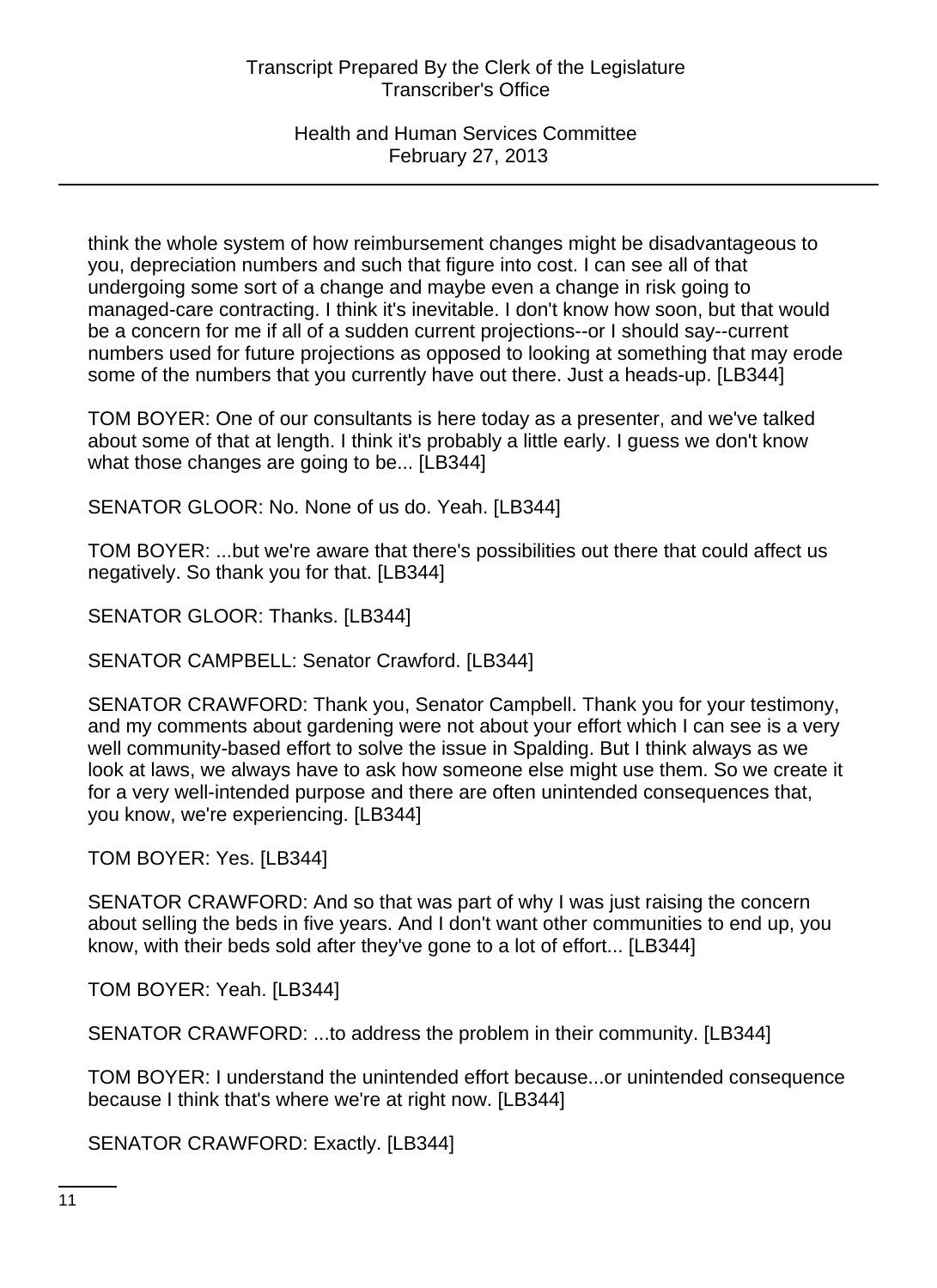TOM BOYER: And that's been hard on our community. So, okay. [LB344]

SENATOR CRAWFORD: Thank you. [LB344]

SENATOR CAMPBELL: Questions? Other questions? Mr. Boyer, the original...the former nursing home that closed in Spalding,... [LB344]

TOM BOYER: Yes. [LB344]

SENATOR CAMPBELL: ...was it a stand-alone facility or was it a part of a group? [LB344]

TOM BOYER: Part of a large group. [LB344]

SENATOR CAMPBELL: Part of a large group, okay. Do you think that there were any economies of scale to that large group? I mean, I'm assuming that the consultant has taken that into...I mean, did they do like billing... [LB344]

TOM BOYER: Yes, they had... [LB344]

SENATOR CAMPBELL: ...and HR and, you know, that kind of thing--their company system-wide? [LB344]

TOM BOYER: Our facility was owned by Vetter Healthcare. [LB344]

SENATOR CAMPBELL: Oh, okay. [LB344]

TOM BOYER: And all of the back room work, the policy work, etcetera, etcetera, came out of, I believe, it's Elkhorn is actually the address of Vetter. But we've talked about that with our consultants because we have looked for consultants to provide those same services to us because we have the cost analysis reports that show that the nursing home was profitable over and above the administrative fees that they paid to the central office of Vetter; significantly so. At least in the five years that we have in our hands, there was more than adequate earnings over and above those costs. [LB344]

SENATOR CAMPBELL: Okay. So do you see a possibility of being able to outsource some of those services, or do you think you'd just handle everything pretty self-contained in the new one? [LB344]

TOM BOYER: Well, I can only speak for myself, but we have a consultant that we've been working with and they offer those services. And I'm certainly in favor of getting those services because they provide those services now, I believe, to about 20 facilities. Is that about right? [LB344]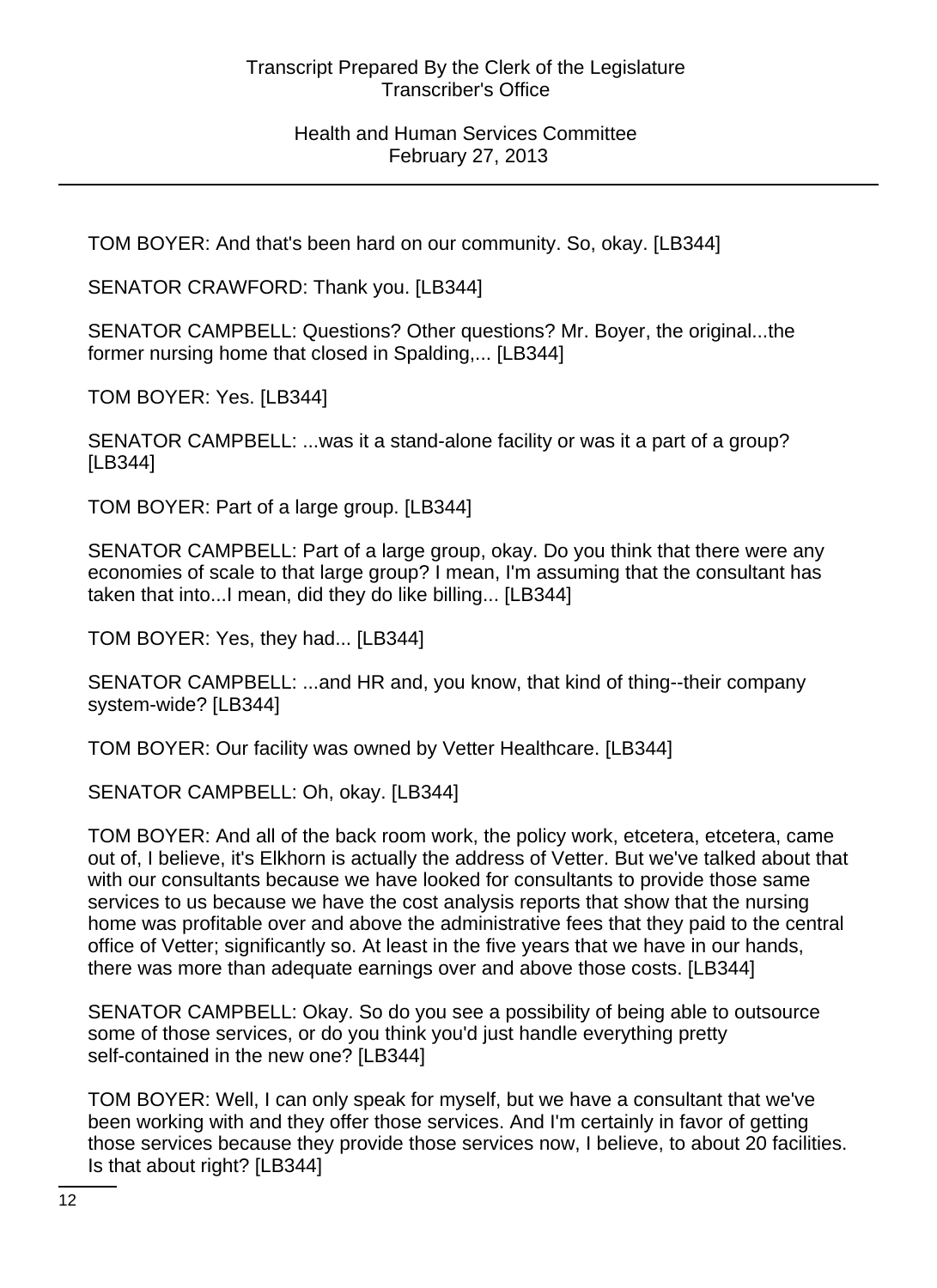\_\_\_\_\_\_\_\_\_\_\_\_: Twenty-two. [LB344]

TOM BOYER: Twenty-two facilities. [LB344]

SENATOR CAMPBELL: Okay. That helps. Thank you very much. Any other questions? Thanks, Mr. Boyer, for coming. [LB344]

TOM BOYER: Thank you. [LB344]

SENATOR CAMPBELL: Our next proponent? Good afternoon. [LB344]

MIKE HARRIS: (Exhibit 1) Good afternoon. Good afternoon, Senators. My name is Mike Harris, that's M-i-k-e, Harris, H-a-r-r-i-s. I'm here in support of LB344. I am representing Ron Ross who is president of Rural Health Development. Ron is in...working in Wyoming and the western part of the state this week; otherwise he would be here giving this testimony. The nursing home industry is very challenging, especially in rural Nebraska. Medicaid funding continues to be reduced at an alarming rate, population is decreasing, the percentage of elderly continues to climb, and sensitivity to rural problems by some is not good. Legislation was passed only a few years ago to transfer nursing home beds anywhere within the state. This has caused some providers the opportunity to get a much better return on their investment and, at the same time, it puts some rural communities in jeopardy of losing their nursing homes. I'm speaking on behalf of Ron here. When I was director of Health and Human Services, I made it a point to try to be fair and sensitive to all of Nebraska, from rural to urban. Rural Nebraska needs your help. We need to make sure that our small communities can continue to meet the needs of their elderly, and I'm willing to work with this committee, the entire body, and the administration to improve services for our elderly. And thank you all for your commitment to serve all of Nebraska. [LB344]

SENATOR CAMPBELL: Senator Gloor. [LB344]

SENATOR GLOOR: Thank you, Senator Campbell. And I know Ron pretty well. When you see him, tell him Senator Gloor said he was in charge and, in part, responsible for the moratorium, and I don't want him to get away squeaky clean. (Laughter) I understand the issues though. [LB344]

SENATOR CAMPBELL: Other questions? Mr. Harris, I just want to be very clear. Your firm does work with 22 other facilities. [LB344]

MIKE HARRIS: Twenty-two other nonprofit facilities here in Nebraska, Wyoming, Kansas, and Iowa. [LB344]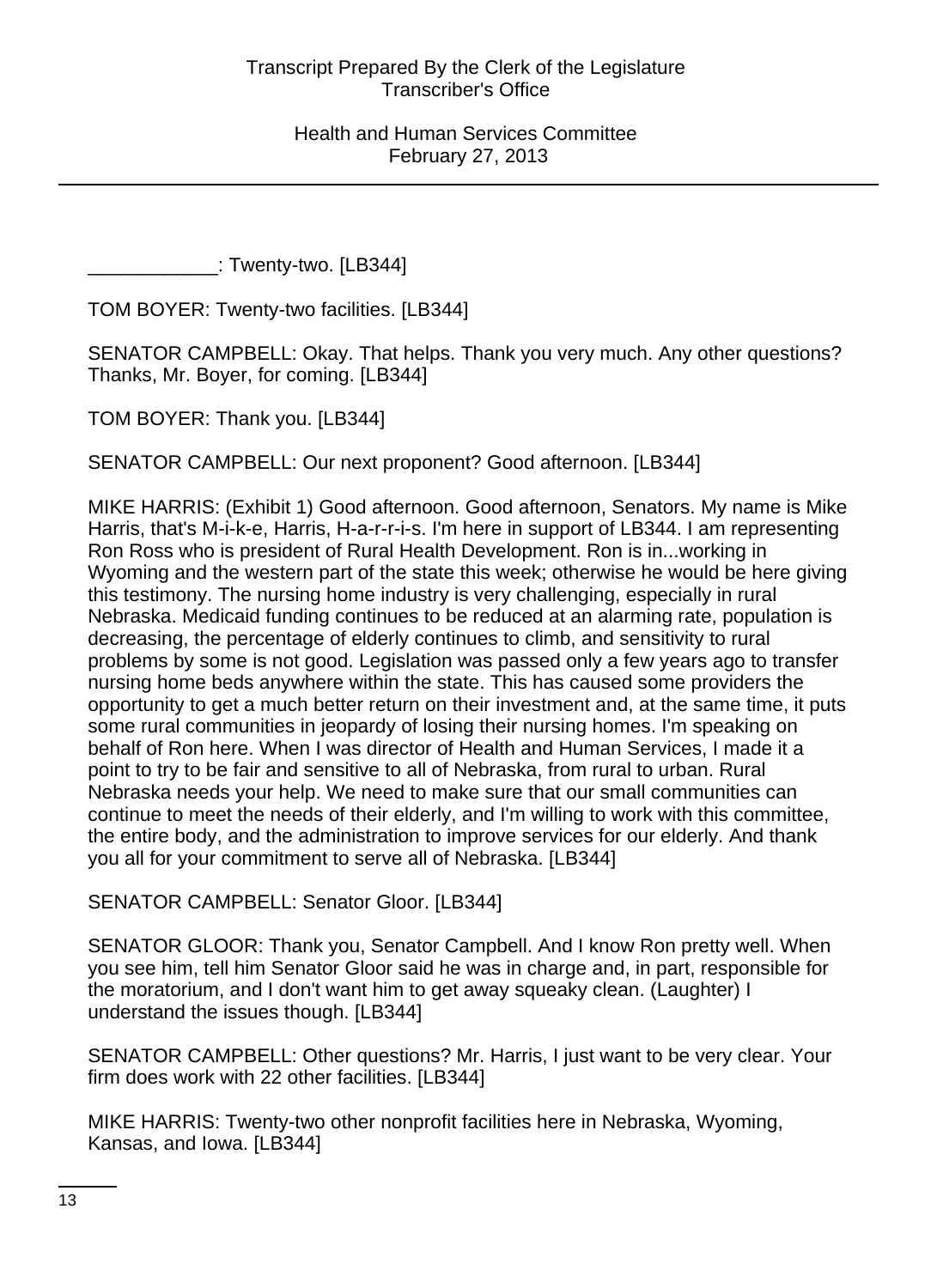SENATOR CAMPBELL: Okay. Do you, by offhand, know the range and the number of beds in those facilities? Would this be one of the smaller bed numbers or about average? [LB344]

MIKE HARRIS: You know, it is about average. It might be just a little bit less than average. We have some facilities that have a maximum of 26 beds. I think the largest is around 60, so it's kind of right in the middle. [LB344]

SENATOR CAMPBELL: Okay. When you look at facilities across the state that you're going to work with, is there a break-even point for a number of beds like, you know, under 10 you really can't make it or under 15 you can't make it or... [LB344]

MIKE HARRIS: You have some built-in costs and expenses at a facility and--these are kind of estimates--but it's going to cost about \$120,000 to \$140,000 a month just to keep the place open with adequate nursing staff, dietary staff, and so forth. And it varies. These are estimates but, you know, you would hope that you could get between 20 and 25 residents a month to break even or, perhaps, make a small profit. Anything less than 20, it's just not going to work because census drives everything; you have to have census. So... [LB344]

SENATOR CAMPBELL: Exactly. And you watch those numbers pretty much and you watch all the regulations. When you run a nursing care facility like that, regulations become such a critical part of staying in business. [LB344]

MIKE HARRIS: They really are. [LB344]

SENATOR CAMPBELL: I learned that firsthand when I was on the county board; how difficult that is at times. [LB344]

MIKE HARRIS: Yeah, it is a daunting task to manage a facility on a day-to-day basis. It's not as easy at it looks. [LB344]

SENATOR CAMPBELL: Exactly. And I'm certainly feeling from the number of times that we've talked to the community, that the community's commitment is very strong here to making such a facility work. And you absolutely have to have that, do you not? The community has to back a facility. [LB344]

MIKE HARRIS: Oh, absolutely. I had the opportunity to work with the communities of Wauneta and Callaway in the past year. And in both cases, similar things had happened. And it was kind of up to the city or the 501(c)(3), in the case of Callaway, are we going to try to take over this nursing facility? And they had town hall meetings and I attended one in Callaway and it was amazing. The community rallied around and actually come up with the funding that was needed to continue operations. And so it's...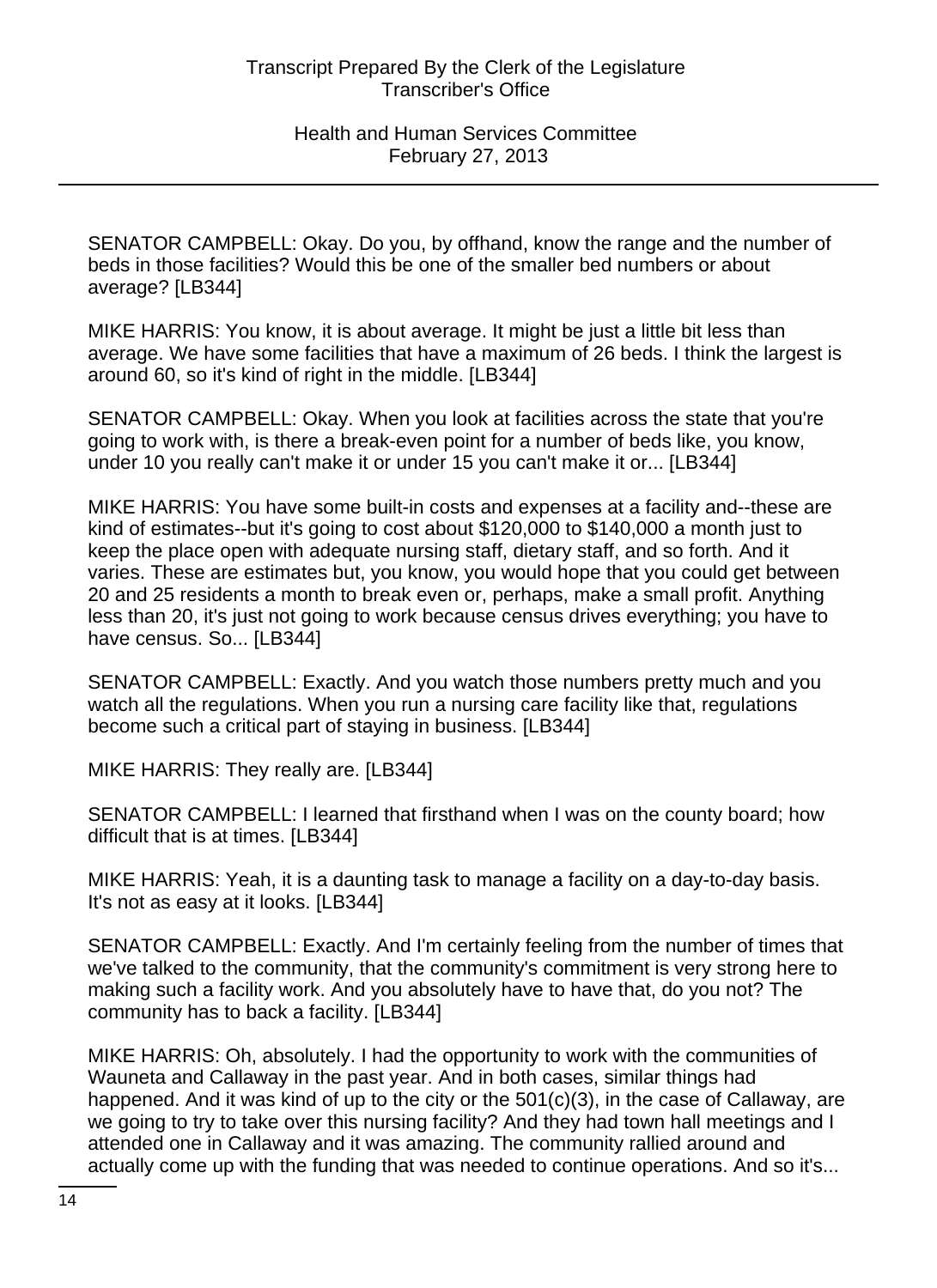[LB344]

SENATOR CAMPBELL: I think you would see that in a lot of small communities across the state. [LB344]

MIKE HARRIS: I've had the opportunity to serve as an interim administrator at seven different facilities in rural Nebraska and, without exception, the community feels like these facilities are a very, very valuable asset. [LB344]

SENATOR CAMPBELL: The...I'm going to go back to Senator Crawford's questioning on the five...on the beds after five years. Is that sufficient protection for the community that if they run into difficulty and had to cover debt or bad debt or whatever they get themselves into that can happen, is that sufficient to help them out of it by that number of beds? [LB344]

MIKE HARRIS: You know, I don't...I have to be quite honest with you. I haven't really given that portion of it a lot of thought other than to the extent that after five years, you would have at least some equity there that you wouldn't have if that provision wasn't a part of this bill. It just seemed to me like that was...it was fair. The community...you never know what's going to happen with census and after five years, your census could decline and you may be in the position of having to close. And it would be nice for a community to have some equity there. So... [LB344]

SENATOR CAMPBELL: If the market stayed pretty much the same--let's just assume that all things progressed over the course of the five years--and they had to do it, I'm really thinking, you know, worst-case scenario for them, is there a market for 30 beds in the state? [LB344]

MIKE HARRIS: I...honestly, I don't know the answer to that, Senator Campbell. [LB344]

SENATOR CAMPBELL: Okay. [LB344]

MIKE HARRIS: There are times, and other times...so I really don't feel I'm too qualified to answer that. [LB344]

SENATOR CAMPBELL: Yeah. I think that when we've had the interim study hearing, we just wanted to make sure that those points, as a help to the community, would be on the record because you want to think about all the possibilities. [LB344]

MIKE HARRIS: Absolutely. [LB344]

SENATOR CAMPBELL: I mean, you need the best case where the community is behind you; but if something goes wrong, you want to make sure that they can get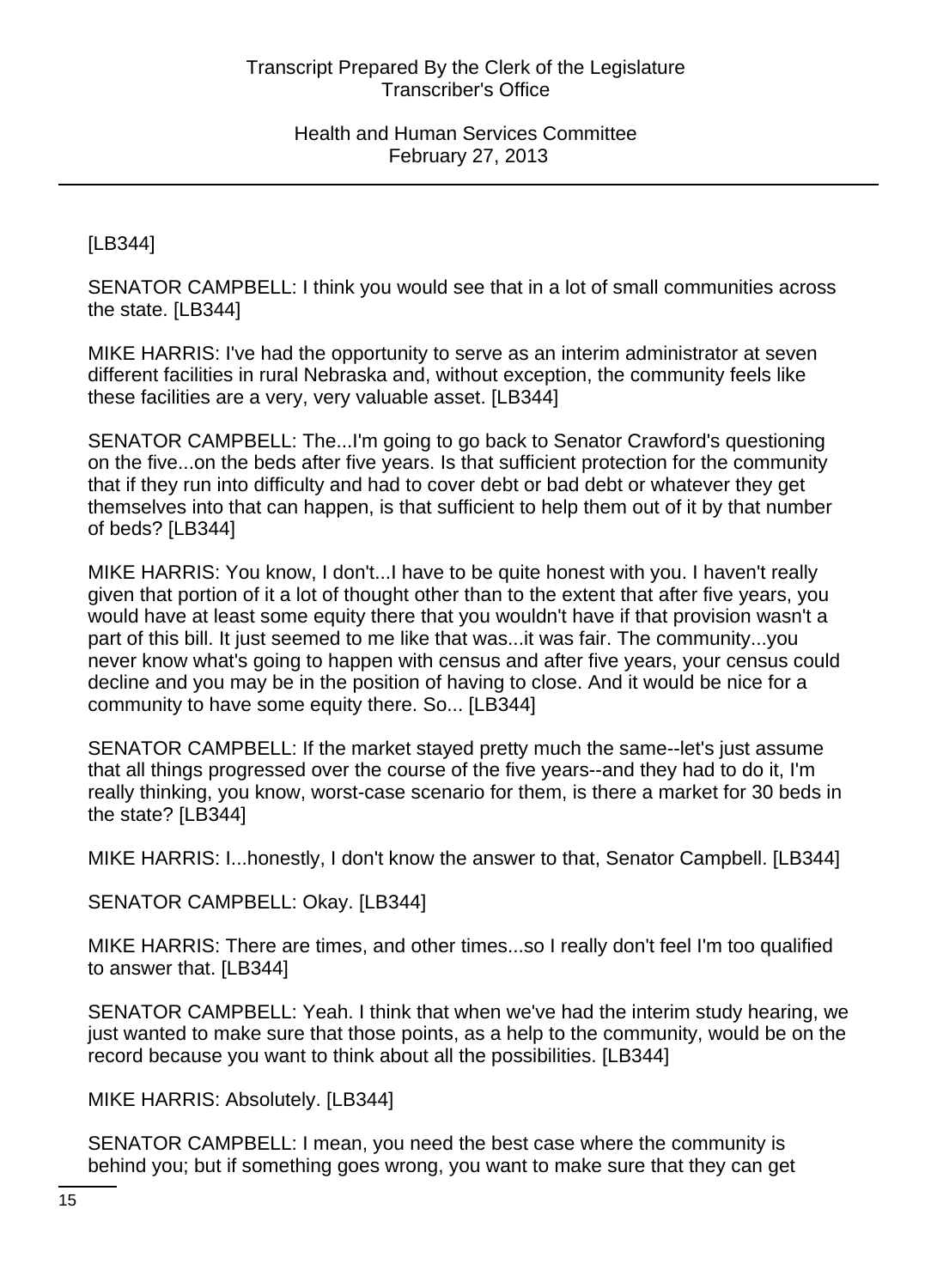themselves out of it financially. So thank you. [LB344]

MIKE HARRIS: You're welcome. [LB344]

SENATOR CAMPBELL: Other questions, follow-up? Senator Gloor. [LB344]

SENATOR GLOOR: Thank you, Senator Campbell. Mike, just a short question. Your estimate of 20 to 25 to break even, does that include some sort of a historical patient mix that you see in your homes that you manage of Medicaid to private care or private pay to somebody that might have long-term care insurance? I mean, can you make a go of it with 20 to 25 Medicaid patients? [LB344]

MIKE HARRIS: Be tougher. Right now the percentage, generally speaking in the facilities where we have contracts, it's about 35 percent private pay compared to 65 percent Medicaid. And it's my understanding that that figure continues to become more imbalanced as time goes along compared to like what it was maybe five, ten years ago. [LB344]

SENATOR GLOOR: That's what we hear too, yeah. Not a surprise when you consider the way the economy has been, but maybe with the growth in the ag economy people will just, you know, be dancing in dollars we can invest in these sorts of things. Thank you. [LB344]

SENATOR CAMPBELL: Any other follow-up questions? Thank you, Mr. Harris. [LB344]

MIKE HARRIS: Thank you. [LB344]

SENATOR CAMPBELL: Did a good job filling in. You tell Mr. Ross that. [LB344]

MIKE HARRIS: Thank you. [LB344]

SENATOR CAMPBELL: Good afternoon. [LB344]

NICK FAUSTMAN: (Exhibit 2) Good afternoon. I'm Nick Faustman, N-i-c-k F-a-u-s-t-m-a-n. I represent the Nebraska Health Care Association which is the parent association of a family of entities including the Nebraska Nursing Facility Association which I refer to as NNFA, and the Nebraska Assisted Living Association which I'll refer to as NALA. Both NNFA and NALA represent nonproprietary, proprietary, and governmental long-term care facilities. NNFA and NALA both support LB344. LB344 is almost exactly like LB1002, introduced by Senator Sullivan last session, in that it permits a facility in a city of second class or village whose beds have been sold or transferred to another facility outside the 25-mile radius to create long-term care beds for a political subdivision or nonprofit with three main differences. First would be the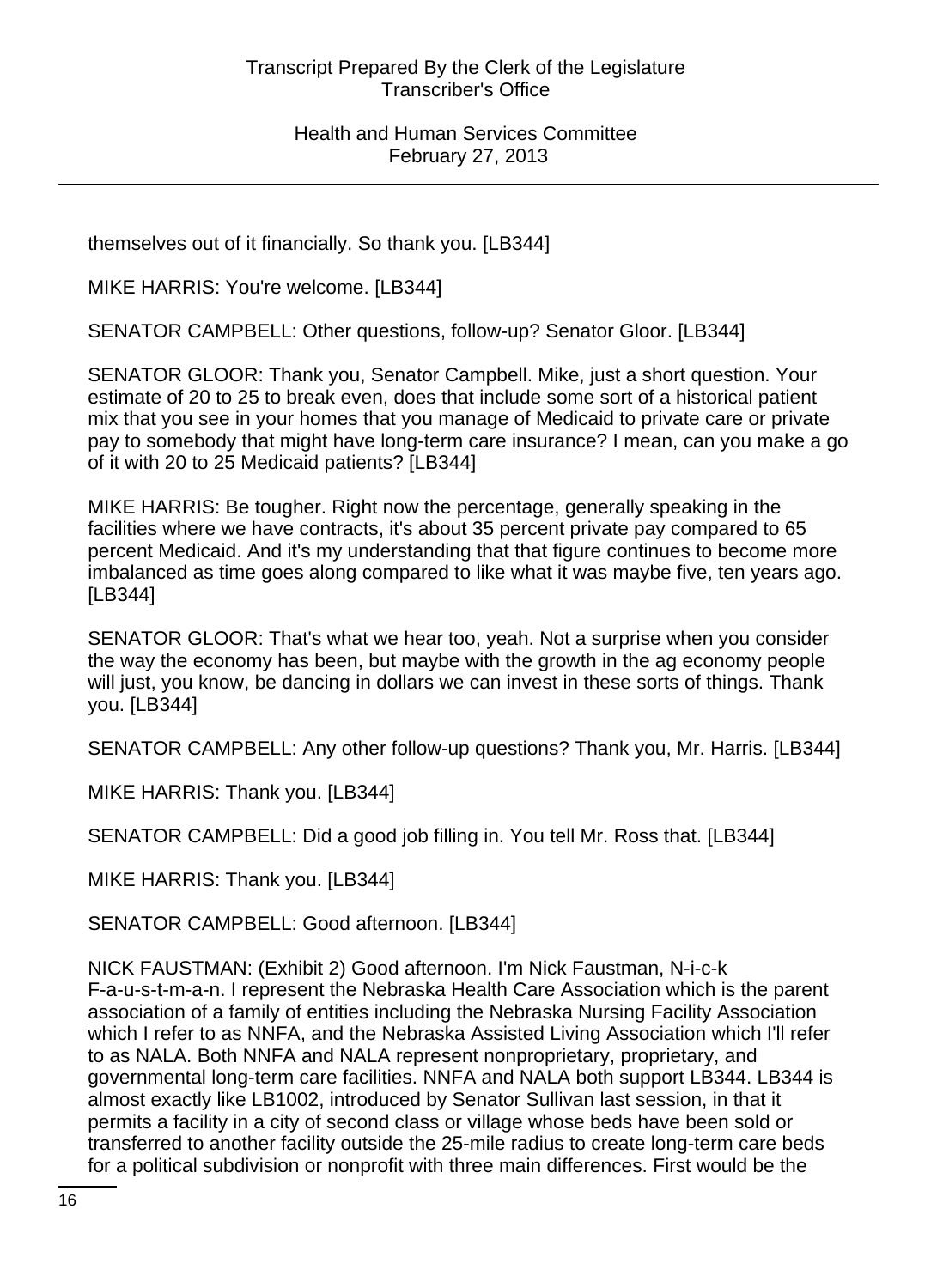Health and Human Services Committee February 27, 2013

newly created beds. They cannot be sold for five years. This was added to the bill in order to prevent a political subdivision or nonprofit from creating beds at a rapid pace for the sole purpose of selling them to other facilities. NNFA and NALA would feel most comfortable if this was a longer time period such as ten years, but we understand that Senator Sullivan and the community prefers five years and NNFA and NALA can live with that. The bill caps the number of created beds at whatever number the initial facility previously had. This was a suggestion by our organization, actually, and it's a provision that we feel quite strongly about. Third, LB344 also creates an additional criterion under what is known as the ten/ten/two rule. The bill states that the facility's number of beds cannot be increased by more than ten or more than ten percent of the total long-term care bed capacity of such facility, whichever is less, over a two-year period until that facility has been in business for five years. NNFA and NALA fully understand that Senator Sullivan has introduced the legislation in an attempt to help the community of Spalding address a desire to re-create a long-term care facility. That said, we feel that these requirements established by LB344 are sufficient for specifically defined, small communities who feel they have a need to do so. And thank you for your consideration on this matter. [LB344]

SENATOR CAMPBELL: Questions? Senator Crawford. [LB344]

SENATOR CRAWFORD: Thank you, Senator Campbell. And thank you for your testimony. [LB344]

NICK FAUSTMAN: You're welcome. [LB344]

SENATOR CRAWFORD: Are there any other communities that you know of from your work in these organizations that might also be in a similar situation? [LB344]

NICK FAUSTMAN: Currently, there are roughly six that might fit the criteria, but I'm not aware of any that are currently pursuing opening up or re-creating a facility at the time. [LB344]

SENATOR CRAWFORD: Thank you. [LB344]

SENATOR CAMPBELL: Okay. Any other questions? Thank you, Mr. Faustman... [LB344]

NICK FAUSTMAN: Thank you. [LB344]

SENATOR CAMPBELL: ...for your testimony today. Our next proponent for LB344? Those who wish to testify in opposition to LB344? Those who wish to testify in a neutral position? Okay. Senator Sullivan, I think we're back to you for any comments that you would like to make to close. [LB344]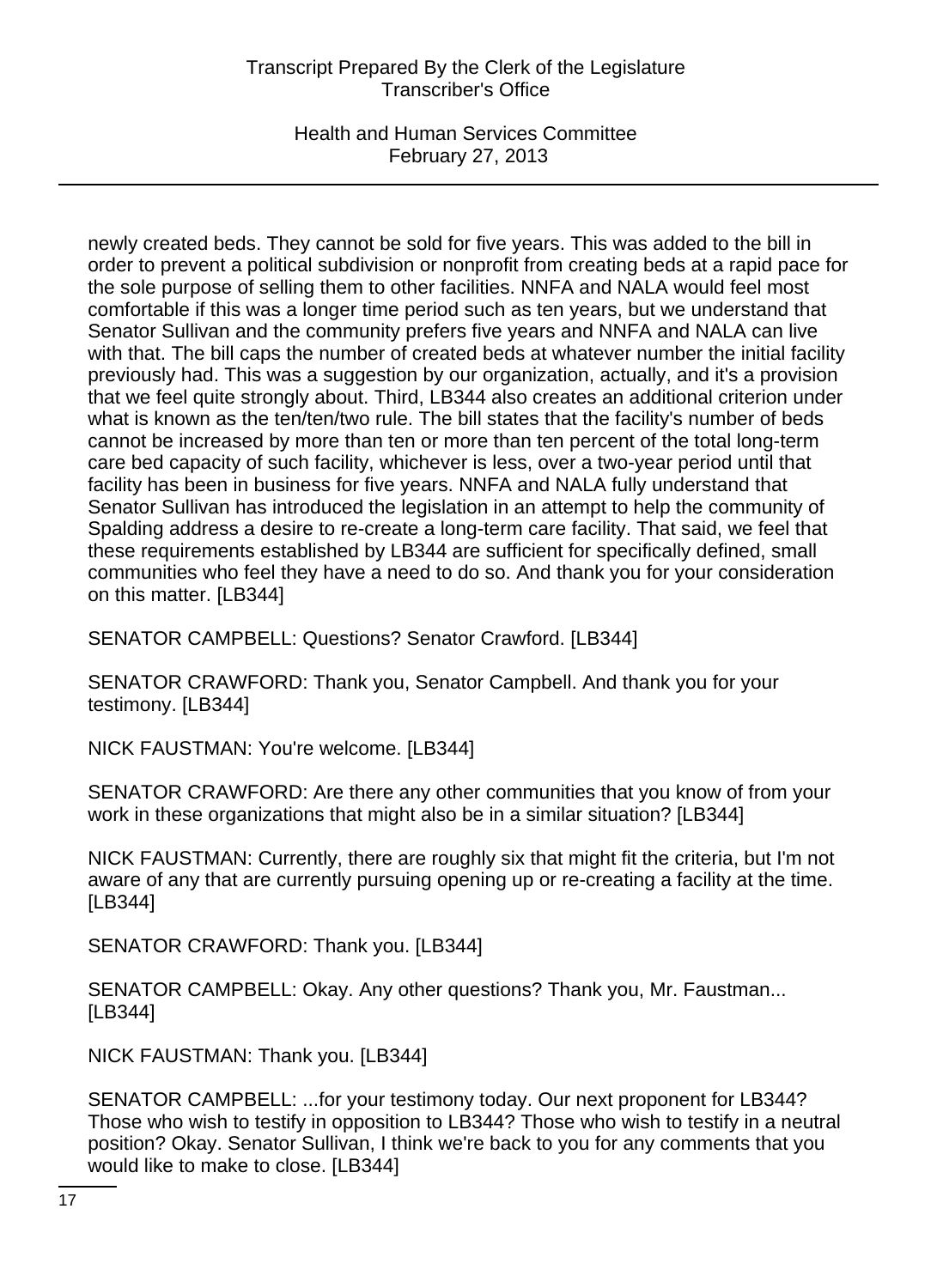Health and Human Services Committee February 27, 2013

SENATOR SULLIVAN: Sure. Well, a couple of things that came to mind as questions were being asked and one is that...regarding that five-year limit. Remember that, in the way I've written the bill, it would...the clock would start ticking, so to speak, after first occupancy. It doesn't start "tocking" now in the process of them doing the feasibility study or construction or anything like that. And also regarding whether we have an overabundance of beds, you know, I will tell you that--and I think it was mentioned by Mr. Carraher--that some of the people from the Spalding facility went to Albion. That is, I think, at capacity right now as we speak. I think Mr. Carraher mentioned that, and it has a very deep waiting list. And one of the things that they've done in the remodeling of their facility, every single room is a private room. And so that's made a difference too. And you know, we talk a lot about in the Legislature--at least I do--of the declining population in rural Nebraska and how we're concerned about that. But I've also learned too, having lived in a rural community now for nearly all my life and in a very small town and seeing all the different communities in District 41, they all have their own complexion and their own culture. And I will tell you, if anybody can do it, Spalding can; they are really a can-do community. And it shouldn't be overlooked that Mr. Carraher mentioned that they're reaching out and building lots of relationships. And another shining star in terms of healthcare in District 41 is the Boone County Health Center. And the fact that they have made a commitment to be a partner in this venture is very significant because they are not only a well-run facility, but they are very much in the black and have money in reserve. So I think that needs to be noted as well. But in closing, I don't think there's any harm in revisiting past decisions and looking at them. Certainly all our decisions have consequences, but as the story unfolds then we realize that perhaps there have been unintended consequences as well. I'd like to think that in crafting LB344, it has been tightly crafted and very specific. I'd like to think also that it doesn't allow for exploitation, that we can really be...it's fairly well defined so that we can almost predict an outcome or lack thereof. And so I think that it does bear credibility to revisiting a past decision and certainly in so doing, with the passage of this bill, would give a leg up to a community who's really wanting to step up to the plate and help not only the current elder citizens of its community but those that will be there in the future. So I thank you for your consideration. [LB344]

SENATOR CAMPBELL: Any follow-up questions? Senator Sullivan, I just have to say that when we did LB600 two years ago I think, I lose track of the years, and that was the bill that allowed long-term care facilities to pay in, in order to draw down more federal dollars. [LB344]

SENATOR SULLIVAN: Uh-huh. [LB344]

SENATOR CAMPBELL: And I think what I saw in working with the senators and all across the state of Nebraska is how important the nursing care facilities were to the communities and to the families... [LB344]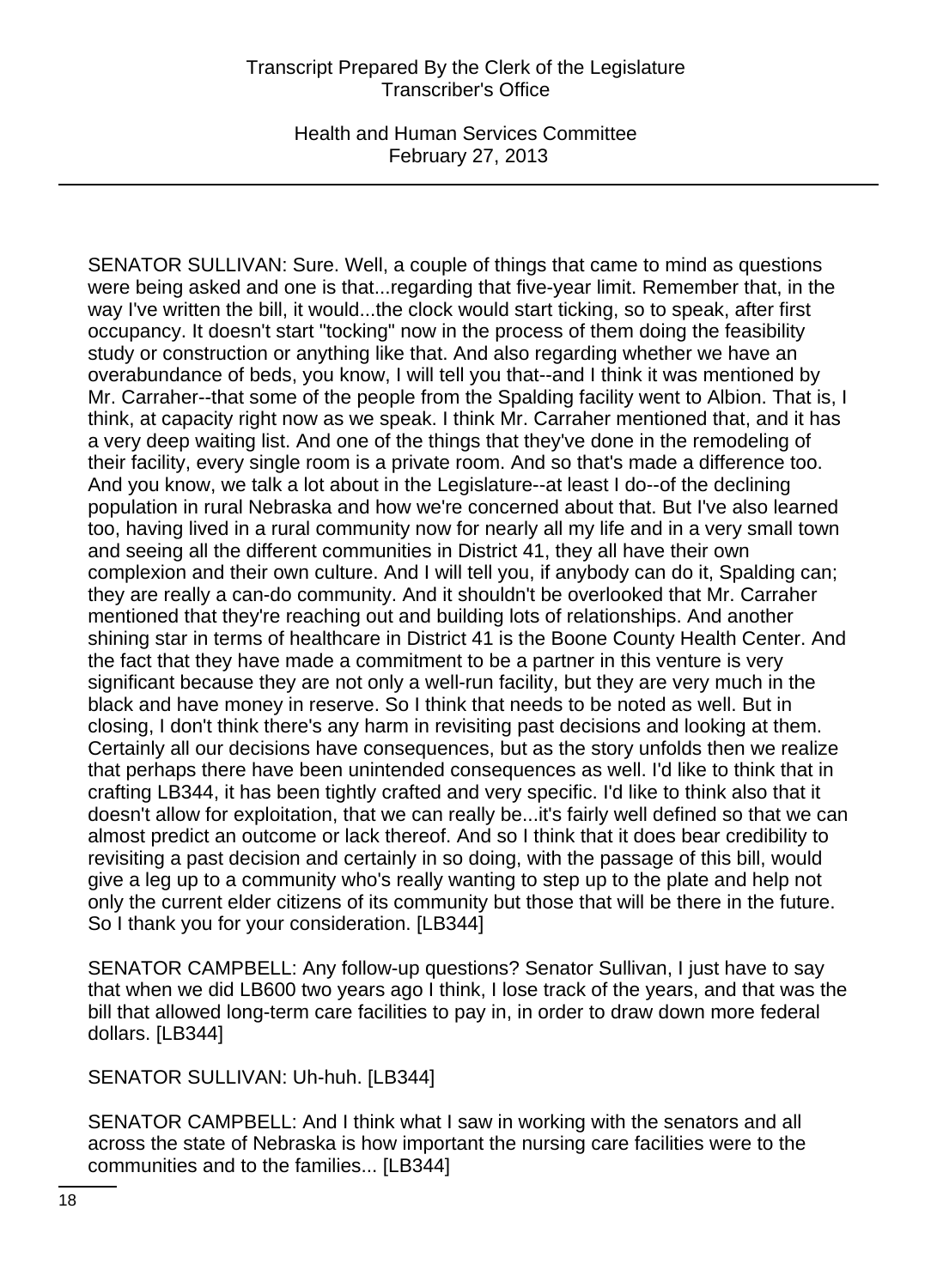SENATOR SULLIVAN: Yes. [LB344]

SENATOR CAMPBELL: ...to be able to keep grandma close to them and when they needed that kind of care. And those communities spoke quite eloquently, I think, to the Legislature about that piece of legislation. And I learned a lot from that experience. [LB344]

SENATOR SULLIVAN: And maybe you could say this is purely selfish on my part because I want it to be there for me. [LB344]

SENATOR CAMPBELL: I'm sure you could reserve a room now. That might help. [LB344]

SENATOR SULLIVAN: Not for quite a long time, though, I might add. [LB344]

SENATOR CAMPBELL: Yes, of course. Oh, we wouldn't think that at all. [LB344]

SENATOR SULLIVAN: One hundred twenty is my goal so (laugh). [LB344]

SENATOR CAMPBELL: (See also Exhibit 3) Okay. And with that, we'll close LB344 of the hearing today. And we will move...and I don't see Senator Conrad. She's on her way? Okay. We'll just wait for a minute until she comes. How many people are planning to testify on LB625, Senator Conrad's bill? One, two, three, four. Okay. Either way, pro or neutral? Still got the same four. Okay. All right, we will just wait a minute. We'll go ahead and open the public hearing for LB625, Senator Conrad's bill to change income eligibility provisions relating to federal childcare assistance. Good afternoon and welcome. [LB344]

SENATOR CONRAD: Good afternoon, Chairman Campbell and members of the committee, my name is Danielle Conrad. That's D-a-n-i-e-l-l-e C-o-n-r-a-d. I represent, as you know, the "Fighting 46" Legislative District of north Lincoln. I'm here today to introduce LB625. LB625 restores childcare eligibility to 185 percent of the federal poverty limit. First, a little background on this program, particularly for some of our new members who I welcome to the committee and the Legislature. In 1996, Congress passed the Personal Responsibility and Work Opportunity Reconciliation Act which set up a block grant for childcare assistance called the Child Care and Development Block Grant. As part of this act, Congress also allowed states to use TANF funds--Temporary Assistance for Needy Families funds--for childcare subsidies. Federal law established a set of requirements that states must meet in order to receive those federal dollars. But states do have discretion in determining which children and families are eligible for assistance. In the spring of 2002, Governor Johanns used a line-item veto to cut funding for this program, reducing eligibility for the program from 185 percent--which I'm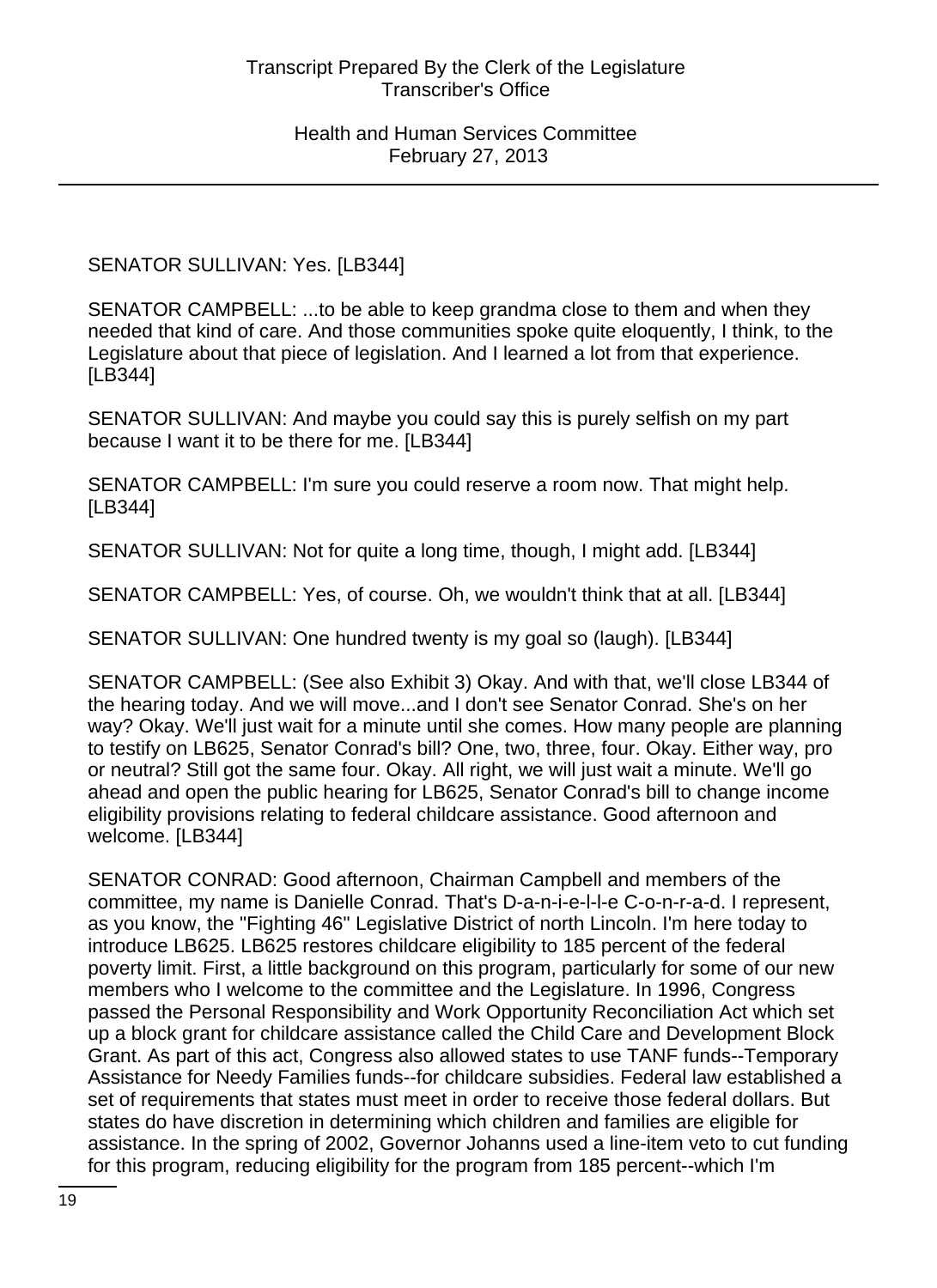Health and Human Services Committee February 27, 2013

proposing to restore today--to 120 percent of the federal poverty level. Eligibility for the program has remained at 120 percent of FPL ever since. In 2012 numbers, a family of three would qualify at 120 percent if they earned income of \$22,908 annually. Under LB625, my legislation, a family of three could earn up to about \$35,000 a year to qualify for assistance. There is a range of income eligibility for the program. Some families are eligible at about 47 percent with no cost sharing. Other families are eligible at 120 percent and have to pay a portion of the cost, like a copay, to ensure the childcare to the provider. Beyond income eligibility, families also have a need for service, which includes they have to be employed, searching for a job, or participating in ADC work requirements like attending vocational or educational training. Nebraska is currently ranked last--dead last--nationally in terms of income eligibility for this critically needed program that rewards work. And the current eligibility limit is out of touch with the reality our working families face. Nebraskans also have a very high percentage of working mothers at about 73 percent, and families where both parents are in the work force at about 74 percent. So that provides kind of a policy...disjointed policy parameter to look at when giving consideration to this legislation. Childcare is a large expense--believe me, I can tell you that from personal experience--but especially for low-income families who proportionately spend more of their income on day care than higher income families do. As a result, childcare assistance is one of the most critical work-support programs we have available for low-income families. Making childcare subsidies available to all families at 185 percent would be a positive move forward for Nebraska. Childcare subsidies make day care more affordable, meaning children will be in safe environments while their parents are working which helps the economy as a whole because without this needed service, individuals are forced to quit jobs, decrease their hours, use more forms of public assistance, and/or quit school or spend less time with their children. I urge your favorable consideration and am happy to answer questions. I know these are not new issues to many members of the committee, but they remain important issues. And I'm hopeful that we'll get some forward progress in the realm of childcare this session. And thanks to the Chairman's leadership, that very well may be possible. [LB625]

SENATOR CAMPBELL: Questions? Senator Howard. [LB625]

SENATOR HOWARD: Thank you... [LB625]

DANIELLE CONRAD: Yes. [LB625]

SENATOR HOWARD: ...Senator Campbell. Thank you, Senator Conrad. Can you speak to the fiscal note on this? You had mentioned that TANF funds were previously used for subsidy. Can you speak to the use of General Funds instead of TANF funds? [LB625]

SENATOR CONRAD: Sure. And I'll tell you that our office has been in contact both with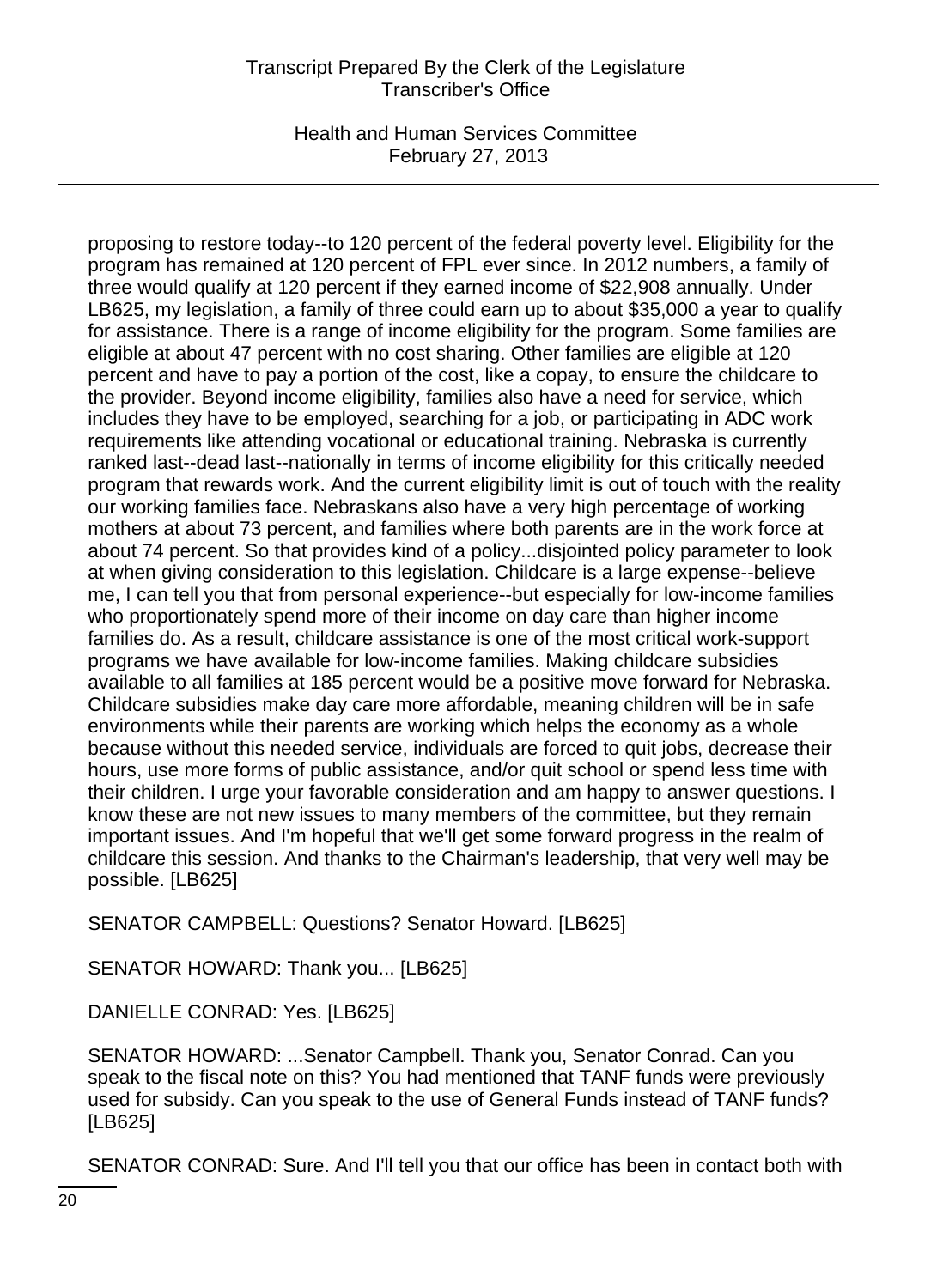the folks who prepared the fiscal note and some advocates in this area who provided some insight based upon previous introduced legislation. And I think it's fair to say that it's a work in progress. And that we can probably work together to address some questions that have arisen based upon what previous fiscal notes look like and what this fiscal note looks like to make it a little bit more amenable with our overall budgetary picture. [LB625]

SENATOR HOWARD: Thank you. [LB625]

SENATOR CONRAD: Thank you. And I'd be happy to forward those specifics to the committee if that would be helpful. [LB625]

SENATOR HOWARD: I would love that, thank you. [LB625]

SENATOR CAMPBELL: Any other questions? I think whatever updates you have, Senator Conrad, that would be great. [LB625]

SENATOR CONRAD: Okay. Absolutely. It's just a few pages long and I didn't want to take the time to read it into the record. [LB625]

SENATOR CAMPBELL: That's fine. [LB625]

SENATOR CONRAD: But I think that they are good questions that we're going to make sure to follow up with fiscal about. Thank you. [LB625]

SENATOR CAMPBELL: Okay. Thank you. Will you be staying, Senator Conrad? Sorry. [LB625]

SENATOR CONRAD: Yes. I'm running back and forth between Revenue and Appropriations and HHS this afternoon, but we're trying to make it work. [LB625]

SENATOR CAMPBELL: Okay. [LB625]

SENATOR CONRAD: Thank you. [LB625]

SENATOR CAMPBELL: Our first proponent for LB625. [LB625]

JAMES GODDARD: (Exhibit 4) Good afternoon. [LB625]

SENATOR CAMPBELL: Good afternoon. [LB625]

JAMES GODDARD: My name is James Goddard, that's J-a-m-e-s- G-o-d-d-a-r-d. And I'm the director of the economic justice and healthcare access programs at Nebraska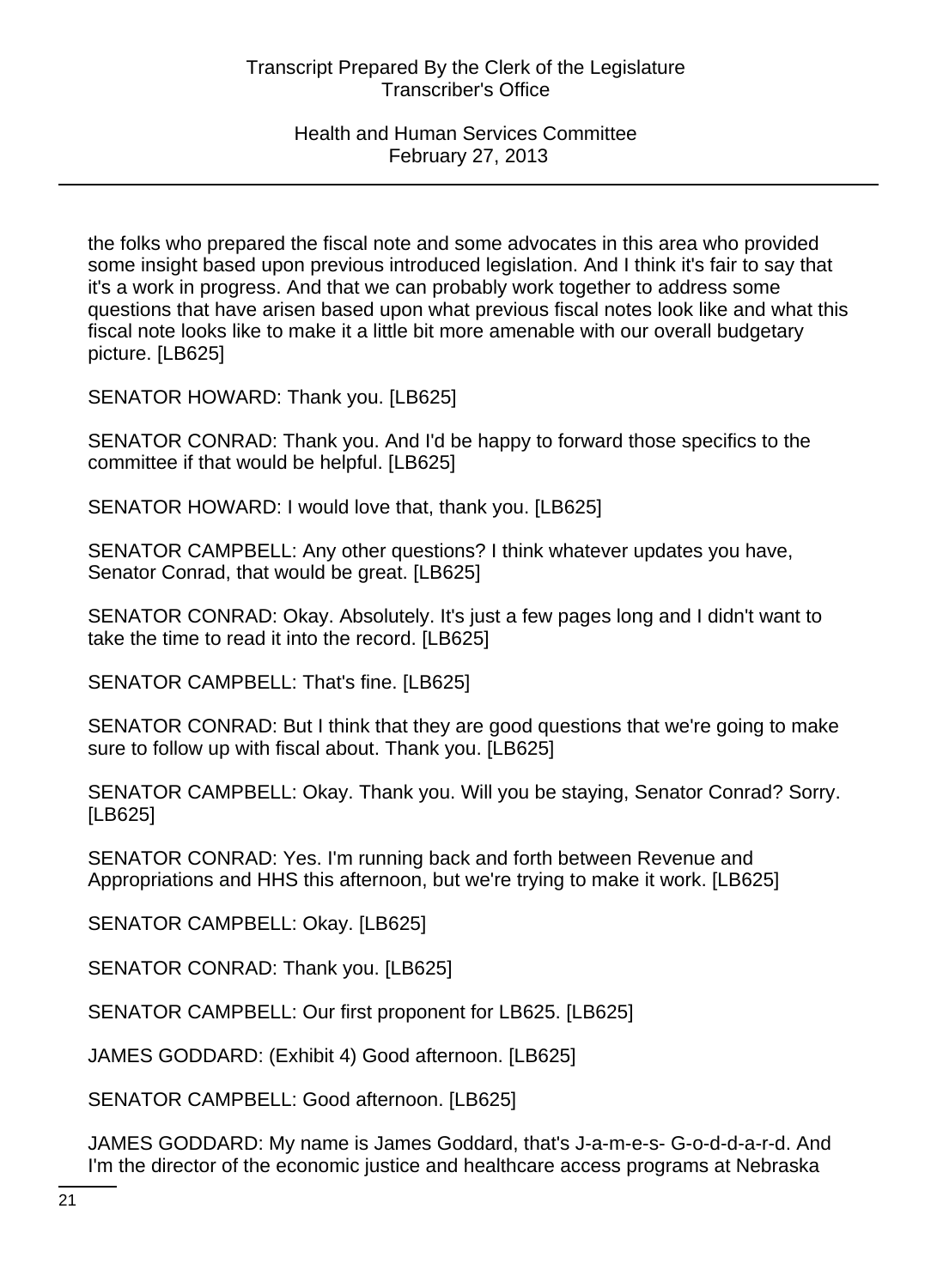Health and Human Services Committee February 27, 2013

Appleseed. I'm here today to testify in support of LB625. I would first like to take a moment to thank Senator Conrad for her continued commitment to improving access to childcare for working families in Nebraska. As you've heard today and as you've heard the last couple weeks, affordable childcare is vital to allow families to work and to keep children safe. The childcare subsidy program provides assistance to low-income families by helping them cover the cost of childcare. The program helps parents find work, maintain employment, or get the education and skills that they need to find a job. In short, without the program many families would not be able to pay for childcare and would be unable to work. Sadly, the eligibility levels for the program are inconsistent with the experiences of low-income families who spend more of their income proportionately on childcare than higher income earners. In fact, Nebraska has a dismal ranking nationally in terms of eligibility. Specifically, a family of three can earn only around \$2,000 a month and remain eligible for the program. At the same time, families earning slightly more than that number still struggle to pay for the cost of childcare and that affects their employability and potentially the safety of their children. This bill would remedy this problem by reestablishing eligibility for the program at a level that is much more realistic with the current costs of childcare. This would allow more low-income working families earning between 120 percent and 185 percent of the federal poverty level to access the program while also requiring them to pay for a portion of the cost of the care. The bill would go far to ensure that Nebraska children are in safe environments while their parents are working, and may enable families to find work or take a pay raise. This is not only good policy for Nebraska's families, it's also good for Nebraska's economy and its continued fight against unemployment and underemployment. And with that, we would urge you to advance the bill. [LB625]

SENATOR CAMPBELL: Questions from the senators? Seeing none, thank you, Mr. Goddard. [LB625]

JAMES GODDARD: Thank you. [LB625]

SENATOR CAMPBELL: Our next proponent? Good afternoon. [LB625]

SARAH ANN KOTCHIAN: Good afternoon, Chairwoman Campbell and the members of the Health and Human Services Committee. My name is Sarah Ann Kotchian, S-a-r-a-h A-n-n K-o-t-c-h-i-a-n. And I am the director of early childhood policy for Building Bright Futures and Early Childhood Services, organizations in Omaha committed to comprehensive and community-wide efforts to create educational excellence and equity. I am here today on behalf of these organizations in support of LB625. We would like to thank Senator Conrad for the introduction of this bill. I believe it has been since around 2007 that a bill has been introduced to return our childcare income eligibility level directly back to where it was in 2002, and we are grateful for this opportunity to speak to you today. Through our work at Early Childhood Services, we have created a network of childcare providers dedicated to effective learning experiences for children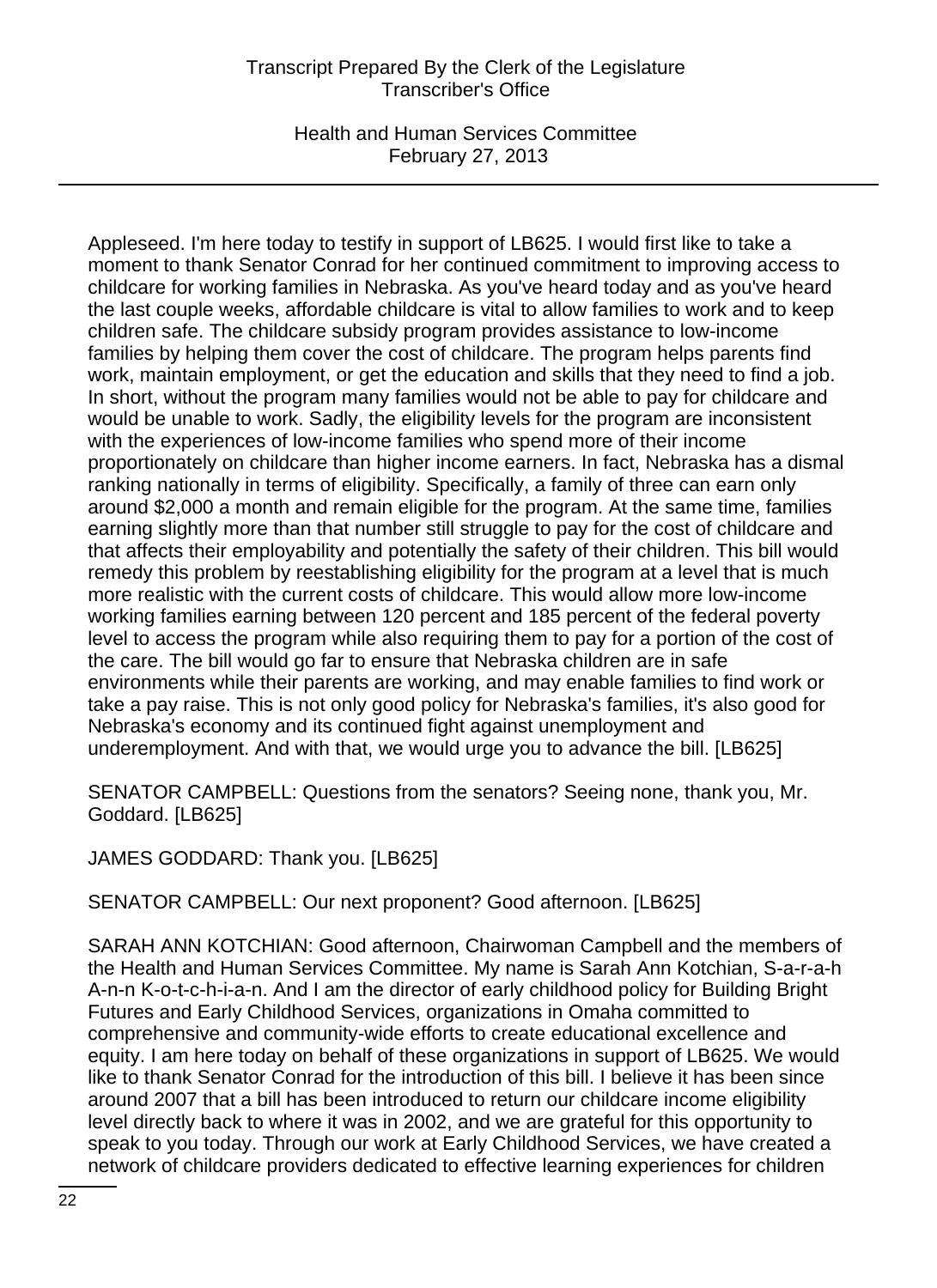Health and Human Services Committee February 27, 2013

because it is not just about accessing care, but about accessing quality care. The providers we work with all serve high populations of children through Title XX. And it has been made abundantly clear through our meetings with these directors and owners and my conversations with parents they serve that great and worrisome divisions have been created of the system since 2002. There are the parents who are working hard and living under great stress to barely make ends meet to maintain their childcare subsidy and pay a copay while living at or below 120 percent of poverty. These parents have been known to turn down raises and promotions to live under this threshold. Many of them know to the hour how much they can work to stay under the limit. And unfortunately, some are too often surprised by a loss of their childcare assistance because of even a few hours of sometimes required overtime that take them over the income threshold. Then there are the parents who just give up the struggle or who give in, quit their jobs, and fall back on full government assistance. And then there are the parents who are successfully transitioning off of TANF with an income above 120 percent of poverty only to realize that because of their income they will lose their childcare assistance once they are off of TANF only to fall back into either figuring out how to make ends meet below 120 percent of poverty or return to full government assistance. If ever a cycle were to be termed as "vicious," this is one. The Nebraska Department of Education categorizes a child as "at risk" if they live in a family with an income at or below 185 percent of federal poverty because economic status is an indicator in disparities in academic performance. In our work examining data across grades, it is clear that poverty is the greatest influence on academic success. When the academic achievement gap is measurable and apparent as early as 18 months of age, and our childcare assistance system is one where parents are purposefully living below 120 percent of poverty to access childcare so they can work or far worse, purposefully not working at all because of their inability to afford childcare, this should be of great cause for concern. LB625 can improve our childcare subsidy system for families and serve as a critical piece in addressing expanded access to quality, early childhood care and education statewide. And we would continue to encourage your support of an increase to childcare income eligibility limits this session. Thank you. [LB625]

SENATOR CAMPBELL: Questions? I should have asked Mr. Goddard this question too, and I just thought of it. In your research--and I don't doubt that we are dead last--but what are the increments or the greatest number of states as they move up? Are most of the states at 185 or does it range from where we are to 185? You've probably got that statistic somewhere. [LB625]

SARAH ANN KOTCHIAN: You know, it varies, and it's in a range. And I can send you a one-page, at a glance look... [LB625]

SENATOR CAMPBELL: Perfect. [LB625]

SARAH ANN KOTCHIAN: ...of all states that was just released on the National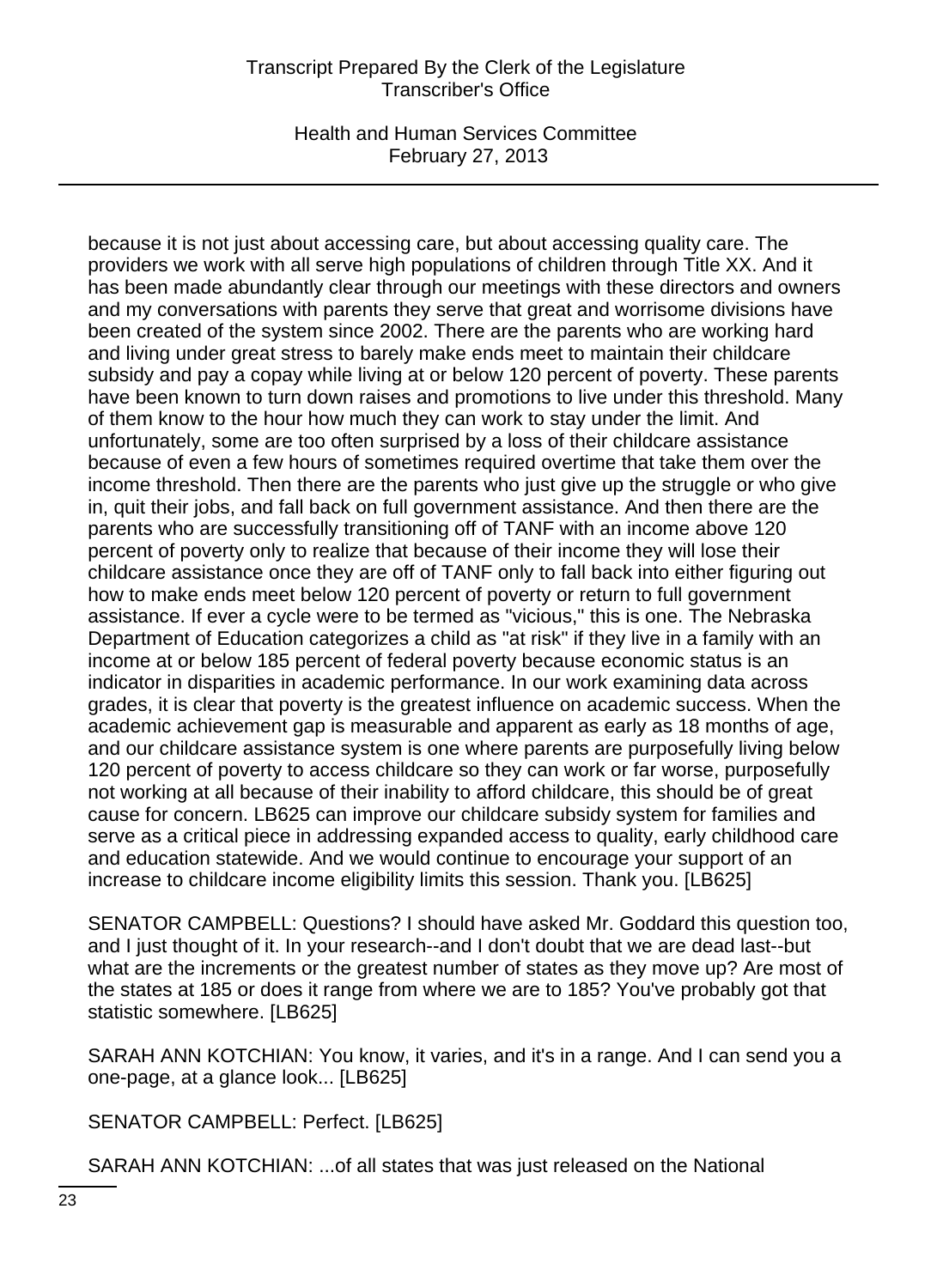Women's Law Center late last year that I'd be happy to send to the committee. [LB625]

SENATOR CAMPBELL: That would be excellent. And if you'd just send it to my office, we'll make sure the committee gets a copy of everything. [LB625]

SARAH ANN KOTCHIAN: Sure, I'd be happy to. [LB625]

SENATOR CAMPBELL: That would be great. Any other questions that the senators have? Thanks for your testimony. [LB625]

SARAH ANN KOTCHIAN: Thank you. [LB625]

SENATOR CAMPBELL: And I appreciate your willingness to get that. [LB625]

SARAH ANN KOTCHIAN: Sure. [LB625]

SENATOR CAMPBELL: Our next proponent for LB625? Okay. Good afternoon. [LB625]

AUBREY MANCUSO: (Exhibit 5) Good afternoon. Thank you, Senator Campbell and members of the committee. My name is Aubrey Mancuso, A-u-b-r-e-y M-a-n-c-u-s-o. And I'm here on behalf of Voices for Children in Nebraska. We're here in support of LB625, and we appreciate the opportunity to discuss the childcare subsidy program again this year with the committee. And I think we're encouraged by the growing attention to this issue. I think what's important about Senator Conrad's bill is that it restores eligibility to a level that is near what we know from research is what families actually need to make ends meet in this state. I've pulled some data that comes from a 2009 report that we produced called the "Family Bottom Line." And this report attempted to look at what different families needed in different areas of Nebraska to really make ends meet. And on the second page, attached to my testimony, is a chart that looks at proportions of family expenses. And these are defined by census track as nonmetropolitan rural, nonmetropolitan urban, and metropolitan counties. And we've taken a representative county in each case for this comparison. So the urban county is Douglas, and then the nonmetropolitan urban county is Adams County, and the rural county is Nance County. And that's because those were closest to the median income across the state for that county group. And you'll see that for every county, the cost of childcare has come to exceed the cost of housing, the cost of food, the cost of transportation, and this is true both for two-parent families and for single-parent families. And so we would urge the committee to give this bill serious consideration for that reason. And, Senator Campbell, to your question, I did happen to have that chart that Sarah Ann mentioned in front of me. There are 13 states that set eligibility for childcare assistance above 200 percent, so some of those are 285, 250, and there are an additional 22 states that set eligibility at or above 150 percent of the federal poverty level. And with that, I'm happy to take any questions. [LB625]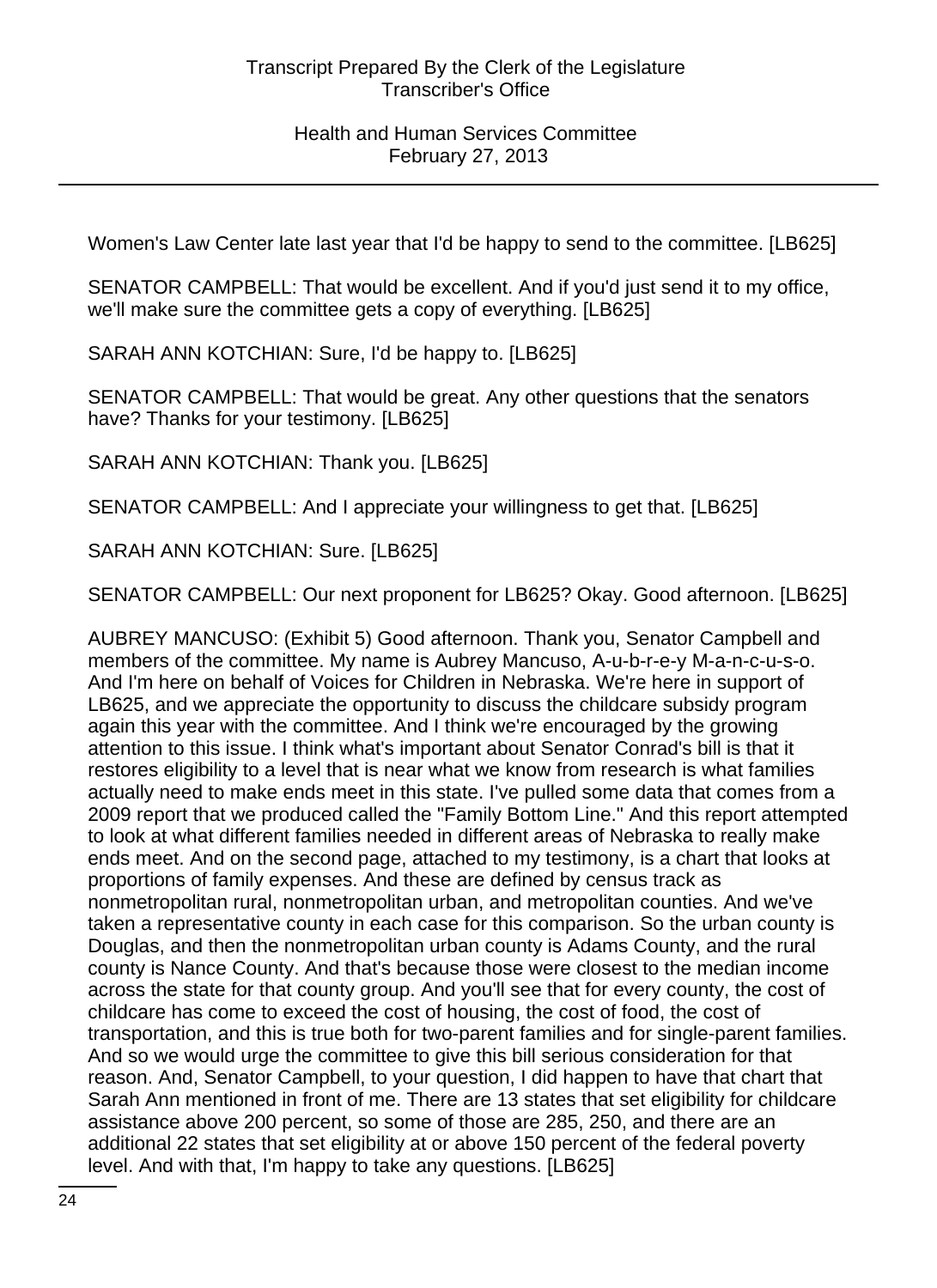SENATOR CAMPBELL: Thank you very much. [LB625]

AUBREY MANCUSO: Okay. [LB625]

SENATOR CAMPBELL: You must just have a briefcase full of charts back there. That's...at least we now know who carries around all the charts. Any questions? Senator Crawford. [LB625]

SENATOR CRAWFORD: Thank you, Senator Campbell. I wonder, since I imagine Voices for Children was pretty active in trying to fight this cut when it was happening at the time, if you've been tracking availability of childcare facilities since it was dropped back in...since that change was made or if you have any information about how that has impacted the availability of quality... [LB625]

AUBREY MANCUSO: Yeah, I don't have the numbers in my briefcase. [LB625]

SENATOR CRAWFORD: Okay. Uh-huh. [LB625]

AUBREY MANCUSO: But I...we...but I do know there has been a slight increase...decrease in licensed care and that there is generally not enough licensed care available for the number of children with parents in the work force. But I can get you more specific information on that. [LB625]

SENATOR CRAWFORD: Thank you. [LB625]

SENATOR CAMPBELL: Any other questions from the senators? Senator Gloor. [LB625]

SENATOR GLOOR: Thank you, Senator Campbell. Aubrey, if I--I just want to make sure I understand. [LB625]

AUBREY MANCUSO: Sure. [LB625]

SENATOR GLOOR: If I add the appropriate column across... [LB625]

AUBREY MANCUSO: Uh-huh. [LB625]

SENATOR GLOOR: ...I should come up with a number. And it won't be 100 percent... [LB625]

AUBREY MANCUSO: Right. [LB625]

SENATOR GLOOR: ...because there would be a variety of other expenses. [LB625]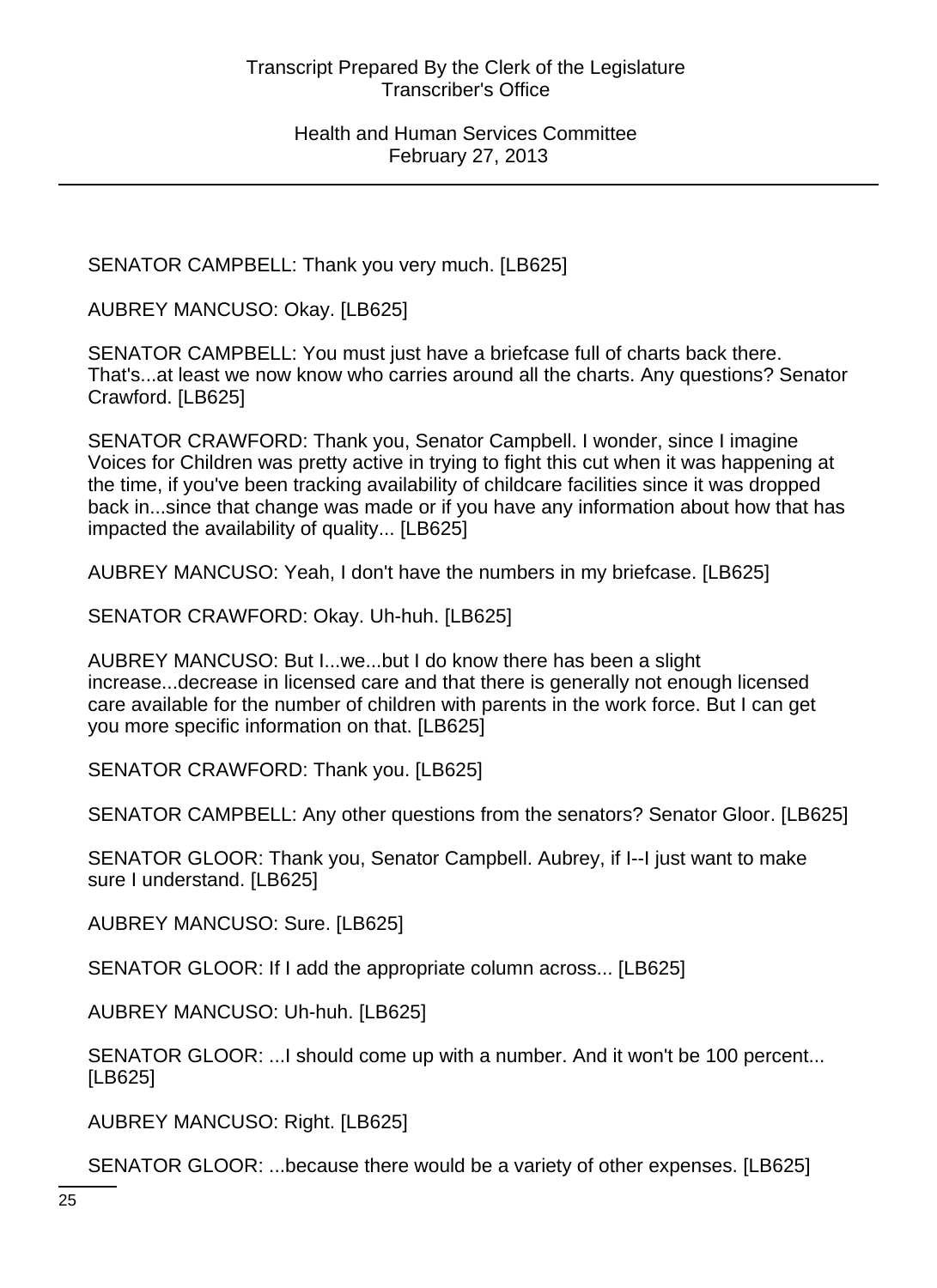AUBREY MANCUSO: There's some expenses that are left out of this. And then below the chart there's an explanation of where those numbers came from as well. [LB625]

SENATOR GLOOR: Okay. Thank you. [LB625]

SENATOR CAMPBELL: Senator Crawford. [LB625]

SENATOR CRAWFORD: Thank you, Senator Campbell. I wonder if you would just help us connect the dots... [LB625]

AUBREY MANCUSO: Sure. [LB625]

SENATOR CRAWFORD: ...because you said that the...this bill puts childcare subsidies at an appropriate level based on this family bottom line information. And so I get the point that childcare expenses are high; I see that from this. [LB625]

AUBREY MANCUSO: Right. [LB625]

SENATOR CRAWFORD: But is there something else that we can read in this figure or that you can tell us about the study that helps us understand how the amount of subsidy is appropriate given what we understand about bottom line...this bottom-line study costs? [LB625]

AUBREY MANCUSO: Sure. Well, one of the things that this research found is that in most cases, and it varied by family type and by geographic region, that what families really needed to make ends meet is closer to about 200 percent of the federal poverty level. So 185 is closer to that number. So what that means is that a family transitioning off the program would then not experience what we probably referred to before this committee before is the cliff effect where they fall off that cliff of eligibility and lose an amount in subsidy that is significantly more than what their increase in earnings was. But at 185 percent, we know that from this research that they're closer to that point of being able to make ends meet without any public assistance in most cases. [LB625]

SENATOR CRAWFORD: But is it correct...do I understand you correctly that the study would really set the limit at 200? [LB625]

AUBREY MANCUSO: In most cases, and it does vary by family composition and by what region of the state we're talking about. So... [LB625]

SENATOR CRAWFORD: Thank you. [LB625]

SENATOR CAMPBELL: Any further questions? Thank you. Our next proponent?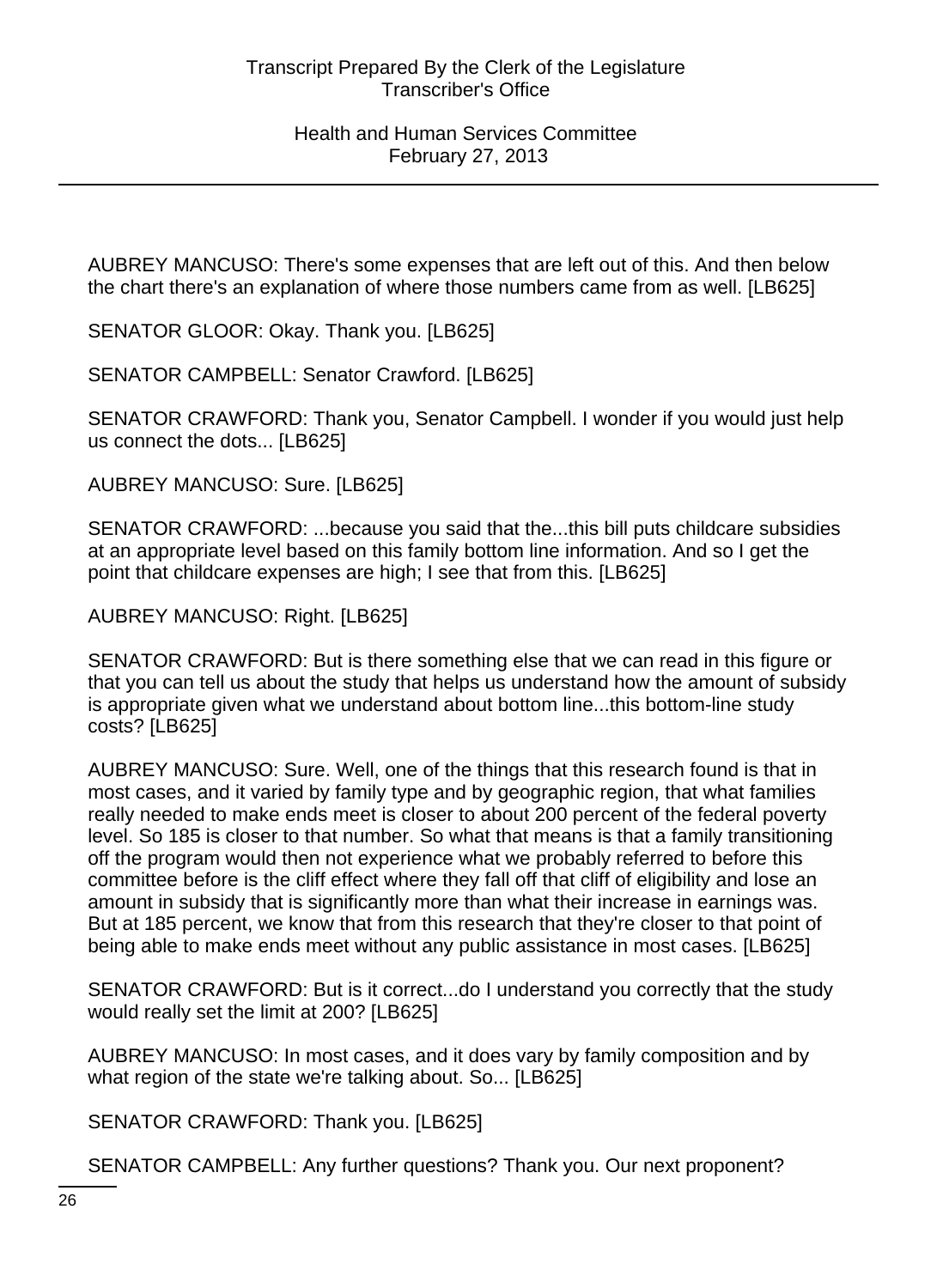# [LB625]

JEN GOETTEMOELLER: (Exhibit 6) Good afternoon, Madam Chair, members of the Health and Human Services Committee. For the record, my name is Jen Goettemoeller, G-o-e-t-t-e-m-o-e-l-l-e-r. Senator Conrad has brought an important issue before you today, and I'm here to express First Five Nebraska's support of LB625. The latest 2010 census numbers show there are 59,825 children ages birth to five in Nebraska who are at risk of failing in school. Geographically, these children live all across the state, and the map at the back of your testimony will show you where those children are. This number of children at risk is growing at a pace too rapid for us to ignore. According to the census, from 2000 to 2010 the total birth to five population in Nebraska increased by 13,600 children. So we're slowly gaining a few young people here in the state, and that's certainly good news for us. The bad news is that of that 13,000 increase, the number of those children who are already at risk of failing in school rose 11,600. When a certain segment of the population grows by about 13,000 and 11,000 of them are already at risk of failing in school, you don't need to be a fiscal analyst to know that that is not good. We must look ahead, we have to know what's coming, and we need to be prepared with an answer. LB625 is part of that solution. Of the nearly 60,000 at-risk children ages birth to five in Nebraska, the childcare subsidy reaches less than half of them. LB625 would reach the remaining children who are at risk of failing in school. It's an important piece of the puzzle, and I'm grateful for Senator Conrad's leadership on this bill. Another part of the solution is ensuring that publicly funded early childhood services do, indeed, provide the level of care found to reduce the achievement gap. That's where LB507 comes in, and I wasn't able to be here last week when this committee heard that bill. But I did want to thank Senator Campbell for her leadership and vision on that piece; it is critical. That bill will provide the accountability we need to begin serving children well, inform parents, equip and reward providers, and also justify our actions to the taxpayer. The third part of the solution is investing in what we know already works. Next week, Senator Harms is offering LB190 to the Appropriations Committee, building on infrastructure that is already in place and expanding proven and accountable early childhood services statewide, targeted during the window of opportunity where science shows we can have the biggest impact and yield the greatest return on dollars invested. A sound fiscal strategy isn't just about knowing where to invest, it's also about knowing when. And LB190 addresses both. Together with LB190 and LB507, LB625 is an important piece of addressing not only the growing number of children at risk across the state, but ensuring that those children can succeed in school and fill Nebraska's employers' needs. First Five Nebraska urges your support in advancement of both LB507 and LB625. Thank you. [LB625]

SENATOR CAMPBELL: Questions? Senator Krist. [LB625]

SENATOR KRIST: Hi. Thanks for coming, and thanks for your testimony. [LB625]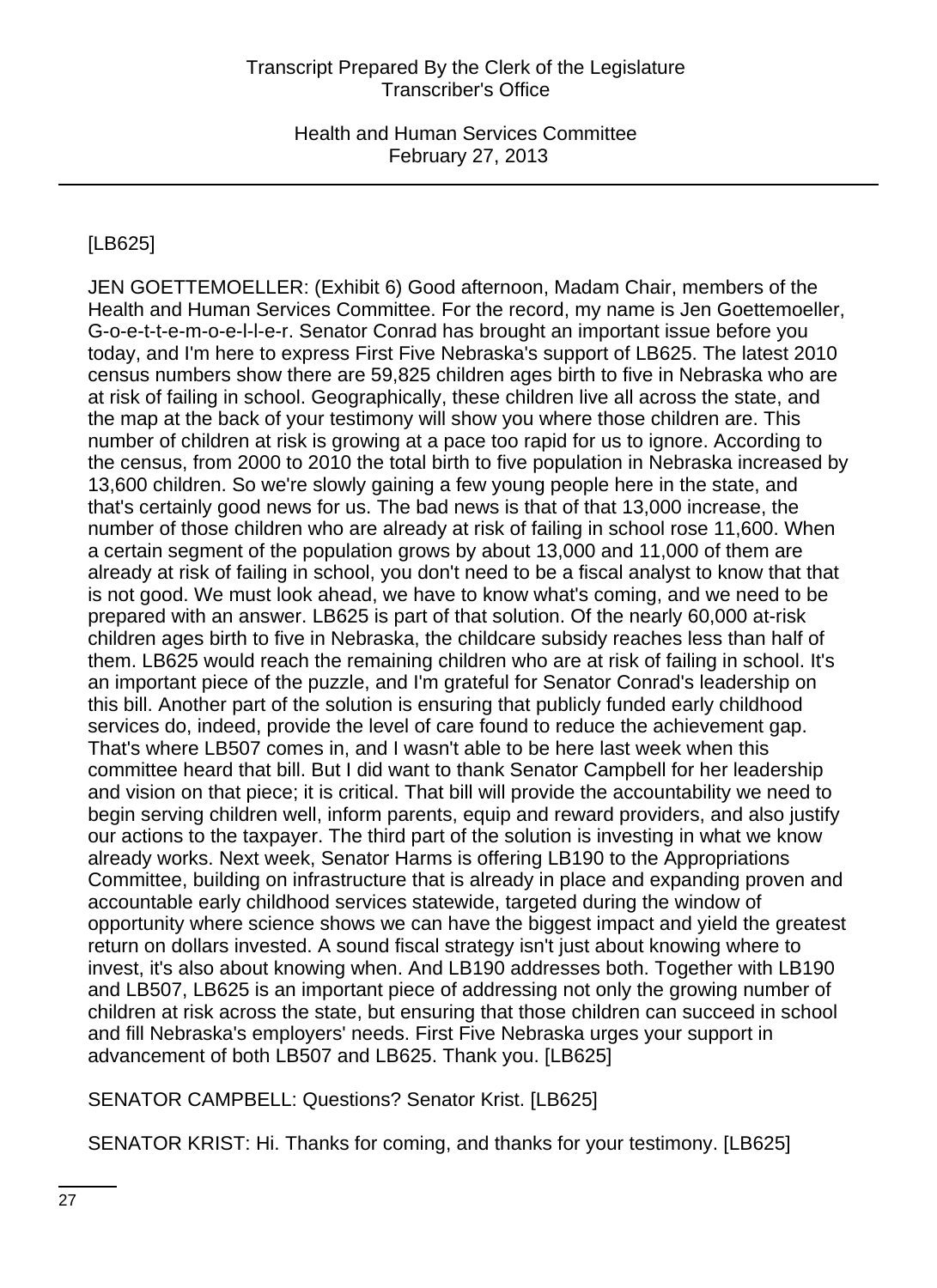# JEN GOETTEMOELLER: Sure. [LB625]

SENATOR KRIST: I would be interested, if you have it available... [LB625]

JEN GOETTEMOELLER: Uh-huh. [LB625]

SENATOR KRIST: ...I'd like to see an overlay of the school districts in this distribution. [LB625]

JEN GOETTEMOELLER: Okay. [LB625]

SENATOR KRIST: It seems to me like I see clusters of counties. And I wonder if that's consistent with the academic performance of a particular school district. I'd be very interested in seeing that. The other thing I'll ask you and I'm sure you know, when we talk about 28 percent of kids being at risk in Blaine County, Blaine County doesn't have a big population. So 28 percent is a significant number of kids that are at risk in that particular county. And so I'm reading that correctly, right? [LB625]

JEN GOETTEMOELLER: Absolutely. [LB625]

SENATOR KRIST: It's the at-risk percentage of the kids who are in that district? [LB625]

JEN GOETTEMOELLER: In that county that are zero to five, that's the percentage of at-risk children. Absolutely. [LB625]

SENATOR KRIST: Wow. [LB625]

JEN GOETTEMOELLER: Yep. So... [LB625]

SENATOR KRIST: I'd also love to see what happens when you project this out, you know, 5 to 10 or a 5 to 50 or whatever that next measurable category would be. I hate to give you homework, but I think... [LB625]

JEN GOETTEMOELLER: Glad to do it. [LB625]

SENATOR KRIST: ...it might be telling. It might be telling. [LB625]

JEN GOETTEMOELLER: We have overlaid...as you know, school district boundaries don't follow county boundaries. [LB625]

SENATOR KRIST: Right. [LB625]

JEN GOETTEMOELLER: So there are some different lines that are drawn there. But we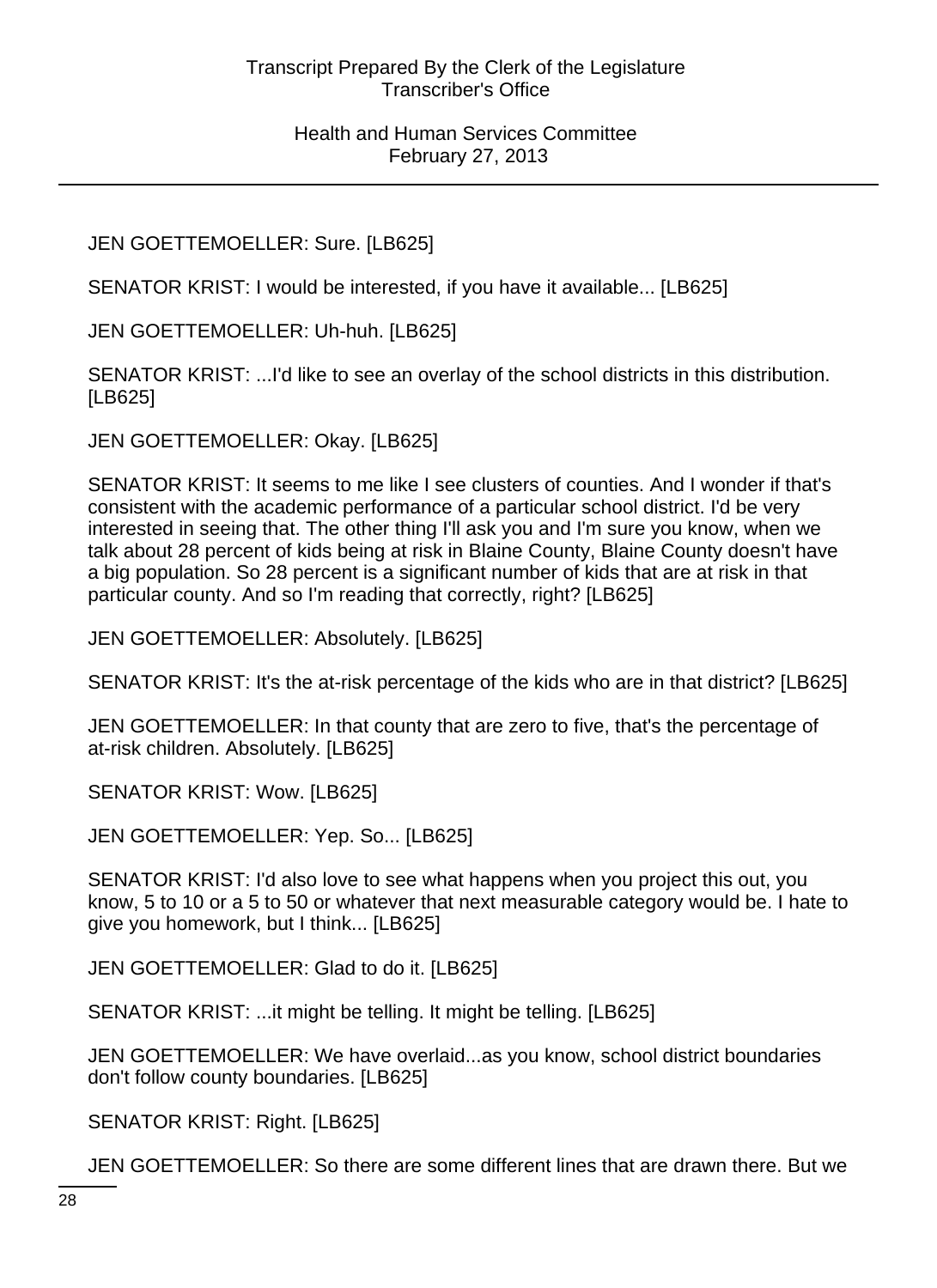have laid the data that shows the counties that have very high numbers of children birth to five with the school districts who have more than 70 percent of the state's high school dropout population. And it may be a surprise, but it is really no surprise if you think about it, that the counties that have the highest numbers of birth to five children at risk of failing in school also are the same school districts that have over 70 percent of our high school dropout population. [LB625]

SENATOR KRIST: Uh-huh. [LB625]

JEN GOETTEMOELLER: So I can absolutely get you some of that information. [LB625]

SENATOR KRIST: Thank you so much. [LB625]

JEN GOETTEMOELLER: Uh-huh. [LB625]

SENATOR CAMPBELL: Senator Crawford, did you have a question? [LB625]

SENATOR CRAWFORD: Yes. Thank you, Senator Campbell. And thank you for your testimony. Could you for the record and for us indicate what at-risk of failure in school means? How is that determined or measured? [LB625]

JEN GOETTEMOELLER: Absolutely. So we utilize the same definition that the Department of Education has used for decades, and it was referenced in earlier testimony. There are four criteria that the department uses. One of those is the measure of poverty--which is free and reduced-price lunch--185 percent of poverty which is, as you know, what the bill would increase eligibility to. The second criteria is being born of low birthweight, 2,500 grams or less as verified by a physician. The third is not speaking English as the primary language. And the fourth is being born into a home with a teen parent or a parent who has not completed high school. To calculate these numbers, we want to make sure that we're not duplicating because as you can imagine, children who fall into maybe that second or third or fourth category of at-risk is also very likely to be in that first category of poverty. And so in order to make sure we don't have a duplicated count here, we only count the children on the poverty measure who fall into that at-risk category of poverty and not the other categories, to make sure that we're not duplicating any numbers or counting a child twice. [LB625]

SENATOR CRAWFORD: So what we're seeing is a percent of zero to five children who are in families of 185 percent of poverty. [LB625]

JEN GOETTEMOELLER: Or below. [LB625]

SENATOR CRAWFORD: That's what these numbers are. [LB625]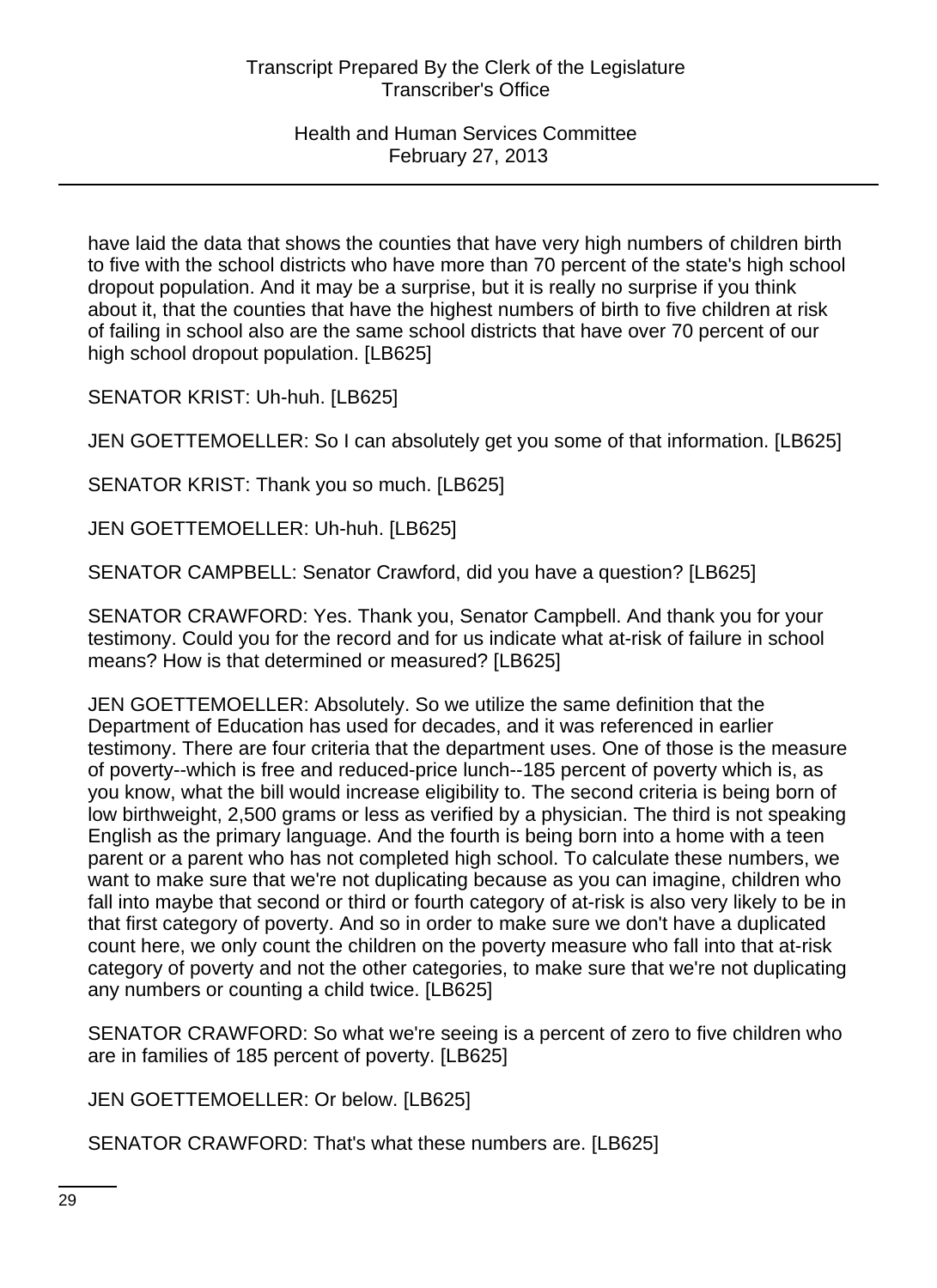JEN GOETTEMOELLER: Correct. [LB625]

SENATOR CRAWFORD: Thank you. [LB625]

JEN GOETTEMOELLER: Right. [LB625]

SENATOR CAMPBELL: There also is a map that we've talked about earlier at the public health in which they do like seven overlays. I'm saying that right, aren't I? [LB625]

JEN GOETTEMOELLER: I think it's seven, yes. [LB625]

SENATOR CAMPBELL: When they spoke to us, I think it's seven overlays. And at some point, we may need to sit down with folks because they've identified, is it 11 or 14 counties--do you remember--that they're watching from lots of different...based on those 7 segments. It was really quite interesting the day that we talked to them because... [LB625]

JEN GOETTEMOELLER: Yes. [LB625]

SENATOR CAMPBELL: ...we talked about your map and then they talked. And what was interesting is they indicated that your map very closely reflected some of the data on their map. [LB625]

JEN GOETTEMOELLER: The same that they're counting, right. And they're counting some other things, tracking some other indicators. [LB625]

SENATOR CAMPBELL: Right. [LB625]

JEN GOETTEMOELLER: But they still line up, the same counties, those 14 counties really show some very high needs. So we have some concentrated pockets. I mean, certainly the early childhood issue is a statewide issue. Many people are surprised to know that the number of at-risk children are growing just as fast--actually a little bit faster--in rural Nebraska than they are in urban Nebraska. So this is not just a north Omaha issue, this is a statewide issue. But the good news is, we have some concentrated pockets where we could really get our arms around this, and we have a lot to gain if we get this early childhood piece right. [LB625]

SENATOR CAMPBELL: Any other questions or follow-up? Thank you. [LB625]

JEN GOETTEMOELLER: Thank you. [LB625]

SENATOR CAMPBELL: And on a personal note, we were really sorry to hear about your grandmother. [LB625]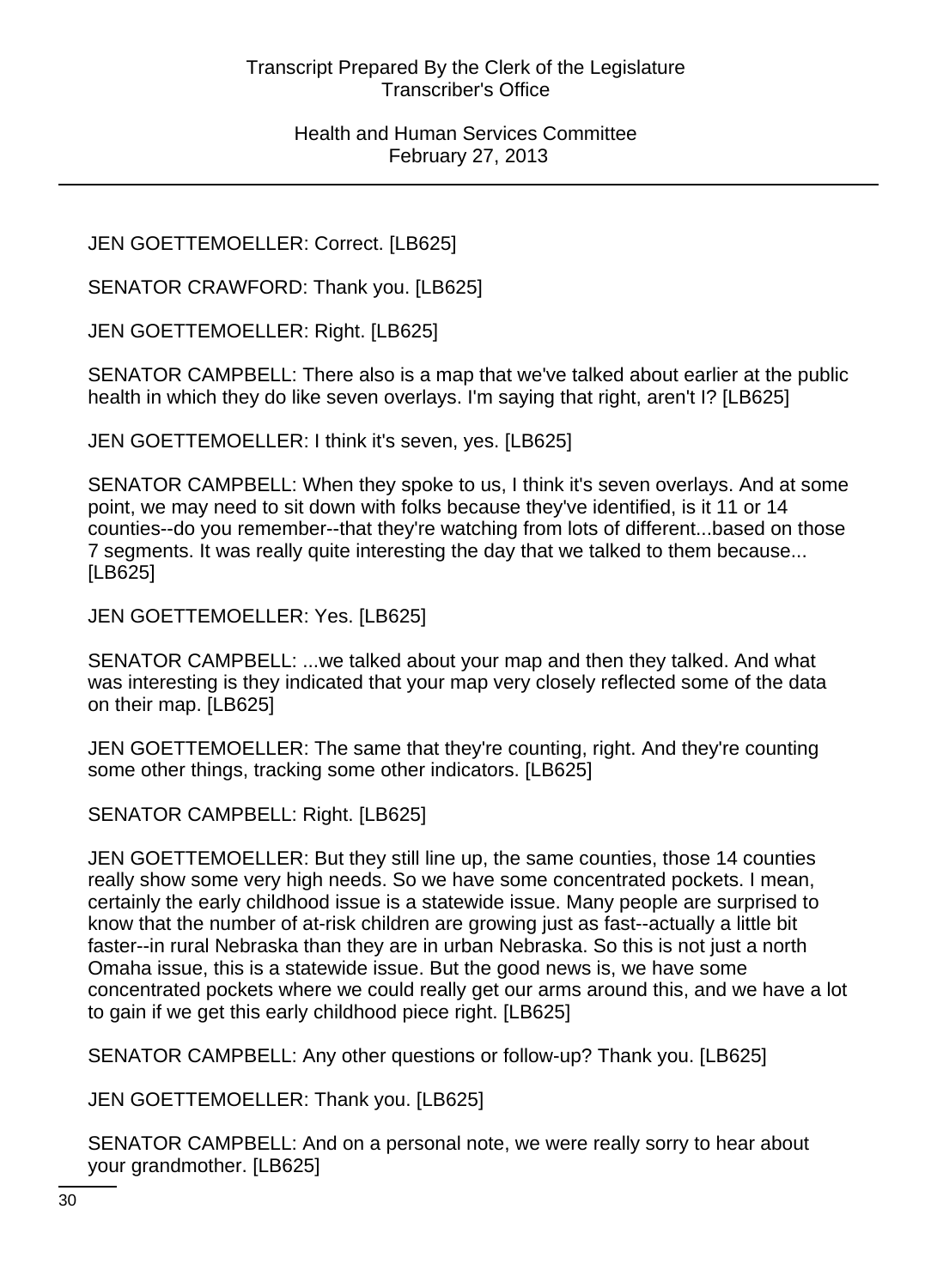JEN GOETTEMOELLER: Thank you, Senator. [LB625]

SENATOR CAMPBELL: Any other proponents for the bill, LB625? Those who wish to testify in opposition to LB625? In a neutral position? Senator Conrad, I think we're back to you. And she's waiving, and she'll put her track shoes on to go to the next. Thank you, Senator Conrad, for rushing over. We appreciate it. All right. We know that our next testifier is here, so we will move to LB347, Senator Gloor's bill to provide for a moratorium on issuance of licenses under the Health Care Facility Licensure Act. (See also Exhibit 7) [LB625]

SENATOR GLOOR: Sure you don't want to take a break? We've been here for so long. [LB347]

SENATOR CAMPBELL: I know. I'm going to take a break after this one, actually. Thank you. Whenever you're ready. [LB347]

SENATOR GLOOR: (Exhibit 8) Good afternoon, Senator Campbell, fellow committee members. My name is Mike Gloor, G-l-o-o-r. LB347 was a bill that was developed because of my concern about unintended consequence of Medicaid expansion. And so LB347 is attached at the hip with Medicaid expansion. There is no need for this bill if we don't expand Medicaid. The mechanism that I propose in LB347 is a three-year moratorium on the expansion of healthcare facilities beginning September 1, 2014. Facilities affected by the green copy of the bill are ambulatory surgical centers, critical access hospitals, general acute hospitals, hospitals, mental health centers, psychiatric or mental hospitals, rehabilitation hospitals, substance abuse treatment centers, and healthcare practitioner facilities or health clinics if the primary service provided in that facility or clinic is diagnostic imaging. Those would be imaging centers. I have an amendment. When we...I'll ask the page to hand those out. What this amendment does is take us back to what I think are the most significant facilities that we should be looking at under this bill. And so this amendment would strike mental health centers, psychiatric or mental hospitals, rehabilitation hospitals, and substance abuse treatment centers. I'm striking those because they're such a small subset in the grand scheme of facilities that this bill was designed to take a look at. And, frankly, reimbursement or the lack of reimbursement for some of those facilities provides its own degree of deterrents. And so I've decided, in the grand scheme of things, let's focus on those facilities that would be ambulatory surgery centers, hospitals, and imaging centers that I'm particularly concerned about. If a facility had begun the application process with the Department of Health and Human Services and had a signed contract by February 1--this past February 1--2013, they are exempt from this bill. The reason that we slapped that February 1 date on, even though this would begin in September 1, 2014, was concerns about an artificial demand. In other words, people who would stampede to actually go ahead and construct something because of concern that this bill is in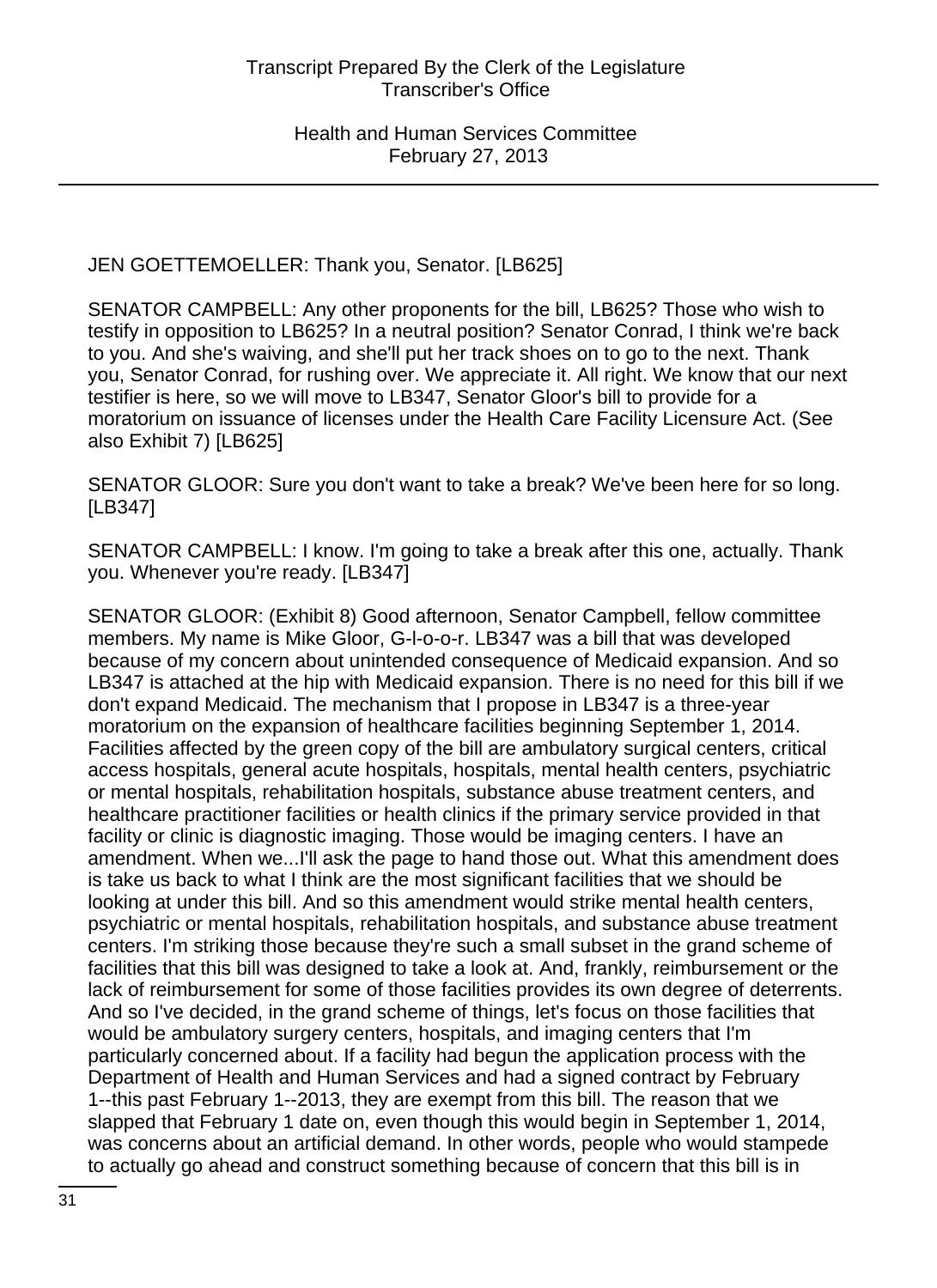Health and Human Services Committee February 27, 2013

existence or may move forward. By putting a signed construction contract date on there, we don't have to worry about that. The September 2014 date is when somebody would actually need to have a license issued by the Department of Health and Human Services. So we' talking about an 18-month period of time that people would be able to move forward and complete projects that they already have signed contracts for. Approximately 120,000 Nebraska residents may be obtaining insurance coverage through Medicaid expansion. This increase in demand for services could spur an unsustainable growth in facilities with an inflationary impact on the overall cost of healthcare when we currently have utilization capacity available to us. I believe it's in the best interest of the state of Nebraska and our residents that if optional Medicaid expansion is authorized in Nebraska, healthcare facility license be curtailed for a period of time--that being three years--to avoid the inflationary cost spiral that comes with uncontrolled growth and provision of services, and to allow for unintended consequences, and unknown costs to become known, and sustainable growth to be planned for as we move forward into the future. Full disclosure: conspiracy theorists rise up at times like this, and I've heard two things. One is that the Hospital Association has talked to me about this and as a process, that it would stifle competition. Understand, this also affects hospitals. And so I can assure you that I have many former acquaintances in the industry who are less than excited about this, and I would expect that the Hospital Association will be testifying in opposition. The other theory is that my former employer, CHI, Catholic Health Initiatives, who have been referenced already in one of the previous bills, have also been involved in dialogue with me about this. I've had no conversation with anybody from CHI other than friends I have who still work within CHI--but as relates to this or any other legislation--for years. So there is...this is strictly something that I'm quite capable of drawing on based upon my own 30-plus years of experience in the healthcare industry. The debate on Medicaid expansion so far has fallen into two camps. Gross generalizations here, but bear with me. Those who, for ideological reasons and distrust of the federal government and their ability to deliver on promises of picking up the tab, think we should say no to Medicaid expansion. And those who believe we should expand Medicaid to tens of thousands of Nebraskans with a hope, that I think is overly optimistic if not simplistic, that this will improve health and save money. I'm currently opposed to expansion. My argument and the basis for both LB347 and a bill we'll hear next week, LB338, is that as much as I wish we could increase access to traditional healthcare models, I am concerned about unintended consequences because of the complexity of our healthcare system. My institution received national awards when it came to reaching out to the unserved and underserved in my community. A quick Google could come up with things like community-based clinics and student-wellness centers and a health-education center in the community mall where we had Spanish-speaking health educators present to educate the population. And we didn't care whether they were citizens or not; we cared about providing those services. So I say that so that you'll understand, or the record shows, I certainly would love to expand it, but I have a passion for unintended consequences. And I was concerned and lobbying against safe haven when it came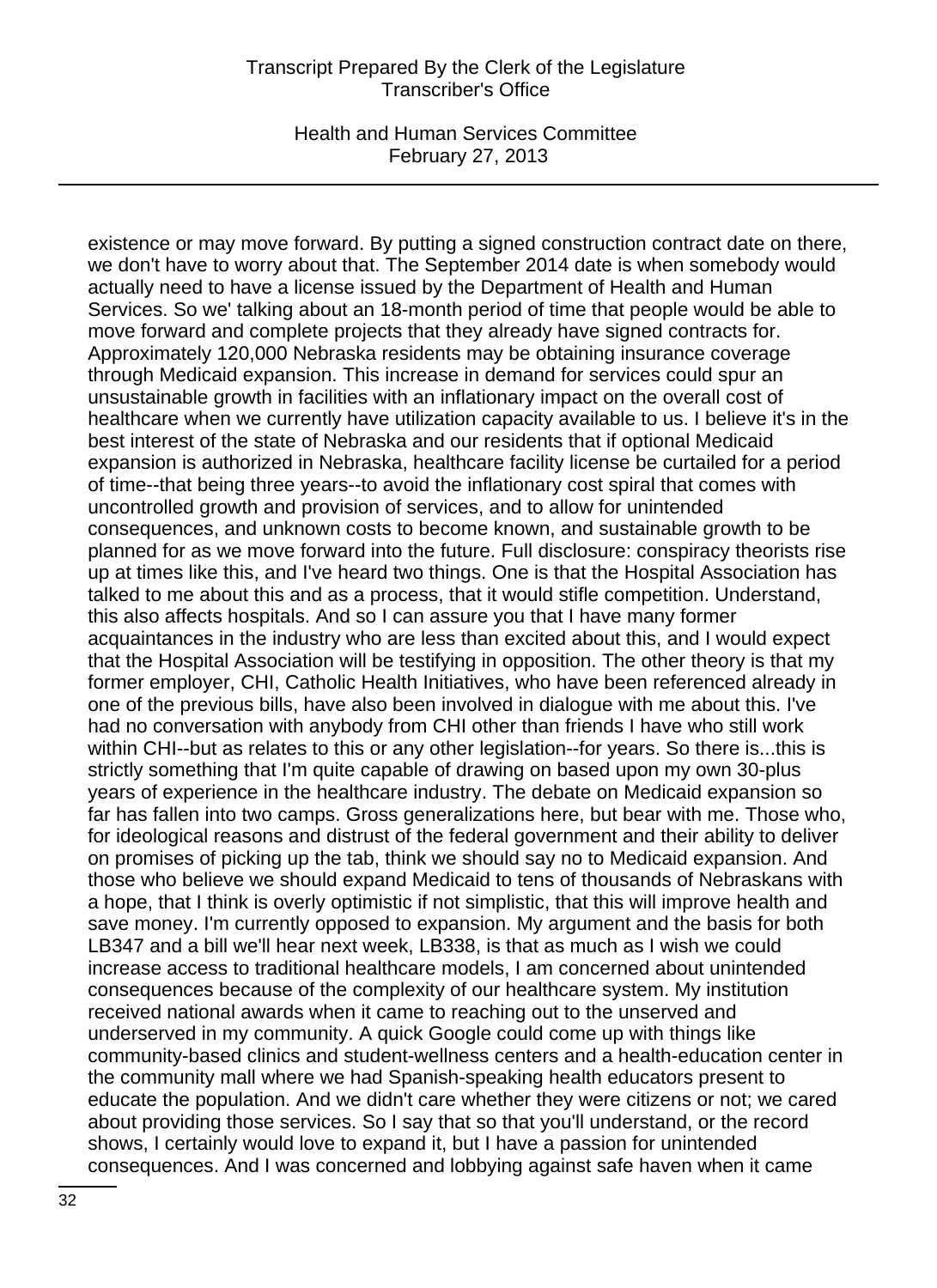Health and Human Services Committee February 27, 2013

down the pike because I knew legislation as was drafted and passed relating to emergency rooms and being able to drop children off there was likely to run into problems. I didn't foresee they'd be as bad as they were, but I knew this was going to be problematic. I am telling you, I am worried about unintended consequence as relates to Medicaid expansion in one fell swoop. I believe adding 120,000 more Nebraskans to the roles of the insured will result in an explosion of new diagnostic facilities, surgical suites, acute hospital beds. These capital expenditures will drive up utilization and correspondingly the cost of healthcare for all payers and all patients without a commensurate improvement in the health status of Nebraskans. It's an important point. I think providing these services is no guarantee--and history proves that this is the case--that we will see it in commensurate improvement in health status. Unlike operating expenses, staff, supplies, medications, which can be adjusted quickly, when we build multimillion dollar imaging suites and ambulatory surgery center suites or hospital wings, we're talking about bricks and mortar costs or equipment purchases that have to be paid for over years and years and years. A moratorium would allow, if nothing else, for us to take a deep breath before we make that jump. The case for my growth concerns: we used to have certificate of need. Senator Sullivan's bill was a nice preamble to talk a little bit about certificate of need. It went away for everything but long-term care and some of the rehab beds that we have out there. For 20 years this state, as policy, felt that uncontrolled capital expenditures were not in the best interest of taxpayers. What happened back in the late '90s is that a growth in the economy had employers and senators less concerned about inflationary healthcare costs and more concerned about being able to hire enough people and offering a benefits package. Plus, candidly, the biggest push was towards a market-driven healthcare system. Well, here we are 15 years later. And I think it's one of those issues where we say, how has this market-based system worked for us when it comes to cost and improvements in health status? I don't think it's worked well for us. But we used to, as state policy, think that controlling capital expenditures made sense. I am not proposing that we reinstitute certificate of need. I am saying we should have a three-year moratorium so we have an opportunity to slow down and assess to make sure we don't see an inappropriate explosive growth. We already know federal law prohibits provider investment, specifically physician investment in things like hospitals. And there are community-size issues that limit their ability to invest in imaging and ambulatory surgery centers. That's because there's been a recognized...that because we don't pay physicians the way we should with Medicaid dollars and Medicare dollars, I would argue, they have been forced to turn to other sources of income. But if now we take roughly 15 percent of the patient load that for hospitals and physicians used to be charity care or no pay and say those people have insurance, that is a business opportunity. And I'm not talking about profiteering here, I'm talking about the reality of a huge segment of our population already who have gone from the bad-debt, charity-care column to now having-insurance column, there is an opportunity to move into providing more services for those folks. And we have an insatiable appetite for health services. We just have an insatiable appetite for health services. I want to read two articles or just inserts from two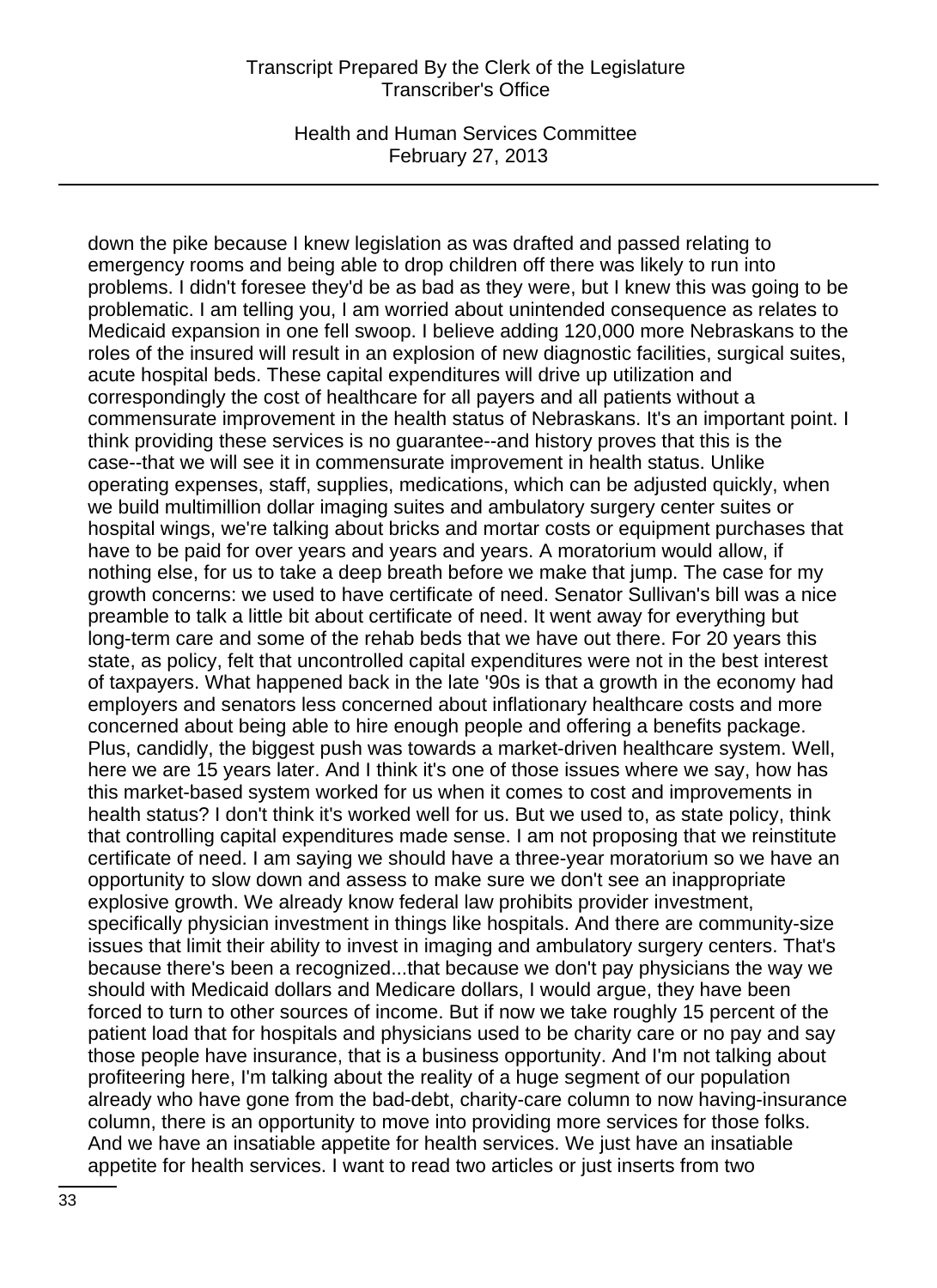Health and Human Services Committee February 27, 2013

newsletters that have come across my desk--I have others. But this talks about how within the provider community this growth in Medicaid expansion is perceived; clearly not by all, but by quite a few. Here's one newsletter that starts out bemoaning the fact that after the election we're going to have to deal with the reality of the Affordable Care Act. It's not all bad news and, in fact, there is some silver lining in some areas for healthcare providers. Under the Obama health plan there will be more insured who are able to have insurance pay for procedures at surgical centers and hospitals that should, over time, increase volumes at our facilities. This is taken from The Wall Street Journal, interviewing a top CEO for a pharmaceutical company. Question to this individual: how will the new healthcare law affect your organization? Something like 25 million Americans without insurance coverage will be coming into the system. Relative to prescribing drugs, we see it as a pretty substantial upside. I'm not saying these folks are trying to take advantage of the situation. What I'm telling you is, there is a situation here and a vacuum that folks will move into to try and provide more and more services. And if we could be assured that health status would improve, that would be one thing. My concern is it will drive up costs without that improvement in health status. What does three years buy us? I think during that period of time we can look at our utilization. This will be a similar problem in other states across the country, we can see what the experience of other states have. And it buys us time to study it and decide if we do, in fact, need something like reinstituting certificate of need. We have excess capacity. This will give providers an opportunity to start looking at the world a little different. Most hospitals, most surgery centers that I know of, start cases between 7:00 and 8:00 in the morning and they're usually done by 2:00 or 3:00 in the afternoon. There may be a suite or two that carry over into the late afternoon or evening. But for the most part, those surgical suites are empty most of the hours of a 24-hour day. The same is true of imaging suites. I think we have excess capacity so that during a three-year period of time we can absorb that overflow. This allows time for initiatives like patient-centered medical home to take effect as it continues to grow and expand across our state, which I think will more appropriately have us reaching out to diagnostic procedures, utilization of surgeries. I think patients under medical home needs a chance to grow and catch hold. There are programs like medical...meaningful use, electronic health records. All of those are beginning to roll out now; and I think will help us to control some of the inflationary growth of healthcare, but need a little more time. Three years, I think, will give us that time. I don't blame providers here, I want to make it clear. I just know that this sort of an increase of uninsured moving to insured presents an unintended consequence of people who will get services, needed or not, clearly defined or not, whether it will improve their health or not. And I propose this by way of giving us a chance to take a deep breath and see what happens during that three-year period of time. [LB347]

SENATOR CAMPBELL: Senator Krist. [LB347]

SENATOR KRIST: I'm sure, Senator Gloor, that we will have an opportunity to debate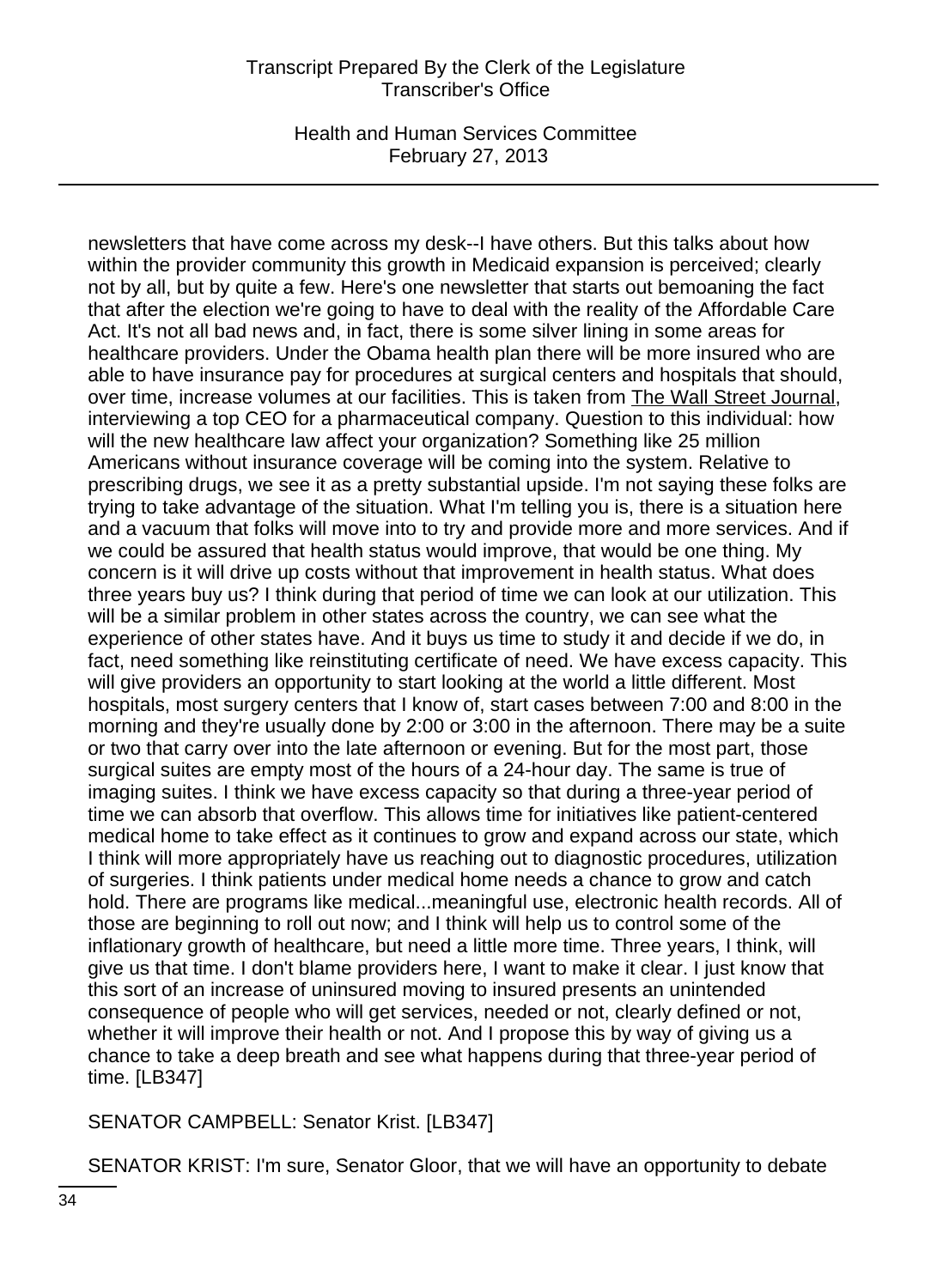the actual expansion of Medicaid. And I assume that your premise is not to make sure that we deny those services, but to take our time and provide those services... [LB347]

SENATOR GLOOR: Correct. [LB347]

SENATOR KRIST: ...because the Affordable Care Act is the law of the land. So whether we get into this ball game in inning number one and take advantage of a hundred pennies on the dollar, is going to be a question that we're all going to have to wrestle with. [LB347]

SENATOR GLOOR: Correct. [LB347]

SENATOR KRIST: But I guess my basic question...if I want to talk about hospitals, I'm going to come to you. If you want to talk about airplanes, come to me. I understand you're an expert in the field. But after I read this bill and I talked to some providers and some healthcare institutions in the metropolitan area, they have no intention of going into debt because they're overbedded in the metropolitan area. So if I look at this as a regional issue, I see that the growth or expansion in providing care for those who will be eligible for care under the Affordable Care Act in the Omaha area will start filling up those diagnostic facilities. And I think the statistic--and I'm sure somebody who follows you will be able to give it--but I think we're averaging at a 60 percent utilization of beds, 40 to 60 percent, depending upon what the institution is. So we're overbedded in the metropolitan area. We have overbuilt, and the diagnostic facilities are there. Now...so the last part of that--and you can talk to it all--is how long does it take to build a quality institution if we decide in three years we're going to be able to build something? I mean, it's not overnight. So the three-year process I understand, but in about a year or year and a half I think we should be able to see that we're either reaching a capacity level...so I'm having trouble with three years, throw the dart, there you are. So speak to anything you'd like to. [LB347]

SENATOR GLOOR: Well, I'd be happy to get it out of committee with a year and a half or two years. I candidly think, Senator Krist, that at a minimum a year and a half and probably two years would be at the bottom end of what I would shoot for. There's nothing magical about three years for me except sitting down and thinking about how much time will it take for my concerns to rear their head. And if we're starting this in September of '14, we will have already had a jump of about six years in the Affordable Care Act...or excuse, six... [LB347]

SENATOR KRIST: Six months. [LB347]

SENATOR GLOOR: ...seven months in the Affordable Care Act with people having insurance. And so it gives us a good two and a half years before we might want to sit down and introduce legislation that would take effect before this ended. And so I looked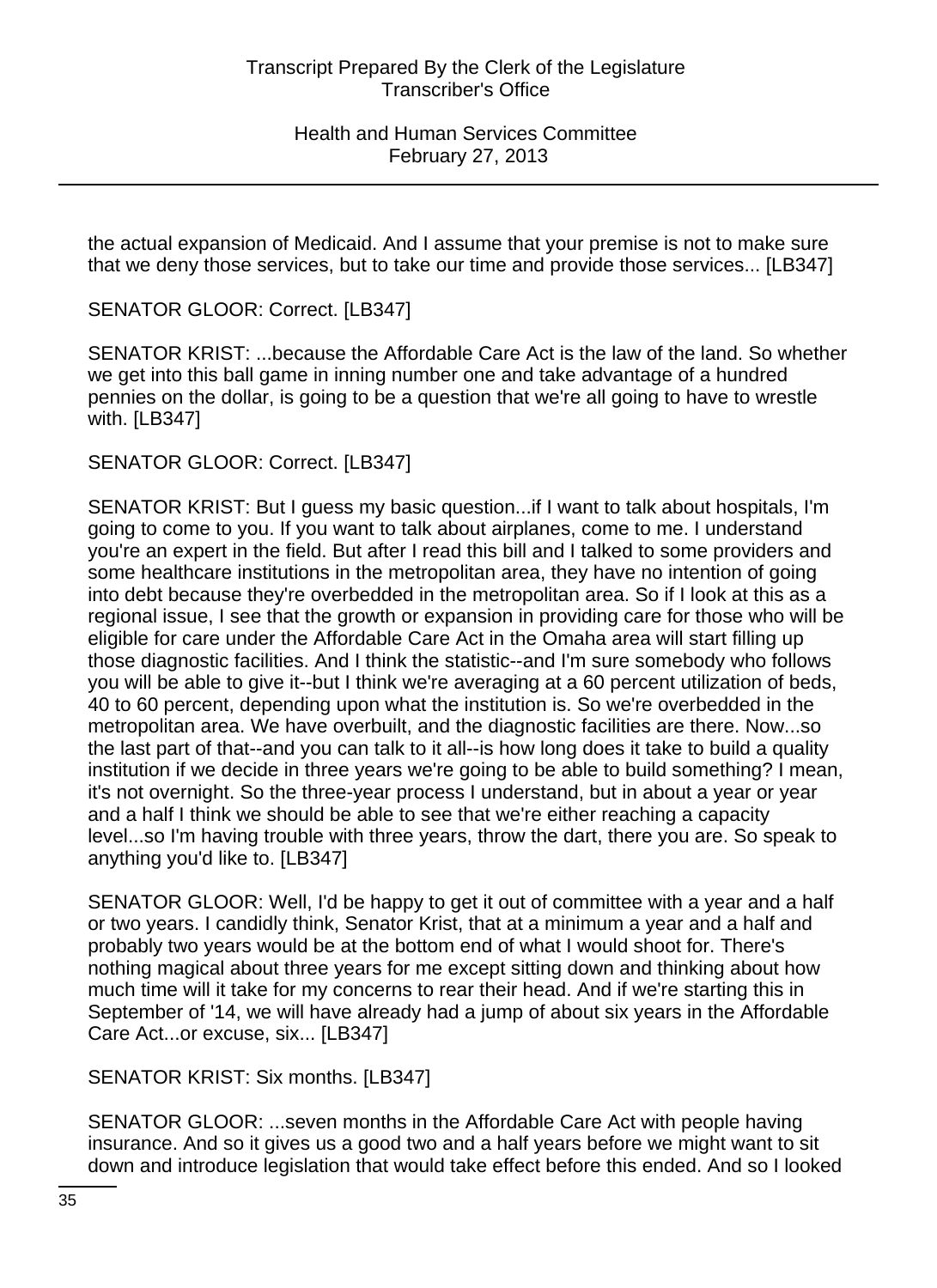Health and Human Services Committee February 27, 2013

at it from the standpoint of what if we do need to do something at the time this ends? We'll have a good two years under our belt of experience with this, and so that's the number. As it relates to a census, herein lies the challenge with looking at census numbers in hospitals. And that is, it includes all beds. It includes obstetric beds. Heart patients don't go in obstetric beds. Obstetric patients don't go in cardiac beds. Trauma patients don't go in general medicine clinics. And even within general medicine clinics, you have those folks who are recovering from surgery and those folks who are in for pneumonia and whatnot. And so you have different units, different floors that take care of all those things. You may have a lot of patients but in reality, they're spread in different units. And there are times when hospitals can't take any more of one type of patient, but they still have empty beds because they're not coronary patients and they're not pneumonia patients and they're not OB patients. I think most hospitals do have some excess capacity but I agree, not a lot. And some would say, why don't we then increase the number of beds? Why don't we let them increase beds? I think part of our challenge is we don't use beds on Saturdays and Sundays very much. It's not convenient for staffing. It's not convenient for making rounds. If we did, I think we could probably do just fine with the beds we have in the state at this point and period of time. It gets back to that issue of utilization or underutilization of what we have available. That's a wordy answer, but I've taken into consideration as I've thought about this. [LB347]

SENATOR KRIST: I would also say, I'll never make the mistake again. It's not CSI, it's CHI. How's that? It's easy to say CSI though, it rolls off your tongue. [LB347]

SENATOR GLOOR: That's right. I knew what you meant. [LB347]

SENATOR KRIST: Well, that's important. [LB347]

SENATOR GLOOR: I knew what you meant. [LB347]

SENATOR KRIST: Thank you. [LB347]

SENATOR CAMPBELL: Senator Howard. [LB347]

SENATOR HOWARD: Thank you, Senator Campbell. Thank you, Senator Gloor. I...just to build the record--because your advice to me was always build the record--you've attached this bill to Medicaid, but there are actually a lot of...thousands of people who will gain new access to insurance on the Exchange as well. And so why does this bill only speak to Medicaid as opposed to those individuals who are also going to be receiving care on the Exchange? [LB347]

SENATOR GLOOR: It's probably just an ease of definition. I mean, my concern is the expansion overall and the large number, the bolus of insured lives that will all of a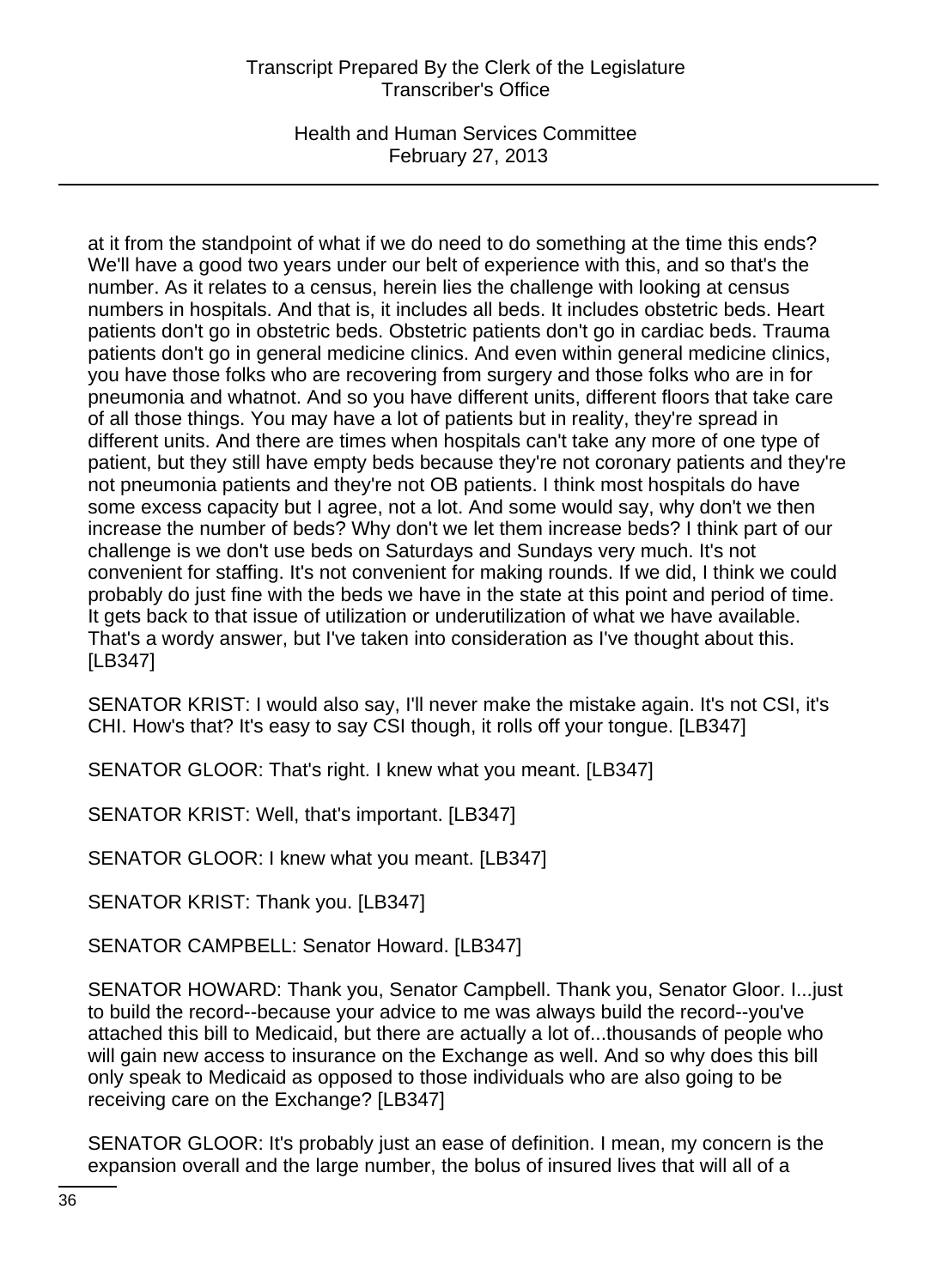sudden come into the system. If we were easing in over a three-year period of time, if instead of bringing in a 100,000 to 120,000 people and we were bringing 20, 40, 60, 80, if there were a way to do that, I would feel differently about it. But it's, I think, just by ease of definition. My concern is the overall numbers and the impact it will have on us; unintended consequence. [LB347]

SENATOR HOWARD: And then you mentioned health status. Do you feel that health status improves when individuals have access to doctors or medical care? [LB347]

SENATOR GLOOR: Sometimes. [LB347]

SENATOR HOWARD: But not all the time? [LB347]

SENATOR GLOOR: But not all the time. We've...I challenge anybody to come up with the name of a hospital, surgery center, or imaging center that's gone out of business in recent history. We have an insatiable appetite for provision of service. But we pay for procedures, we pay for hospitalizations. We don't pay for outcomes. That's beginning to change, slowly, but surely. I don't think it's changing fast enough for us to avoid this being problematic. A majority of payment is still for just taking care of people and not seeing whether as a result of doing this MRI, as an example, we discovered something or was it protective? I mean sometimes, clearly we get into the area of malpractice and tort reform. And even though we have caps in this state, it's hard for a practitioner not to want to practice defensive medicine. It really is. I'm empathetic to that. My institution was sued for doing all the right things. And still, bad things happen. And so my argument would be I challenge anybody to sit down and tell me that as a result of all the additional hospital beds, imaging pieces of equipment, ambulatory surgical suites, they had seen a big jump in the overall health status of Nebraskans. I've got a way to do that. It has to do with the cigarette tax, but that's another bill for another time. [LB347]

SENATOR HOWARD: And I'm sorry, I had one more. [LB347]

SENATOR CAMPBELL: No, you go right ahead. [LB347]

SENATOR HOWARD: I just wanted to make sure that in your mind, because you've sat with this bill and worked it through, that it wouldn't stymie the potential for things like ACOs and PCMH models to be able to be implemented. Since it's just around capital improvements, it wouldn't stymie the opportunity for us to look at other payment opportunities? [LB347]

SENATOR GLOOR: Good question. And, in fact, it would not, in my opinion, and if nothing else might stimulate looking at those models a little more for those entities that are out there. Instead of money being pumped into bricks and mortar, institutions may have more money to invest in changing the delivery system models. [LB347]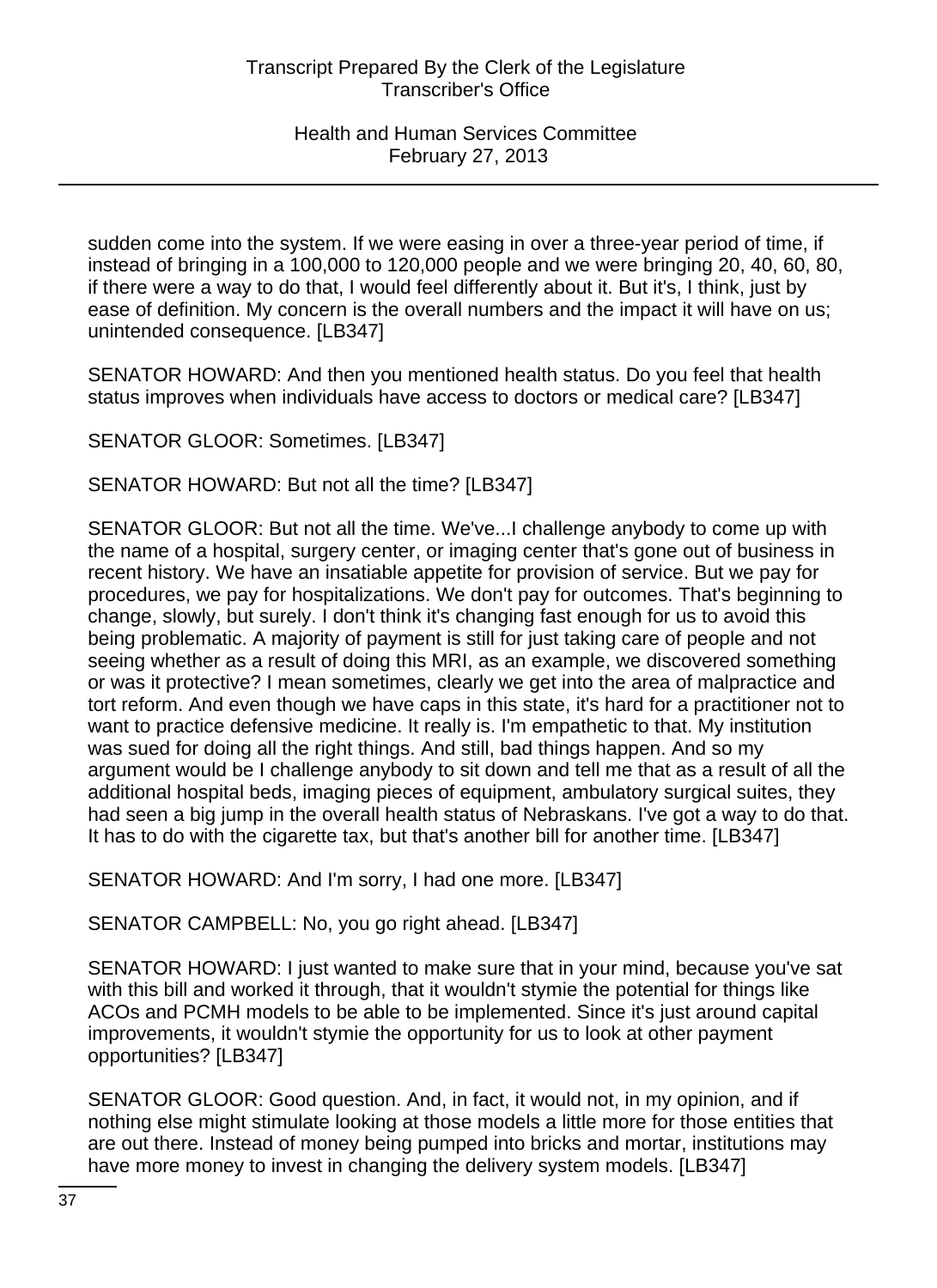# SENATOR HOWARD: Thank you. [LB347]

SENATOR CAMPBELL: Other questions? Senator Crawford. [LB347]

SENATOR CRAWFORD: Thank you, Senator Campbell. And thank you, Senator Gloor. I just first wanted to follow-up on Senator Howard's point because I guess when I initially just saw this bill at first blush and knowing your concern about the ability of the system to handle all these new patients, I was like, why would you have this bill that restricts the creation of new health facilities? But I think especially with the amendment, I think I understand where you're coming from in focusing on what you would see as facilities that have excess capacity currently. And then if we're talking about one of our...one of the shifts in moving to medical homes and ACOs is we're trying to shift care out of some of these facilities that you're talking about and into other kinds of clinics and facilities. And so I noticed that...so if...there's...this bill would not restrict the more urgent care centers or more patient-centered...facilities where patient-centered home care could be delivered. So I just wanted to know if you would speak to that. [LB347]

SENATOR GLOOR: That's a part of it, but the larger part of it for me is the inflationary impact of building and sinking huge amounts of capital dollars into provision of more bricks and mortar--I keep going back to bricks and mortar--or major pieces of equipment that require payback over a prolonged period of time and how that saps monies away from the provision of other services; Senator Howard's question about investing in other things. Well, there's only so much money you have to invest in the healthcare system. And a moratorium that doesn't allow for the bricks and mortar growth makes sure that we aren't spending too much money to drive services or taking money away from things to drive providing services as opposed to having those monies available to look at changes in the delivery system. And, you know, this bill is also a soapbox. I mean, it gives me an opportunity to talk about the healthcare system is a lot more complicated than we recognize, interwoven in a lot of different ways. And we think that spending more money on healthcare improves our health. Well, it depends on how we spend it. And just because we do more diagnostics, just because we do more surgery doesn't mean that we automatically have an improvement in the basic health status of our population. Not to say that we shouldn't do surgeries or do imaging, but right now we pay for doing procedures. We don't pay for somebody leaving our system in better shape than they came in. And I am concerned with the 100,000, 120,000 more people who will be driving more procedures, sucking up capital monies that could be used elsewhere, and not getting anything for our dollars. [LB347]

SENATOR CAMPBELL: Any other questions? Senator Gloor, one of the things...I mean, I should be the last person to raise a question about a moratorium since I had a bill several years ago that put a moratorium on at least some of the facilities that you identified in order for the federal government to sort of figure out where they were going.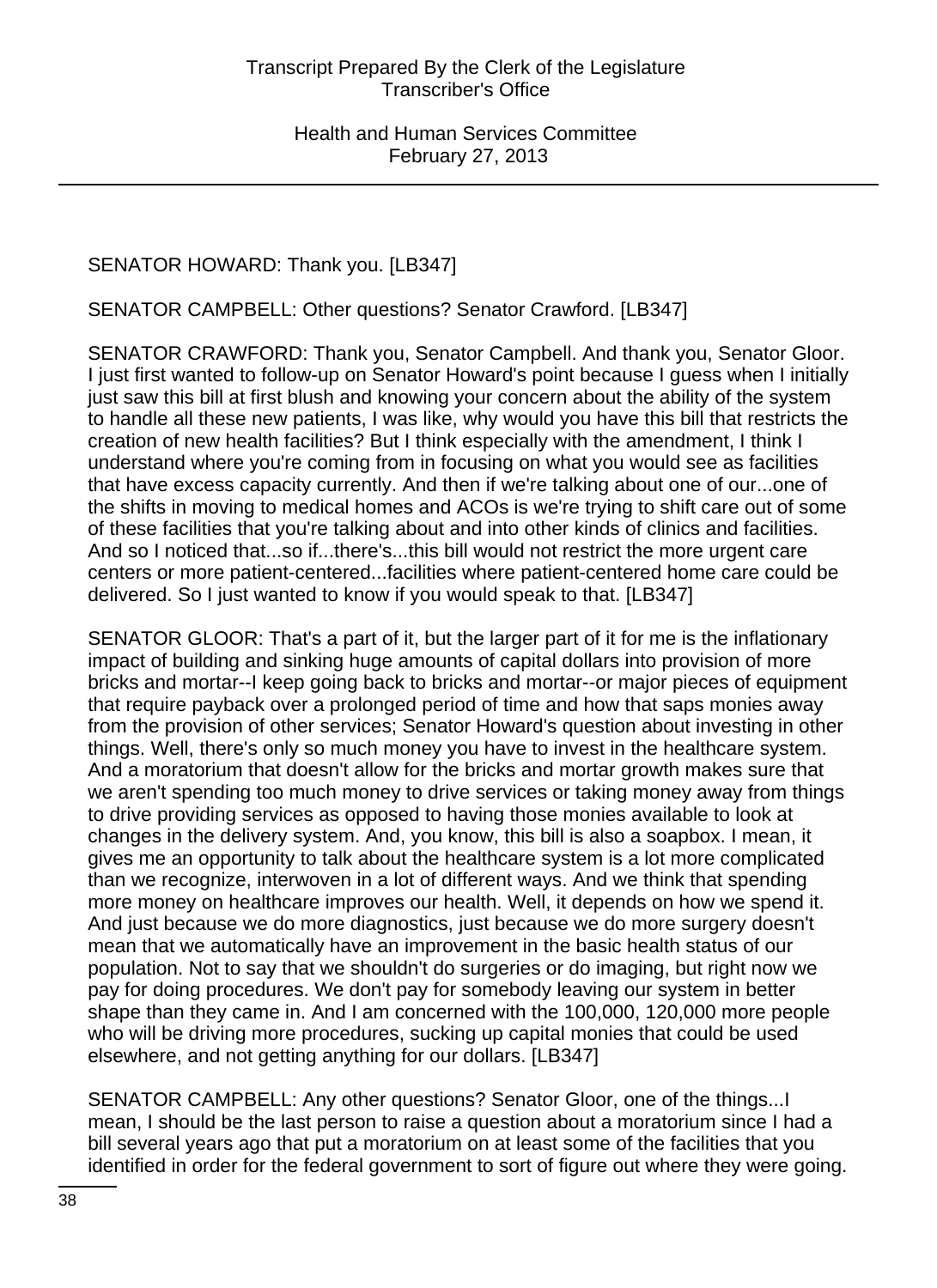And so, you know, I'm going to take a strong look at this. One of the questions that I have just looking at the bill is...and the very end in which if someone has applied for a license or has a signed construction contract, do we have any idea how many there are in that category right now? Do you know? [LB347]

SENATOR GLOOR: No. But I know of two because they were friends who contacted me and said, you're killing me. I know that there are a couple of folks...well, you're asking who have signed contracts. [LB347]

SENATOR CAMPBELL: Well, or who have applied for a license. I'm assuming that comes into play with the question on the Madonna Rehab beds. [LB347]

SENATOR GLOOR: Well, but the rehab beds don't fall...wouldn't fall under this... [LB347]

SENATOR CAMPBELL: Because you're taking them? [LB347]

SENATOR GLOOR: ...because I'm taking them out, yeah. I'm taking out rehab subject to this... [LB347]

SENATOR CAMPBELL: So you're dealing mainly with somebody who's planning? [LB347]

SENATOR GLOOR: Acute-care hospitals. We haven't heard...of course, we wouldn't necessarily hear from people who this wouldn't affect because they have started construction, they have the signed contracts. We're more likely to hear from people who are close, but missed the February 1 deadline. And we've heard from a couple of people that are saying, now we have to wait to see what happens with this bill. [LB347]

SENATOR CAMPBELL: Got it. [LB347]

SENATOR GLOOR: And so I know that it's affected a couple of folks who were starting to undertake projects. [LB347]

SENATOR CAMPBELL: And you know, one of the issues that I want to piggyback off what Senator Howard said, I mean, I think that the change that we now have the ACA and Exchanges with the number of people, it's not just going to be Medicaid expansion that's going to change how we look. And to think--probably a line I'm going to use tomorrow--the way we looked at healthcare two or three years ago is not the way we're going to look at it now. And part of the thing that I think that we do have to keep in mind is that there are parts of the ACA that are going to cause hospitals and other of these facilities to look at things different. This whole idea of what's the readmission rate? And do you lose...I mean, there are other components that have been put that may put the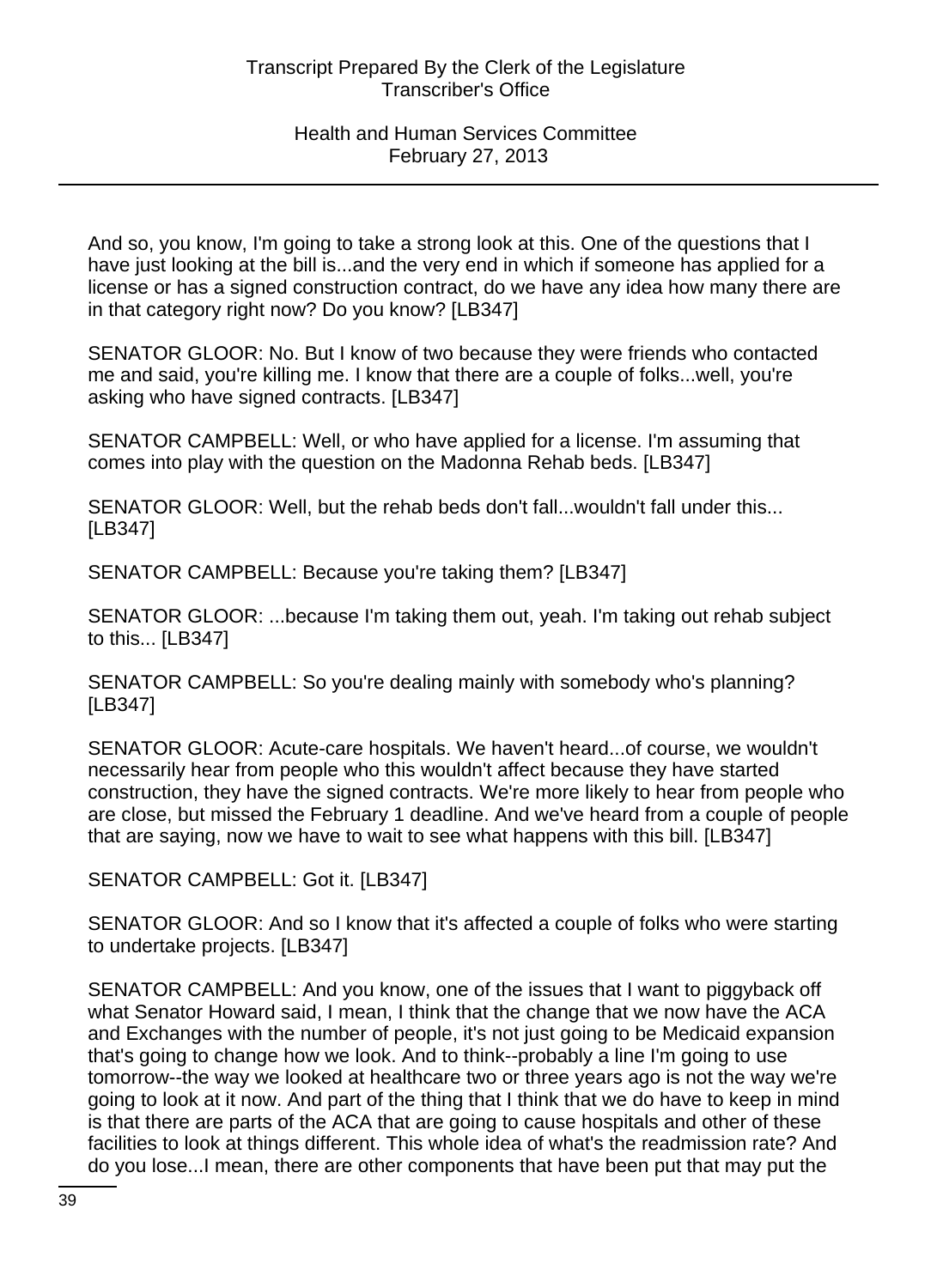Health and Human Services Committee February 27, 2013

kind of break that--on this acceleration that you are concerned about--that may also put a break there and not just, well, we want them to stop on the capital part of it. And I think that's one thing we need to keep in mind. We're not going to...there's a lot more components to this. And I do think that some of our hospitals have started to be way ahead of this. And if you look at the scope of CHI across the state of Nebraska, I think you're seeing a system that started looking out that distance and already started making some changes. And not necessarily building either, but trying to build networks of existing hospitals. I don't know that hospitals are thinking so much about boy, we're going to build, build, build, like we used to think. But as much as they're thinking, how do I build the networks of existing in order to stay competitive looking into the future? And I just raise those issues because I think they're issues we need to think about. [LB347]

SENATOR GLOOR: And I couldn't agree with you more. Those are excellent points. And, you know, I don't think the bus with my supporters has pulled up out front yet. But, you know, I've not done anything to try and get people to line up behind this because my hope is that it will generate its own level of discussion; along with that, a level of education. There may be some in opposition who carry your comments further and talk about that very issue. But it provides us an opportunity to maybe educate other senators and the broader public about the fact that there are things, very complicated things, with larger systems being formed to try and address some of the concerns this might point to. But there's not enough of that going on. And there's also not enough of an understanding, as I said in my, I think, introductory comments. There's a degree of naivete, I think, from both camps. One being we shouldn't do anything because it's going to be very costly. On the other hand, we ought to just offer these services to X tens of thousand more people and everything will work out, without a clear understanding of this is a very complicated system--healthcare--with a lot of different moving parts that we need to pay attention to. I think the discussion on a moratorium brings to light some of these issues. And I don't think a moratorium is a bad idea either, whether three years is the right number or a year and a half or two. I still think there is an argument to be made for a moratorium as part of that overall take a deep breath, think a little deeper about this process. [LB347]

SENATOR CAMPBELL: Any other questions? Senator Howard. [LB347]

SENATOR HOWARD: Just some practical matters about the moratorium. If a hospital closed and another hospital wanted to reopen it, would this bill impact that reopening? [LB347]

SENATOR GLOOR: Wouldn't make any difference. [LB347]

SENATOR HOWARD: It wouldn't make any difference because it's just on capital improvements. [LB347]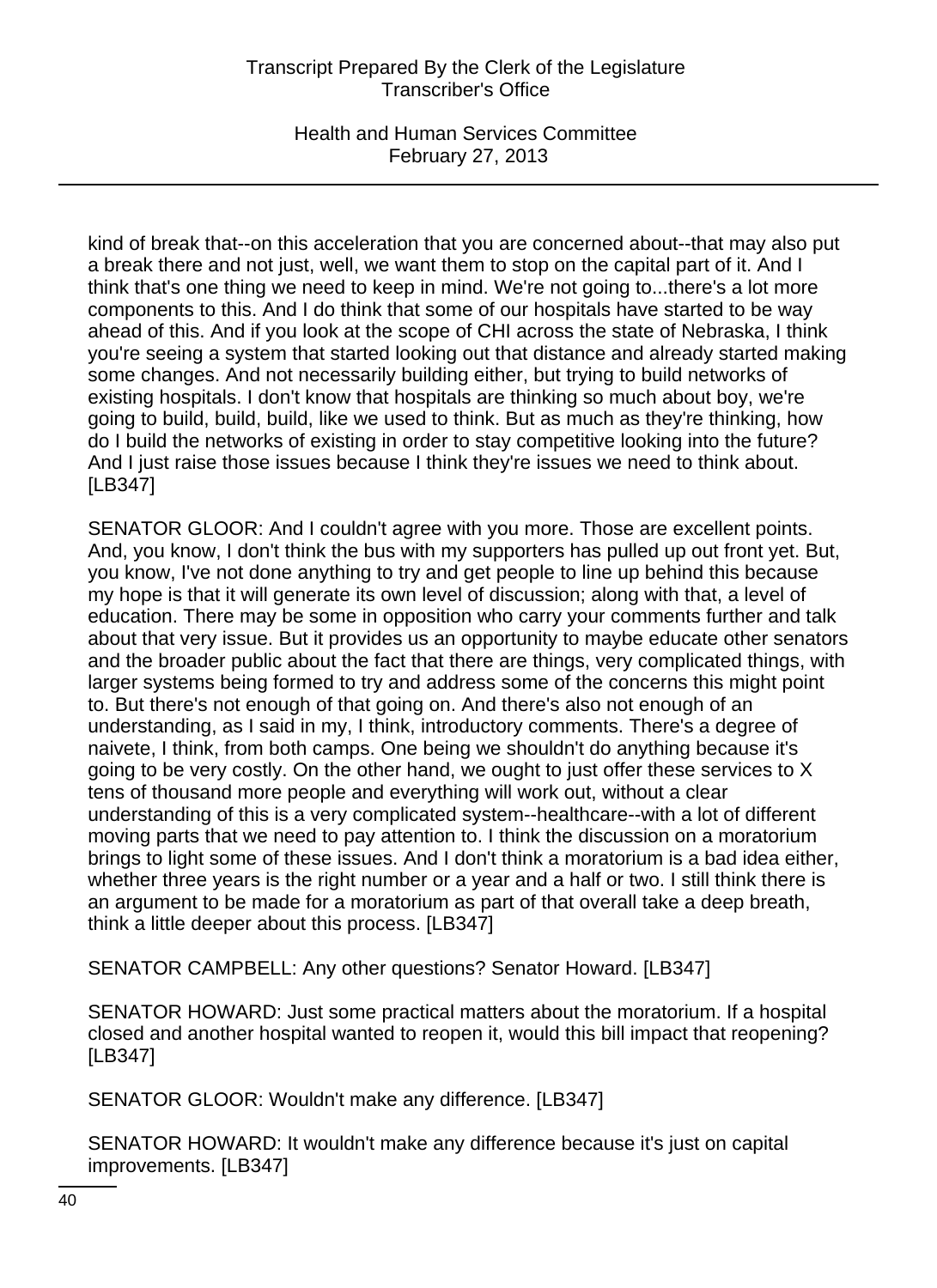SENATOR GLOOR: I mean, yeah. [LB347]

SENATOR HOWARD: And then if a hospital wanted to build, say, a satellite clinic to test out the PCMH model but it was a hospital clinic, would that impact that as well? [LB347]

SENATOR GLOOR: Well, this doesn't affect medical clinics. [LB347]

SENATOR HOWARD: But say, you know, a hospital owns multiple satellites. [LB347]

SENATOR GLOOR: Yeah, each of those clinics has to get its own license and would be licensed as a clinic. And as long as that clinic was, you know, a doctors' clinic, it doesn't affect it even if it's owned by a hospital. [LB347]

SENATOR HOWARD: Okay. [LB347]

SENATOR GLOOR: We're really talking about licensed hospitals, licensed beds in hospitals as opposed to clinics, as long as that clinic wasn't set up as an imaging clinic, as an example. [LB347]

SENATOR HOWARD: Okay, perfect. Thank you. [LB347]

SENATOR CAMPBELL: So I, just to clarify what Senator Howard is asking here, so in (i) you're really trying to get at the imaging clinics... [LB347]

SENATOR GLOOR: Yeah. Yeah. [LB347]

SENATOR CAMPBELL: ...not necessarily... [LB347]

SENATOR GLOOR: A primary care clinic. [LB347]

SENATOR CAMPBELL: ...a federally qualified clinic or some of the issues because... [LB347]

SENATOR GLOOR: And that's taken from licensure. [LB347]

SENATOR CAMPBELL: ...when you first look at that I went, man. I mean, we should hope to have more federally qualified clinics in the state at some point. [LB347]

SENATOR GLOOR: Yes. [LB347]

SENATOR CAMPBELL: I mean, we're trying for that. [LB347]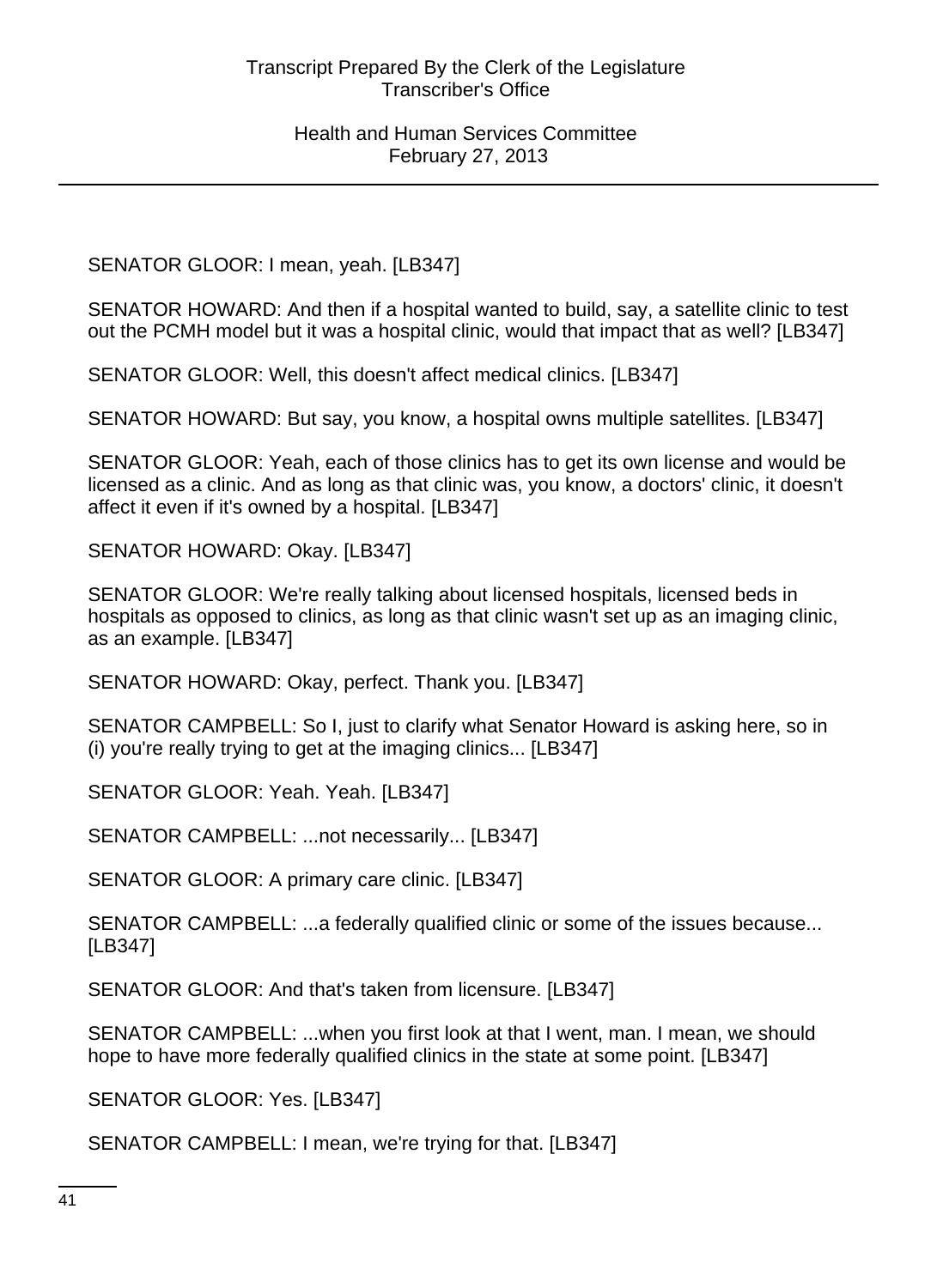# SENATOR GLOOR: I agree, yeah. [LB347]

SENATOR CAMPBELL: So maybe we need to...at some point you may want to look at (i) just to make sure that it...we don't mislead people. [LB347]

SENATOR GLOOR: Well, we took the language from licensure. So I think when it comes to definitions we tried to pull it directly out of the licensure and use the terminology licensure would have. So... [LB347]

SENATOR CAMPBELL: Okay. [LB347]

SENATOR GLOOR: ...that we weren't being overly confused about it. But we certainly can take a look at it. [LB347]

SENATOR CAMPBELL: Okay. All right, any other questions? Thank you, Senator Gloor. [LB347]

SENATOR GLOOR: Thank you. [LB347]

SENATOR CAMPBELL: And we know you're going to be around. [LB347]

SENATOR GLOOR: Yes. [LB347]

SENATOR CAMPBELL: Those in the room who wish to provide testimony in favor of LB347? Senator Gloor was right, the bus has not pulled up. Those who wish to testify in opposition to LB347? Okay. Whoever wants to go first. How many people wish to testify either in opposition or in neutral position? One, two, three, four, okay. Thanks. Good afternoon. [LB347]

SHARON TREAT: (Exhibit 9) Good afternoon, Senator Campbell and fellow senators. This is my first time at one of these, so you're going to have to bear with my ineptness. [LB347]

SENATOR CAMPBELL: Oh, you're doing fine. [LB347]

SHARON TREAT: My name is Sharon Treat, S-h-a-r-o-n T-r-e-a-t as in trick or treat. And I am representing 17 ambulatory surgery centers in an organization known as NAIAC. They're the Nebraska Association of Independent Ambulatory Centers. And after Senator Gloor's testimony, I'm not sure we need to be here but that's obviously one place that we need clarification. I personally work at Gastroenterology in Lincoln's Endoscopy Center which is G.I. and does all those wonderful colonoscopies. I have several concerns I have, which I have hopefully outlined for you in some organized manner. I'm not...while many of our NAIAC facilities are not planning or haven't planned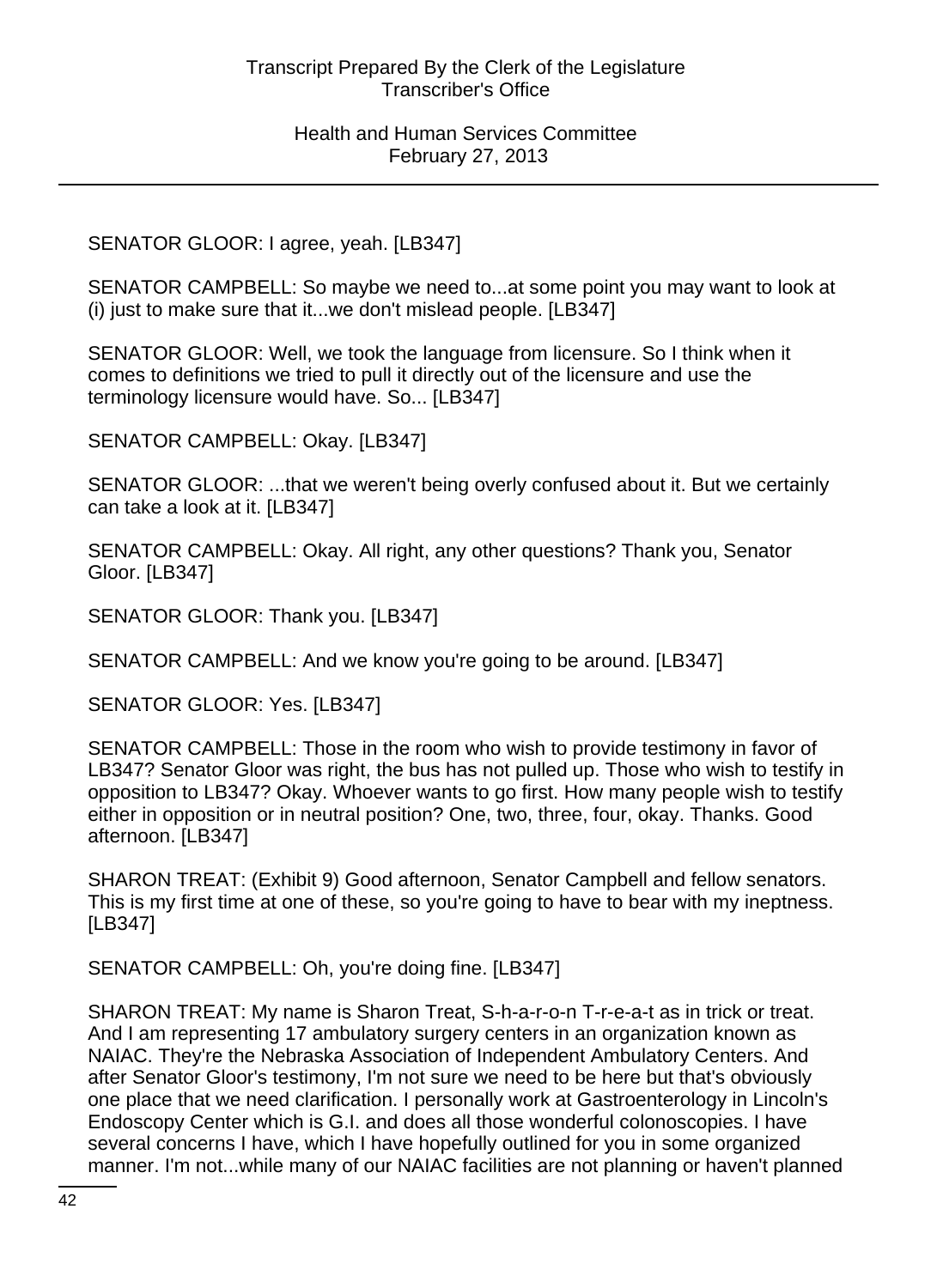Health and Human Services Committee February 27, 2013

on expansion, we certainly do have a concern that there would be any kind of a moratorium put on our...or limited to do so. We know, I know, from our experience that if this many patients come into the market, they're going to want services. And they need to...if they need to have services, they should get those services. I know that we can't handle an influx of as many potential patients that either the Medicaid bill would pass, Medicare, or the uninsured that we know that we've been covering out at the hospitals for a total loss for a long time. We know that we are going to have to figure some way to expand. Now having said that, we don't do that very lightly. It's expensive, you've got to find a place to put the brick and mortar, there's a lot of regulations that you have to meet. And our state does...we just expanded this last year. In our lifetime since 1997, we've expanded twice. And we did it as a result that we couldn't any more get patients into our practice. The practice is driven, too, by the patients, when they want in, when they want to schedule, and where they want to schedule. And that's an important choice I don't think we should limit any patient to. If they want to schedule at the hospital, fine. That's also a regulatory standard now that we have to meet. It's a Medicare standard, and if they want to schedule at an outpatient center, they should be allowed to do so. They have to be provided the same choice that we have provided every other private-payer group patient. We're not sure what we're going to get. Nobody in this room is sure what numbers are going to come out of all this. We're pretty sure that if there's as large a Medicare population as there seems to be--and I'm one of those that's going to reach that--they're going to continue to want their colonoscopies. I can tell you for sure that of the procedures we do, we know that we have reduced colon cancer from number three to number two in this state. I can also tell you for sure that 50 percent of people that should be getting screened, don't. I'm pretty convinced that some of that has to do with the coverage they have or haven't had. So I think this is a big dilemma, and I'm glad you guys are the ones sorting it through. Whatever the number is, we will strive to provide the same level of quality care we have since 1997 in our facility. We have to. That's important that we do that. We will know that our facility has been recognized by payers in this state as providing a high level of quality care and so do the facilities that belong to NAIAC. They achieve accreditation beyond what's expected, they meet all the Medicare investigations--which is getting quite interesting. They're getting really more detailed about everything. And we know that we're going to have to deal with those patients that want in, and we're not going to be able to get them in. So we aren't going to make meaningful use, because we aren't going to meet the standard of care expected out of us in a turnaround, I need an appointment. And we're going to say, well, gee, that's going to be six weeks down the line, sorry. Hope they don't have a cancer we should be dealing with. So we have big concerns as do our other NAIAC facilities that provide just as critical a service, and timing becomes important. We need a turnabound...I can get a contractor in in a six-weeks' time and sign off on the plans with that contractor. And then I have to go to DHHS which signs off on it. This state has developed its regulatory standard for looking at facilities to a very high quality of care, and I don't know that you're aware of that. We have to meet engineering standards in state departments of engineering, we have to meet construction standards, we have to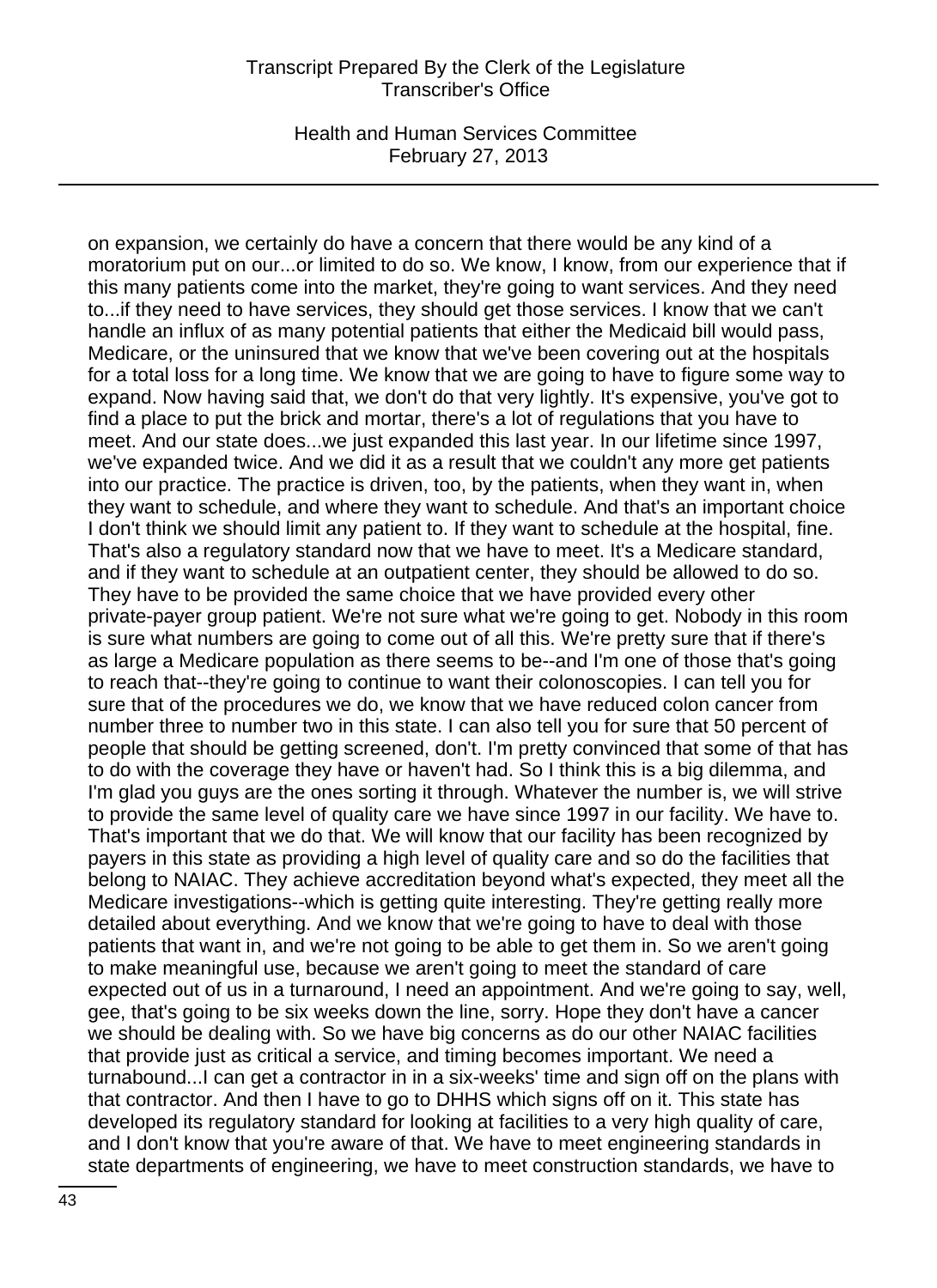Health and Human Services Committee February 27, 2013

meet airflow standards. That's all governed already by your state. You don't build brick and mortar very easy. You are committed to providing that service and you're committed to providing a quality-care facility. As far as Senator Gloor's comment about expanding the schedule, I don't think I can convince my docs that start at 6:30 every morning, and some at 5:00 o'clock out at the hospitals, that they should expand their hours beyond what we do. We are in our center at 6:30 every morning. We start working with the patient at that time, at 6:45. And we leave at 5:30. I don't know that you want doctors looking at longer days. That's part of your decision making. These docs are pretty stretched. [LB347]

SENATOR CAMPBELL: Ms. Treat, we should probably wrap up here. [LB347]

SHARON TREAT: Okay, I will. The other thing that we do very, very, very seriously is if we take on building anything, we do a search to see if it's going to come back as far as capital. We do ROI searches. This bill does bring along with it--and finally--that this looks to me like we're going back to certificate of need process. That did not work for freestanding facilities before. It gave the advantage to hospitals who have much bigger budgets, already have lawyers on board, and already have the staff. And with that, I close. With that, I thank you for your time. I will be glad to answer any questions. [LB347]

SENATOR CAMPBELL: Questions? Senator Howard. [LB347]

SENATOR HOWARD: You mentioned meaningful use and Senator Gloor did as well, but could you speak to what that means for those of us on the committee who are new to that phrase? [LB347]

SHARON TREAT: Well, we're a facility that's geared up already to meet meaningful use and already have developed our quality standards and charting and...that we can send out to CMS to qualify that we are truly going to meet meaningful use, which means we've committed to providing the quality of care that CMS is going to require of us. And it covers everything. It covers the safety of your facility, what you're doing to make sure that you don't have a high-risk patient, for example. It covers how quickly, you know, how quickly can you get patients in, how can you service their needs. All this data is already being reported. And I think it will be available much quicker than three years. I think because we're going to have to have it to get the incentives that we're after. [LB347]

SENATOR HOWARD: Thank you. And so if you don't meet meaningful use and you don't see patients quickly enough, then you don't get your incentives? [LB347]

SHARON TREAT: You won't get your incentives or if they look at it and...you may get it an incentive, but they'll review it and it could easily mean that you get lowered on the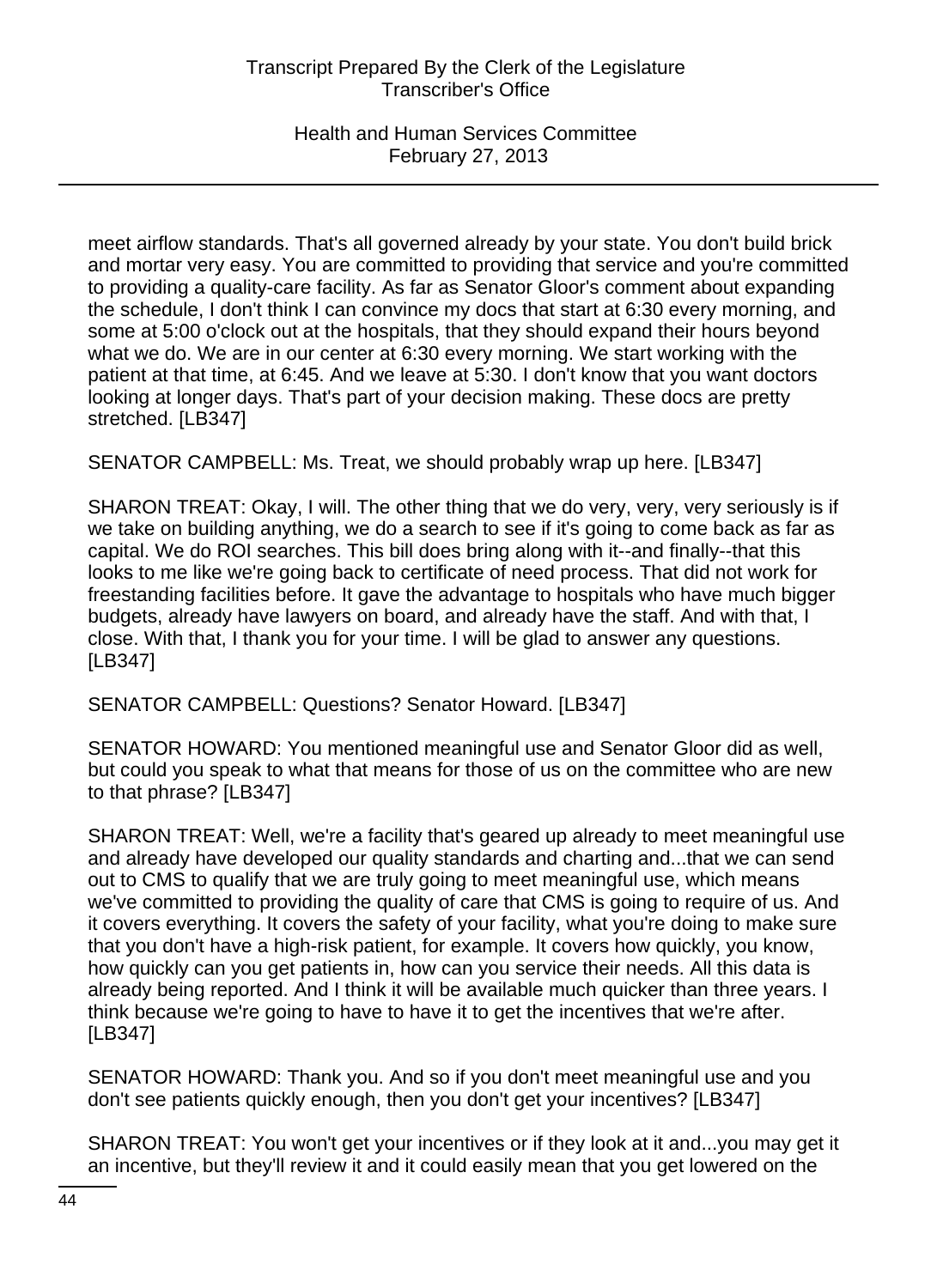payment rate list. You know, you get less, get knocked out after...it's kind of working with us for a couple of years and then after that it'll be definitely on those measurements. [LB347]

SENATOR HOWARD: Thank you. Thank you. [LB347]

SENATOR CAMPBELL: Other questions? Thank you for your testimony. [LB347]

SHARON TREAT: Thank you for having me. [LB347]

SENATOR CAMPBELL: You did just great for the first time. [LB347]

SHARON TREAT: Huh? [LB347]

SENATOR CAMPBELL: You did just great for the first time. [LB347]

SHARON TREAT: Thank you, I needed to know that. [LB347]

SENATOR CAMPBELL: Our next opponent? [LB347]

DOUGLAS WYATT: Thank you, Senator Campbell, senators on the committee. My name is Douglas Wyatt, D-o-u-g-l-a-s W-y-a-t-t. I'm the administrator at Lincoln Orthopedic Center and the LOC Surgery Center, which is a freestanding ambulatory center that's adjacent to our clinic. We have two beds...I should say two ORs that our physicians operate in. Thank you for the opportunity to speak to you today on behalf of our group, and also we are a member of the association that Sharon just mentioned. And we're speaking today in opposition of LB347. This bill begins by offering up the number of potential Nebraska residents that may be obtaining insurance coverage through Medicaid and accessing healthcare services. While this is one of the focal points behind the reasons for the request for a moratorium, I would argue that these individuals are already living here and using or accessing healthcare services regardless of their enrollment in Medicaid program. My point is that this is not necessarily the sole cause for consideration for the need of additional facility capacity. The fact that an even more alarming number of our Nebraska residents are entering the age--yes, are the baby boomers--where the need for healthcare services are going to be on the rise. By restricting the ability to expand or create new facilities to meet this impending demand puts citizens of our state at a disadvantage and could potentially put those needing healthcare services at risk for delayed treatment or care or the inability to get care that is needed. This is one of the concerns that the Affordable Healthcare Act has created in the public's mind and this bill could bring that concern to reality. A portion of this bill reads: it is the best interest of the state of Nebraska and our residents if the optional Medicaid expansion is authorized in Nebraska, healthcare facilities' licenses must be curtailed for a time to avoid the inflationary costs spiral that comes with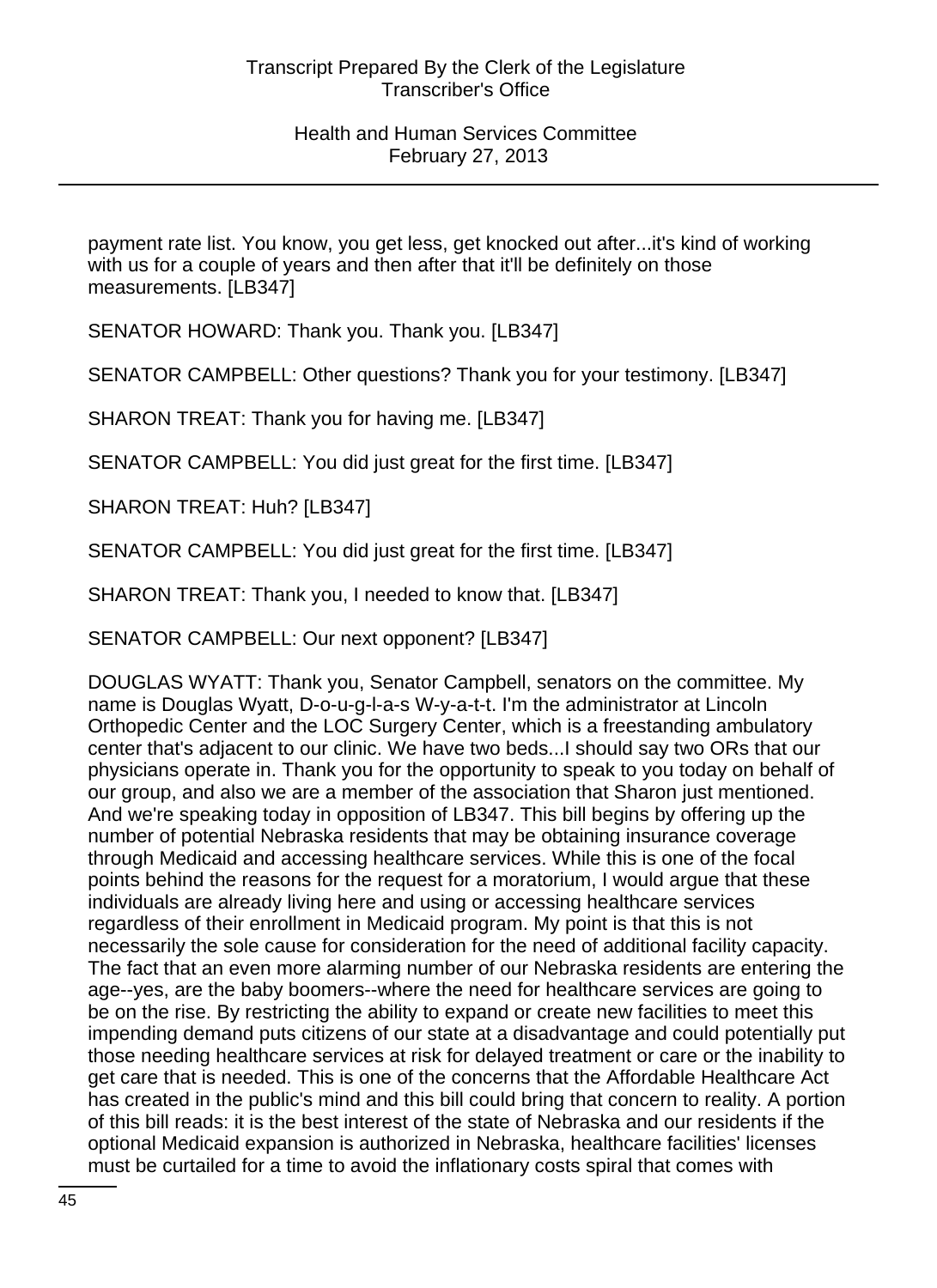Health and Human Services Committee February 27, 2013

uncontrolled growth and provisions of services. I would argue that by implementing this requested moratorium, you would create a situation where the supply will not meet the demand and, therefore, creates a situation that allows for increased charges due to limited healthcare facility space. In essence, you are placing government control to limit the competitive healthcare market. This competition is healthy and assists in controlling, if not driving down, the healthcare costs for all Nebraskans. The final concern that I'll raise is that the facilities you list that are included in the moratorium--and it sounds like we've already had some change of this and partially a part of my concern--encompasses a broad spectrum of healthcare services. To limit all these facilities that may be in a current planning process of building or expansion to meet the current or anticipated patient load is dangerous. That would be even more detrimental if the legislative body to start creating exemptions to the list of this piece of legislation if it moves forward, which we already have heard. This action would create an unlevel playing field and takes the free market out of the equation. We would ask that you would reject this bill. Thank you. [LB347]

SENATOR CAMPBELL: Questions for Mr. Wyatt? Thank you for your testimony today. Our next opponent? Good afternoon. [LB347]

ANN FROHMAN: Good afternoon, Madam Chair and members of the committee. My name is Ann Frohman and I am an attorney and registered lobbyist here today on behalf of the Nebraska Medical Association. The Medical Association has asked me to testify in opposition to LB347. In light of the earlier discussions, we do understand and can appreciate the cost concerns that may or may not occur with expansion of Medicaid. And we do think that that's an issue that needs to be watched, but don't necessarily believe that LB347 is the solution to it. Competition among facilities, as we just heard, is positive for both patients and physicians delivering care. We're uncertain that freezing the growth would create a less expensive system necessarily and, in fact, could have the opposite effect where capacity is at issue and we are at capacity, allowing facilities to control market share, recognizing that they are in an area where there will not be expansion. And they will have the ability to dictate price where demand outstrips supply could be another unintended consequence of this bill. So we are struggling. I mean, there's a lot of unknowns going on here, and we have to be very careful and cognizant of that. In addition, as regards competition, physicians can perform services often at a less expensive cost in the smaller, new facility than in a larger hospital system. We just, you know, we just don't know, but there are times when that shouldn't be, you know, something that is an option that's removed. We do know that cost with Medicaid expansion is a large concern. Healthcare reform in many ways is trying to deal with that at the federal level and under the Affordable Care Act. You know, we've talked earlier and I've listened earlier talking about the models of delivering care. The ACOs are, you know, coming and changing that. The payment-bundling projects, the value-based purchasing, and all of these alignments in the marketplace that are changing and shifting at a rapid pace that we hope and we are focusing on for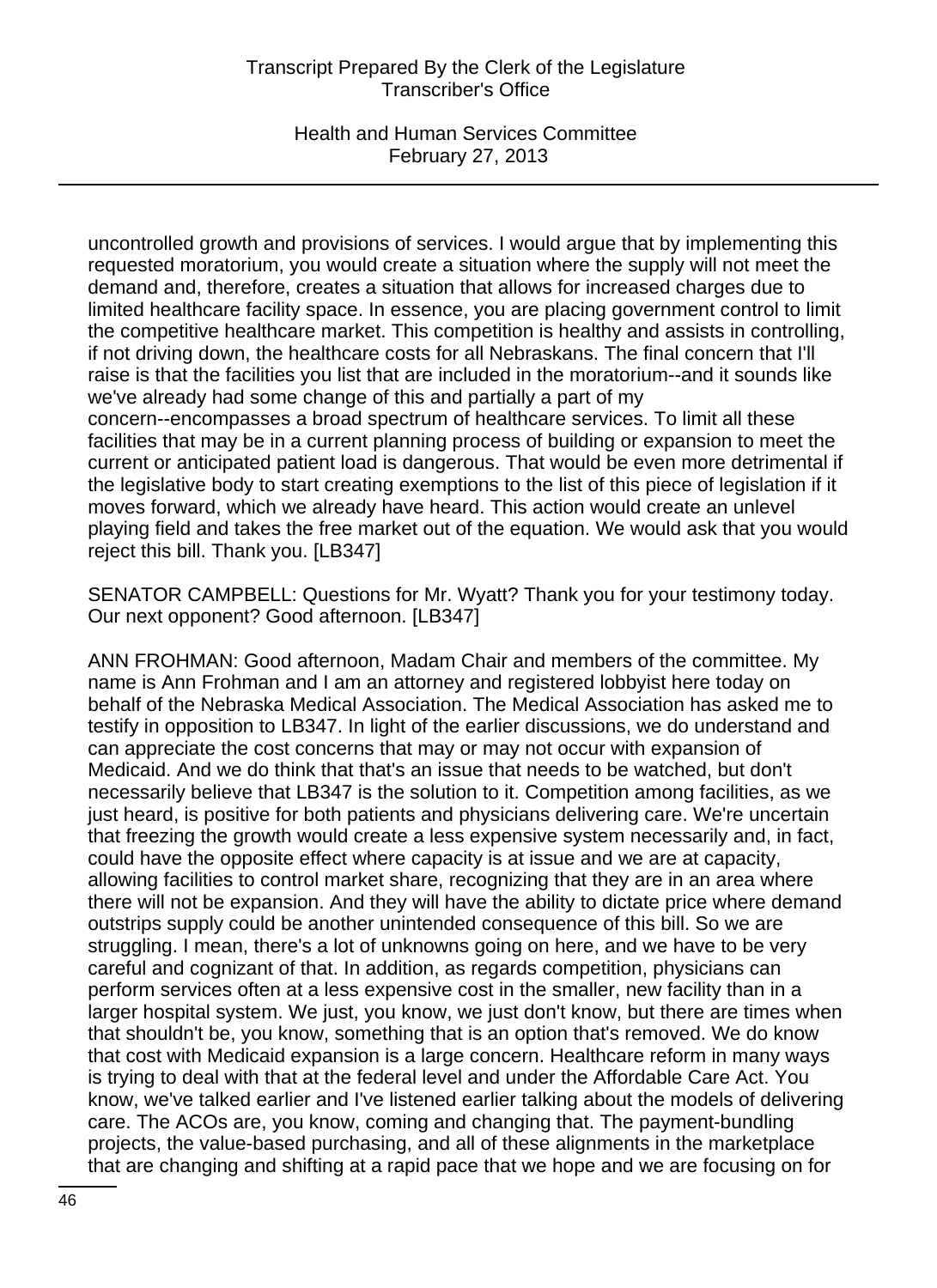Health and Human Services Committee February 27, 2013

the purposes of finding efficiency both in delivery of care and in the cost of care. Many of these models should be watched, I believe, for spillover effect to Medicaid. And, in fact, one of them that I think will be very interesting for all of us to watch is the IPAB, the Independent Payment Advisory Board. These ideas and concepts won't operate in silos. In fact, they will be in the systems and where they impact Medicare. I do believe those models will carry over into the Medicaid system; they just don't operate in a vacuum. The way you administer delivery of care, they can't. It would get too convoluted to do so. I also think it's worth pointing out that under the Affordable Care Act they did touch upon this issue, they didn't disregard it entirely. And there is an issue of facility expansion as it specifically focuses on physician-owned facilities. And in physician-owned facilities, there is a prohibition from expansion in the number of operating rooms, procedure rooms, and beds. So they took it on, looked at it, and now that's a narrower issue than what we have here today. But they did look at it, and there is one area where they've touched upon it. So I think you need to keep that in mind as you're looking at this. They also enhance the oversight of imaging services, requiring disclosure of alternative imaging services to increase competition. So they were trying to take steps looking at that. And I do know that there's probably in this arena much more deliberation and dialogue that our members can have with you to find maximum efficiency in the delivery of care through the physicians' networks and how they approach it. It is one where we recognize that they're going to be practicing to their credentials, practicing in maximizing out their services to make sure this can be done. Any questions? [LB347]

SENATOR CAMPBELL: Questions for Ms. Frohman? Thanks for your testimony? [LB347]

ANN FROHMAN: Thank you. [LB347]

SENATOR CAMPBELL: Our next opponent? Good afternoon. [LB347]

BRUCE RIEKER: Good afternoon, Chairman Campbell, members of the Health and Human Services Committee. It's going to be tough for me to get through this in five minutes, but I'm going to do my best. A lot has been put out on the table. But my name is Bruce Rieker, B-r-u-c-e R-i-e-k-e-r, testifying on behalf of the Nebraska Hospital Association in opposition to LB437 or, excuse me, LB487. What number am I doing here? [LB347]

SENATOR GLOOR: LB347. [LB347]

BRUCE RIEKER: LB347. [LB347]

 $\_$ : Any one you want. [LB347]

BRUCE RIEKER: Any one--we're opposed to all of Senator Gloor's bills. How's that?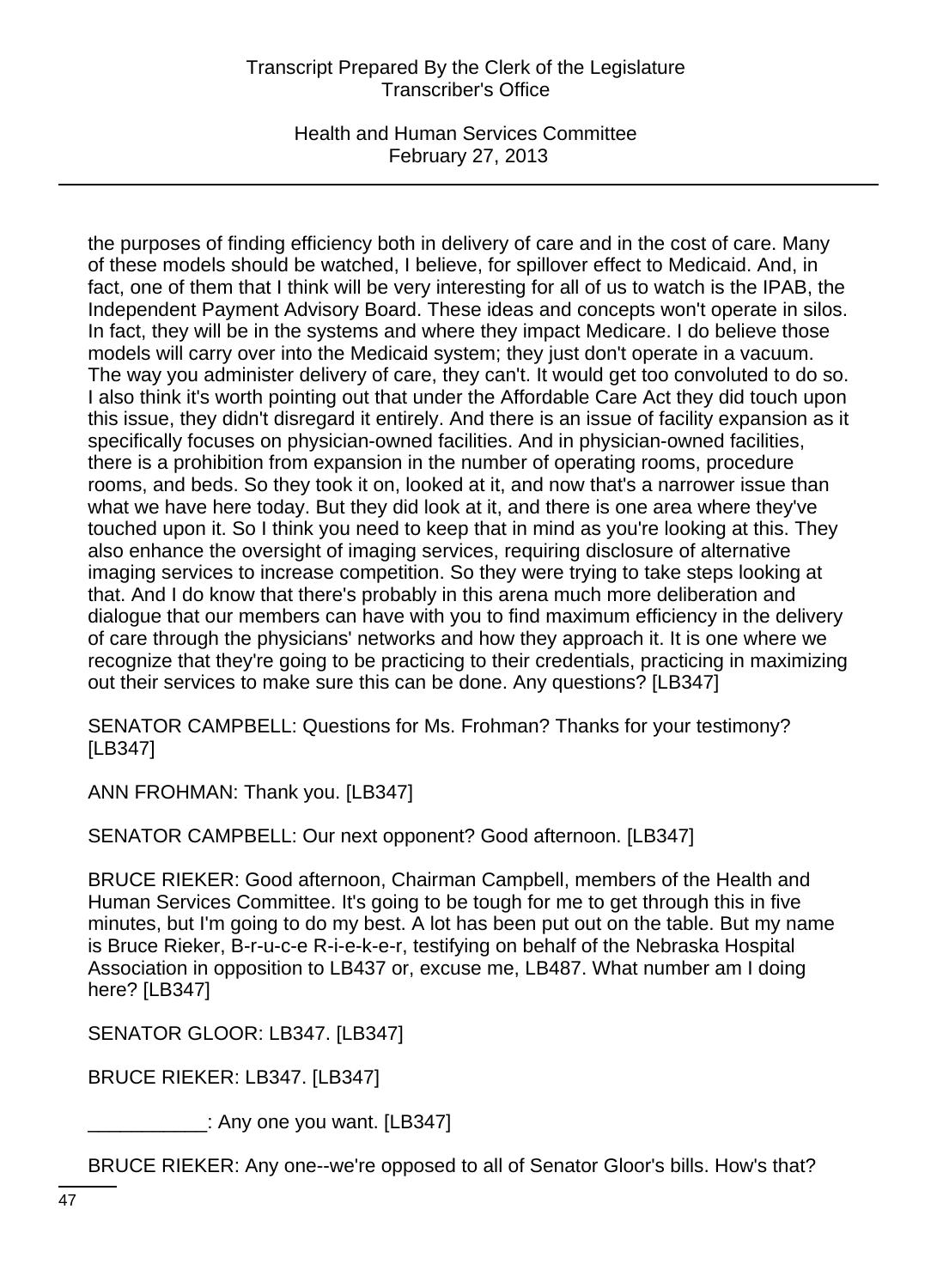[LB347]

SENATOR CAMPBELL: Which day is this? [LB347]

SENATOR KRIST: That's a great testimony. [LB347]

SENATOR CAMPBELL: And on that note. [LB347]

BRUCE RIEKER: I was studying so many back there. So I'd better get to business here. Okay. First, to us, it seems counterintuitive to put a moratorium on at this stage of the game. One, I agree with the gentlemen from the ASCs that...or the Lincoln Orthopedic Center that said that these patients already exist and, in many regards, we're already providing care to them in an uncompensated fashion. So we're not having 200,000 or 100,000 people moving to this state that we've never cared for before. They're coming in ways that some of them contribute to the nearly \$1 billion of uncompensated care that we provide on an annual basis between the 89 hospitals we represent. So we think at best, it would be best to study this if this were incorporated into LR22 between the Banking and the Health and Human Services Committee. If that's something that you wanted to take a look at, we need a lot more data to make decisions. There's an inflationary aspect, no doubt about it. We do have some hospitals that are on the drawing boards, a couple of critical-access hospitals. I appreciate Senator Gloor's amendment. If he had just amended all of the other hospitals out, we'd have been in support of this. But there are some critical-access hospitals that if the moratorium were to go into place, and on a \$40 million facility for...well, if they weren't able to construct until 2017, that facility could cost \$7 million or \$8 million more than it would cost right now. So we have not seen the cost of construction go down. Let's see. Capacity exists: we've heard already discussion about we're overbedded. Some of our hospitals say that this is not going to lower the overall expenditures in healthcare. But it will lower the cost per patient because we would have some efficiencies of scale that in some areas our hospitals would be utilizing some beds more than they have been to this point. But once again, I can't tell you exactly to what level that would be, but our members are saying that this is something we need to look at. When it comes to Medicaid reimbursements, on average our hospitals lose 26 cents on every dollar of care that they provide; not the charge, but the cost. So it is, like I said before, somewhat counterintuitive that any of our hospitals are going to rush out and build anything where they're losing money on a certain area. In one way, we feel that it would tighten the noose or it would make the pressures more difficult to actually add facilities that may help us offset the additional costs that are associated with the uncompensated care with Medicaid patients. The time lines are definitely too tight and unworkable, especially the February 1, 2013. That gives absolutely no notice to some of our hospitals, such as the hospital in Sidney. They have not signed the agreement for their new facility, but I know that they're well on their way. But they're done now. I mean, if this were to go through. We would also suggest that it would be better to look at ways to control the costs of care through patient-centered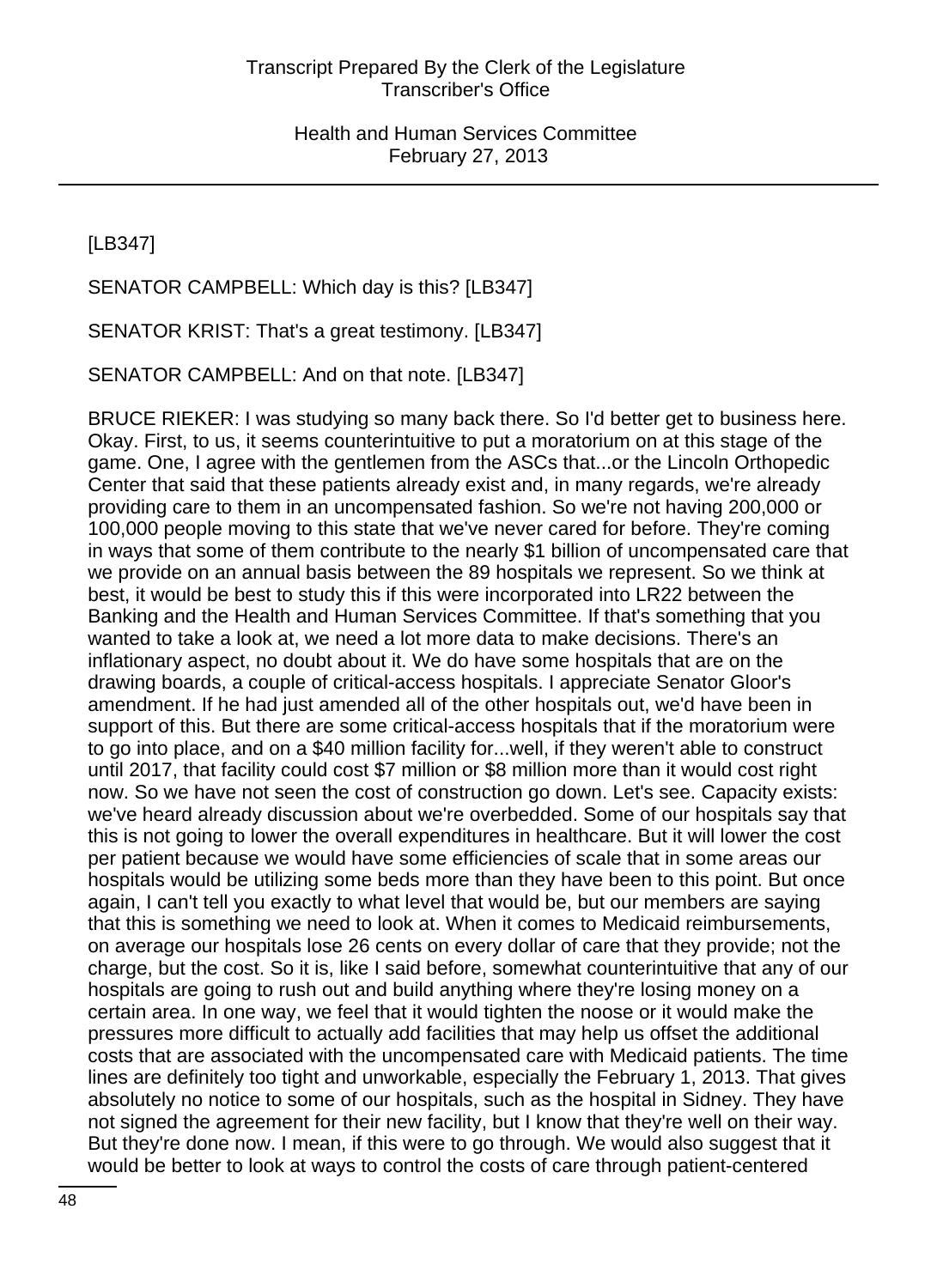## Health and Human Services Committee February 27, 2013

medical homes, maybe looking at the Oregon model and the care management that they have. Let's see. I found it interesting that there was some testimony about the fact that this could drive up the costs in areas where there would be no ability to add supply of beds. But then also from a federal level through healthcare reform and cuts that have been imposed in coding adjustments as well as sequestration, our hospitals are going to incur a reduction in Medicare reimbursements of \$1.25 billion between now and 2022. So there are enough financial pressures or already many financial pressures on there that our hospitals need the latitude to be able to adjust to a lot of things that are coming to us from Washington, D.C. And to have such a limit placed on our hospitals as a moratorium, to be able to react to market forces would make it somewhat problematic to ensure access and quality of care. [LB347]

SENATOR CAMPBELL: Questions for Mr. Rieker? That was pretty good, close to five. [LB347]

BRUCE RIEKER: I tried. If I knew what bill I was talking about, I would have saved 30 seconds. [LB347]

SENATOR CAMPBELL: We'll put this down and note this when you come for the other bills. [LB347]

BRUCE RIEKER: Yeah. [LB347]

SENATOR CAMPBELL: Thanks, Mr. Rieker. [LB347]

BRUCE RIEKER: You bet. [LB347]

SENATOR CAMPBELL: Our next opponent? Anyone else? Okay. Those who wish to testify in a neutral position? Seeing none, Senator Gloor, we're back to you. [LB347]

SENATOR GLOOR: I think it would be a shame if we finished up before 4 o'clock so I'll try and keep the clock running. It might be a new record for this committee. I actually... [LB347]

SENATOR CAMPBELL: We still have Exec to go, sir. I just want to remind you. [LB347]

SENATOR GLOOR: Well, this is true. That wasn't bad at all. In fact, I'm a little disappointed because I thought there would be a little more conversation about it. But some of this fits into the general comments that I've gotten from former peers that have been, I know what you're trying to do, but, or, you know, this is a subject worth discussion, but I hope your bill doesn't go through, and whatnot. So, you know, the comments fit into that category. From an educational standpoint, the supply and demand issue really doesn't work and hasn't worked for a while as relates to the